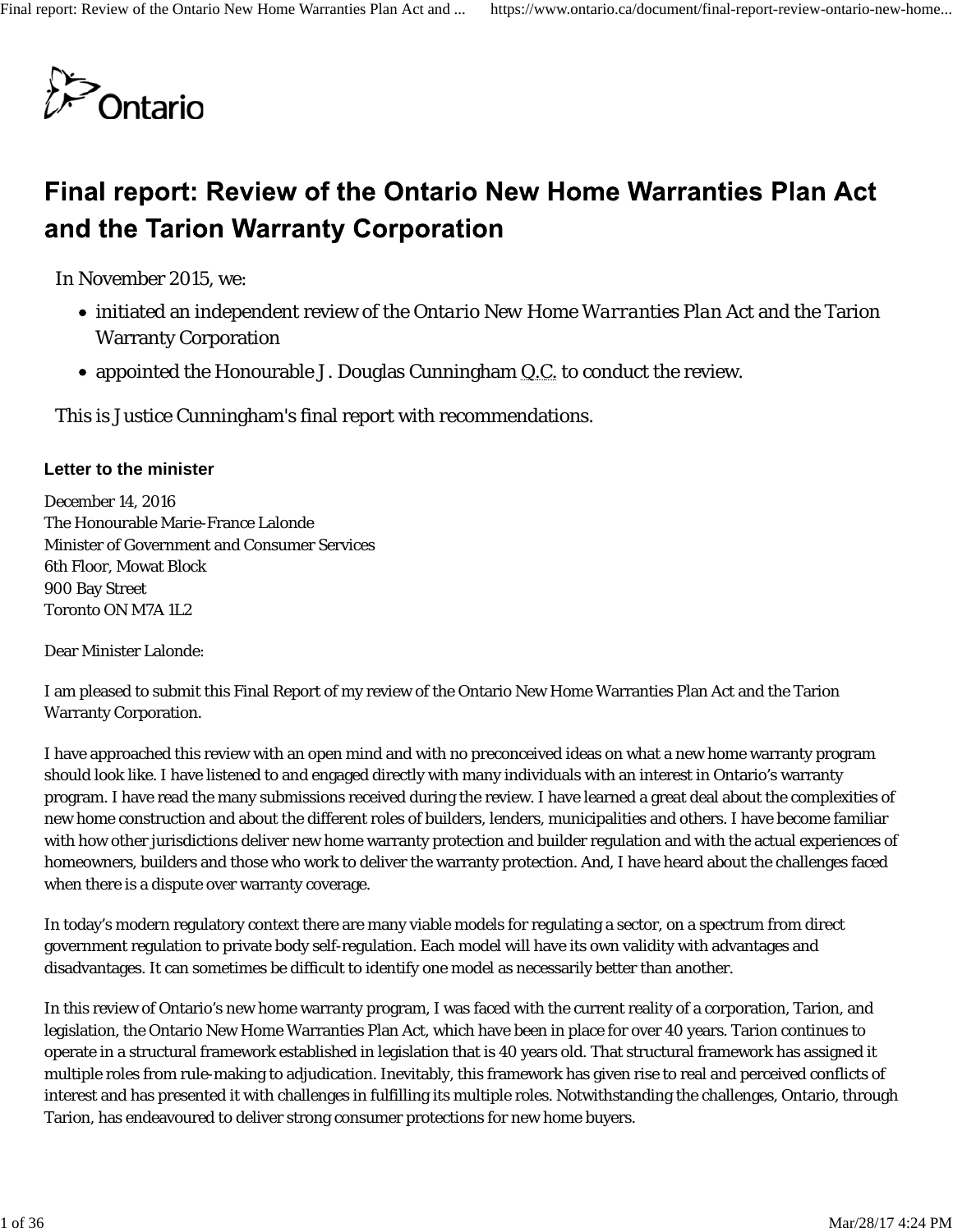The regulatory environment for new home construction is complex with multiple layers of oversight from a wide range of players and across an equally wide range of subject matter. The regulation of builders and vendors and the provision of new home warranty protection are but two aspects of that broader regulatory context. Many players including professional regulators, oversight bodies, manufacturers, insurance providers, construction standards organizations and municipalities have, and will continue to have, an important role to play in supporting the broader outcomes of consumer protection and quality home construction in Ontario. New home warranty protection and builder and vendor regulation are two important components of that broader context.

The extensive input I have received and my analysis lead me to believe that there is room for considerable improvement, including with the legislation itself. This improvement can best be achieved with significant change to how the new home warranty protections are delivered and how builders and vendors are regulated.

This Final Report makes recommendations on the new home warranty legislation and how it can be delivered, to best support strong consumer protection and high quality residential construction in Ontario.

I would like to take this opportunity to acknowledge the hard work of your ministry's staff in supporting me throughout the review. I would also like to thank you for the opportunity to undertake this important and timely review, and would be pleased to meet with you at your request.

Sincerely,

The Honourable J. Douglas Cunningham Q.C.

# **Introduction and summary of key recommendations**

# **Introduction**

#### **Background**

In November 2015, Ontario's Minister of Government and Consumer Services (minister) appointed me to examine and make recommendations regarding the Tarion Warranty Corporation (Tarion) and the new home warranty program it administers. On July 22, 2016, I submitted my Interim Progress Report to the minister. That report identified key concerns, based on my review of Ontario's program and experiences in other jurisdictions, and through my consultations with interested parties and written submissions received. It also set out potential options to address those concerns. The eight key areas of focus were:

- 1. Tarion's role and business model
- 2. the dispute resolution process for new home buyers and owners
- 3. consumer education
- 4. warranty coverage and duration
- 5. regulation of builders and vendors
- 6. board governance
- 7. accountability, transparency and oversight
- 8. other related issues.

In this Final Report, I present recommendations on how to reform new home warranty legislation and the delivery of programs under that legislation to best serve Ontario's new home buyers and owners, the builders who build those homes, and others involved in the home building industry. This report addresses broad concerns about the best overall model for delivering new home warranty protection, builder and vendor regulation, dispute resolution, and rule-making, as well as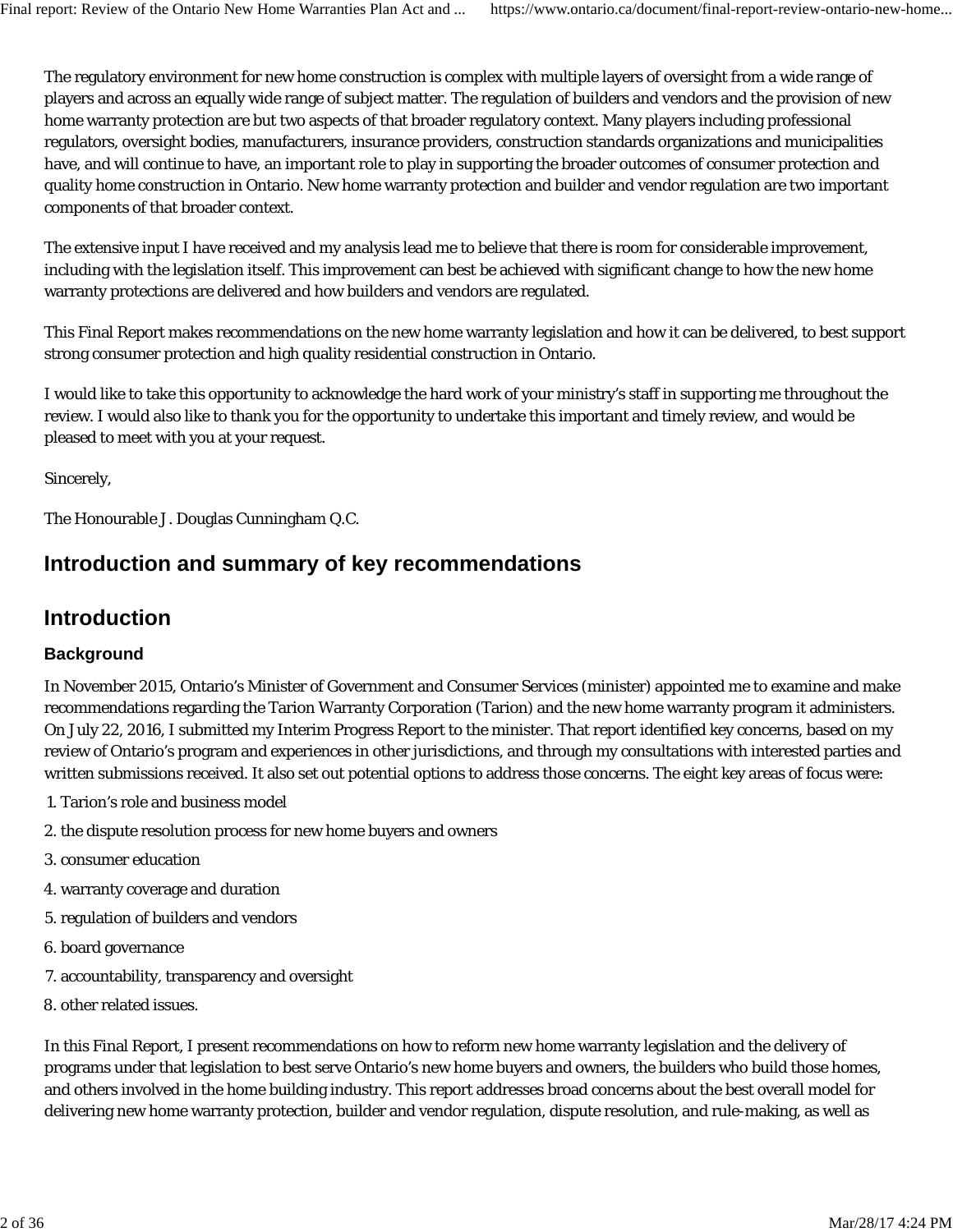specific questions about program content and process .

For ease of reference, I have structured this report, including my recommendations, to align generally with the eight key areas of focus of my Interim Report. The focus of this report is on the structural context within which new home warranty protection is defined and delivered. Tarion has been operating within the structural framework provided for in the *Ontario New Home Warranties Plan Act* (Act). My recommendations suggest a very different structural framework to better meet the objectives of this important consumer protection legislation.

#### **Note of appreciation to participants**

This report and this review have been enriched by input from many organizations and individuals. Many people gave generously of their time, speaking of both their personal and professional experiences and providing constructive and thoughtful suggestions on how the new home regulatory regime might be improved.

I met with many individuals through focus groups, town halls and individual meetings and spoke with others by telephone.

I received written submissions from individuals and organizations and associations through the Tarion Review email account and directly . These submissions were generally thorough and thoughtful. Writers took the time to inform themselves of how warranty programs are operating in other jurisdictions, to canvass the opinions of others and advance concrete suggestions for change. For these efforts and input I am very grateful.

Likewise, I want to thank the many organizations that shared their time and expertise on one or more of the issues being discussed, including staff and members of several regulators and industry and consumer associations . There is much to be learned from the experiences of others.

I also want to thank Tarion's senior management team, staff, and Board of Directors for their input into this review. I was impressed with their dedication and commitment to consumer protection. Tarion delivers a challenging mandate. The environment in which it must operate has become increasingly complex, while the Act has remained almost unchanged since 1976. Despite this it has been proactive in responding to changes and continuously improving the new home warranty program.

### **Challenges with Ontario's new home warranty program**

Ontario's mandatory new home warranty program was established in 1976. The basic structure of the warranty program and how it is delivered has not changed in 40 years. Tarion has made efforts to keep the warranty protection coverage current and deliver value to new home buyers and builders. There have been improvements to the warranty program during that time and in some respects Ontario is a leader in new home warranty protection relative to peers across Canada and the U.S. I have observed that there have been steady enhancements to the warranty over the years. As one key example, Tarion developed the Construction Performance Guidelines, an important document in warranty assessment decisions that has served as a model for other jurisdictions. Nonetheless there are fundamental problems with the current program and delivery structure that should be addressed.

I believe that many of the challenges flow from Tarion's multiplicity of functions, including its dual role of regulator and warranty provider. As a result, multiple stakeholders lack confidence in the processes in place today, and have strong concerns about the current system's perceived and real ability to protect consumers.

I have identified a variety of challenges with how new home buyers and builders are served by Ontario's current new home warranty program, and with how new home builders are regulated:

- Tarion's dispute resolution is not always as accessible or effective as it could be
- consumer information and education is not as helpful or effective as it could be in explaining home maintenance, terms of warranty coverage, how to navigate the claims process and what can be expected with new construction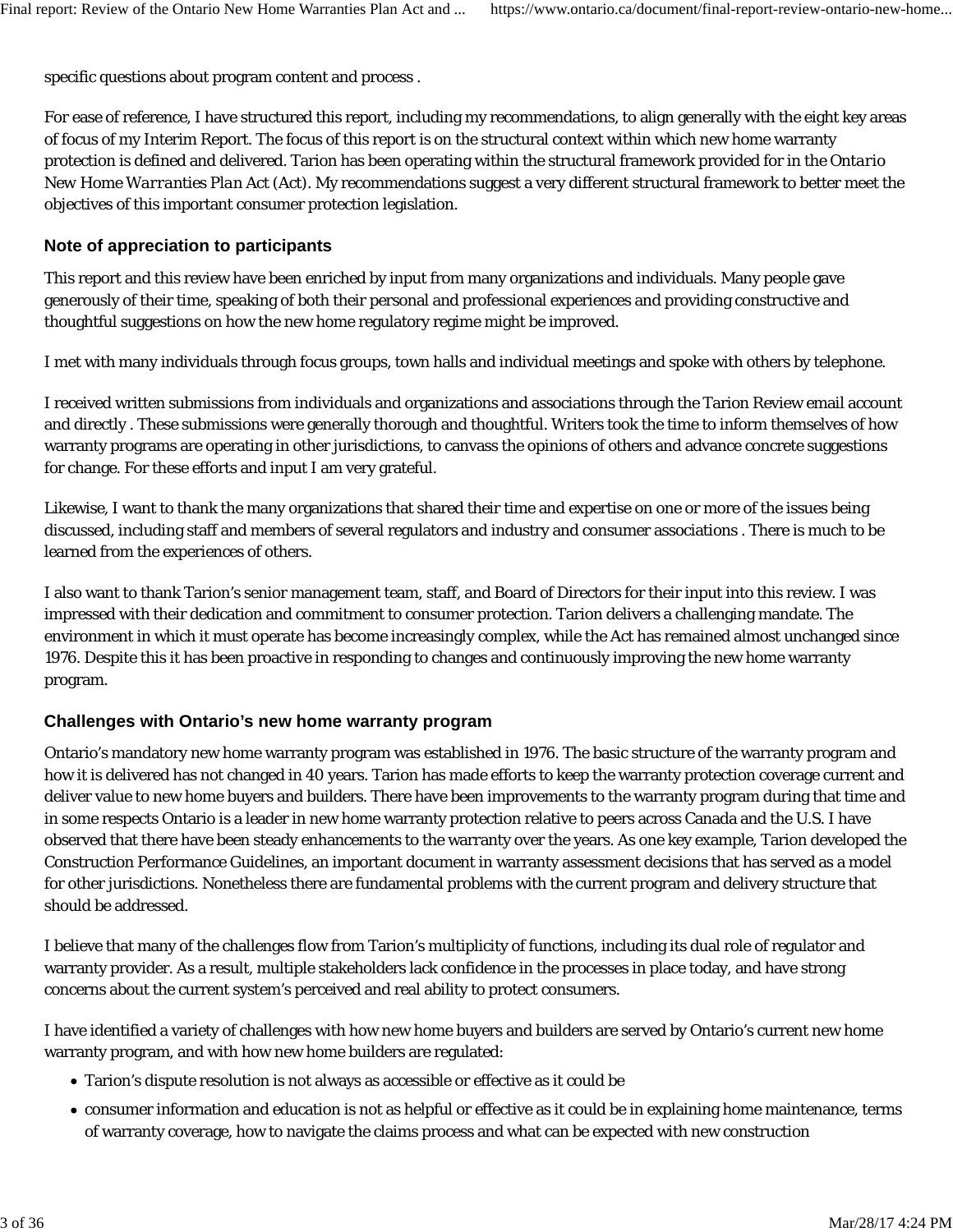- changes to warranty protection are developed by Tarion through processes that are ad hoc and not as transparent and consultative as they could be
- builder and vendor regulation is not consistent with modern approaches to consumer protection regulation
- and governance measures intended to provide accountability, transparency and oversight are not aligned with modern and current best practices.

New home warranty is just one part of a much broader and complex framework for new home construction. There can be challenges in linking the roles and responsibilities of different participants in the new home construction sector. Linkages among sector participants should be strong with information sharing and other protocols in place. I believe the structural changes I am recommending provide an opportunity to enhance the coordination of efforts between the warranty and builder regulation sectors and municipal partners including the Ministry of Municipal Affairs, municipalities, and building officials. These parties share a common interest in supporting consumer protection and high quality building that can be supported with strong linkages and coordination of efforts across the new home building sector.

Tarion has adopted an approach of continuous improvement. I have incorporated several of Tarion's suggestions for improvement in my recommendations. Structural change will take time to implement. Pending changes in response to my recommendations, I would strongly recommend that Tarion continue with the opportunities for improvement it has identified in its 2015 Annual Report and elsewhere, for example, building on its enhancements to the builder registration requirements. Some of my recommendations do not depend on legislation and could be implemented operationally in the short term such as improvements to the builder directory. Regarding the current dispute resolution process, Tarion should continue to improve the process through implementation of changes recommended by Ms. Chornenki (the independent, third party dispute resolution expert hired by Tarion to review its process) and accepted by Tarion.

### **Guiding objectives**

The following objectives have guided me in making my recommendations on the structural framework generally and on specific matters. These objectives provide clear outcomes and should be reflected in the home warranty legislation and its implementation.

I am proposing two overriding objectives for the new home warranty sector going forward:

- 1. Consumer Protection: Deliver strong new home warranty protections for new home buyers and owners;
- 2. Building Quality: Promote high quality residential construction in Ontario and continuous quality improvement;

These two objectives are supported by six additional objectives:

- 1. Accountability and Transparency: An appropriate level of accountability to government and transparency to the public;
- Public Confidence: Organizational structures and processes that drive effective, efficient and fair outcomes and 2. appropriately manage real and perceived conflicts of interest;
- 3. Modern Dispute Resolution: A dispute resolution process for warranty claims that reflects current best practices, is accessible, timely and fair, and accounts for the imbalance in knowledge and expertise that exists between a builder or warranty provider and the homeowner;
- Inclusive Rule-making and Standards Setting: Warranty terms and other rules and standards affecting home builders and 4. homeowners are developed through processes that are inclusive, transparent and accessible;
- Modern Regulator: Strong compliance and enforcement tools and practices to regulate the industry are in place and 5. effectively applied by the regulator; and,
- 6. Efficient: The new home warranty program is efficient and effective with clear roles and accountabilities for all parties.

# **Summary of Key Recommendations**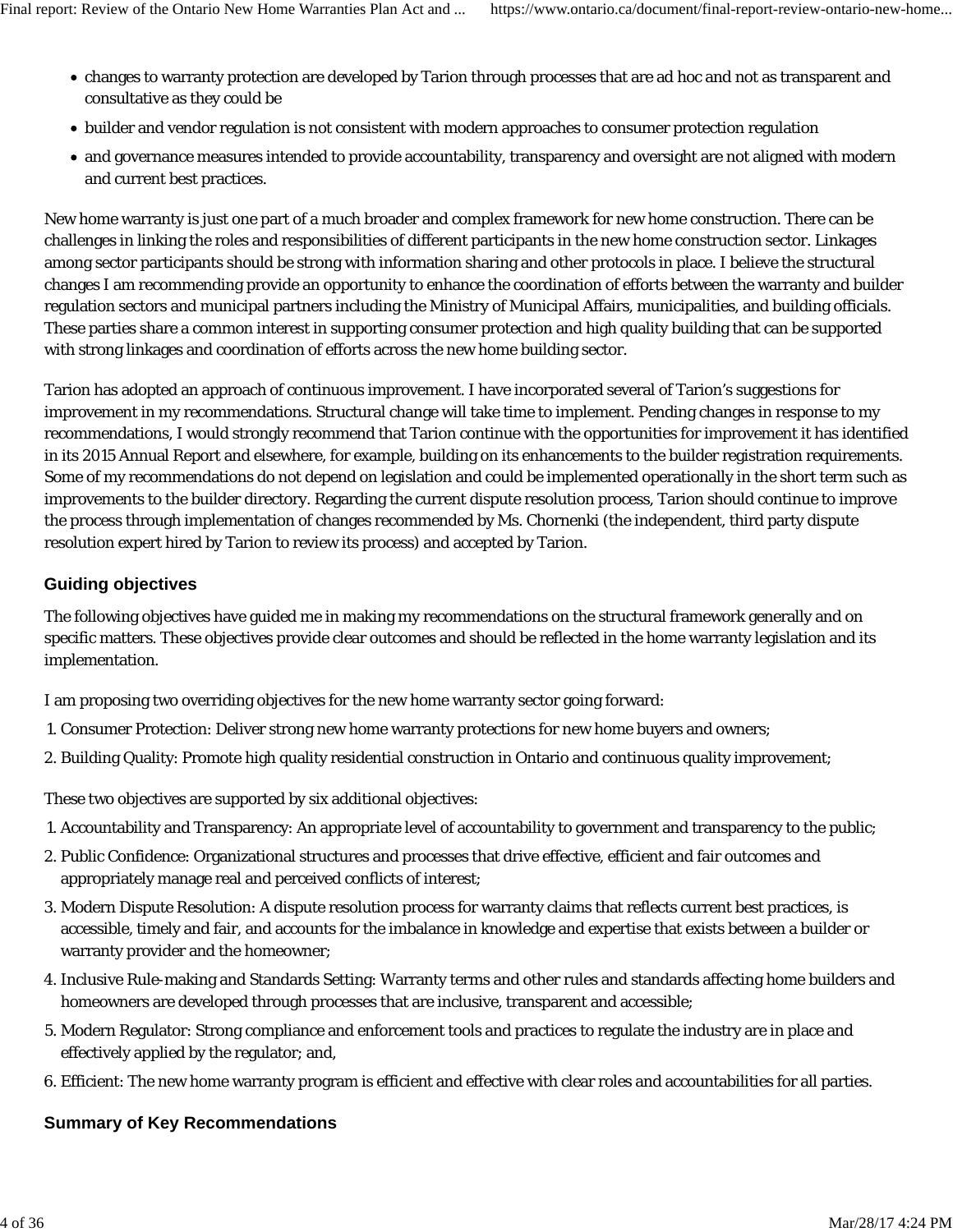A program intended to support the building of high quality homes and deliver new home warranty protection for consumers has four essential functions:

- 1. Making rules regarding mandatory warranty protections;
- 2. Administering the warranty program;
- 3. Adjudicating disputes about those rules; and,
- 4. Regulating builders and vendors.

Under the Act, Tarion is responsible for all four functions. This approach is unique, at least in Canada, as no other jurisdiction I examined has one organization responsible for all functions. I believe that this multiplicity of roles, at a minimum, gives rise to a perception of conflict of interest and can also result in actual conflicts of interest.

At an executive level, the structure of having the same leadership team responsible for the rules of the monopoly warranty program, financial management of the program, dispute resolution and builder regulation will inevitably give rise to situations where financial objectives compete with other objectives such as consumer protection. At an operational level, there is potential for conflict when the same person receives a claim, investigates it, attempts to assist the parties in resolving the claim and then sits in judgment on the claim if not resolved. While Tarion has worked hard to build internal controls to mitigate this conflict, I believe that current controls do not adequately respond to these challenges in a manner that can achieve the objectives outlined above. I do not believe that this problem and the challenges I have identified can be adequately addressed in the current model without significant and structural changes to the new home warranty sector in Ontario (See Appendix A - Recommended Delivery Model).

**New home warranty protection** should continue to be a mandatory program. Warranty coverage would move from today's monopoly, with Tarion as the only provider, to a multi-provider insurance system. The warranty coverage should be an insurance product. Some private sector insurance companies have expressed interest in participating as warranty providers should a competitive market replace today's monopoly structure. Delivering warranty protection as an insurance product would facilitate participation by private sector insurance companies and introduce financial sector oversight and accountability. An insurance based, multi-provider model exists in British Columbia, Alberta and Saskatchewan and several international jurisdictions.

A new not-for-profit corporation would assume responsibility for managing the warranty for existing homes enrolled with Tarion and could participate as a warranty provider in the new competitive model. Some builders, vendors and homeowners may welcome the option of being able to continue to deal with a not-for-profit alternative.

**Builder and vendor regulation** should be delivered through an administrative authority operating separate from, but in cooperation with, the warranty providers. The current outdated approach to builder and vendor regulation should be updated and aligned with modern practices for sectors regulated through a registration/licensing model.

**Adjudication of unresolved warranty disputes** should be delivered through a separate organization independent of warranty providers and the regulator. Warranty providers would continue to have a role to facilitate the resolution of disputes between homeowners and builders. They would also have responsibility to assess and decide on warrantability where agreement is not reached between a builder and homeowner. A homeowner who is not satisfied with a decision could appeal that decision to the independent adjudication body, through a process that is accessible and easily navigated by the homeowner.

**Rule-making on warranty coverage** should be subject to greater government oversight. The government should have final approval on changes to warranty coverage and duration, and changes to standards that apply to builder/vendor registration. The processes for updating warranty coverage and duration, and standards for builder/vendor registration should be more regular, structured and inclusive. While government should make the final decisions, it should base those decisions on the advice developed through robust review processes that fully engage the expertise and knowledge of the new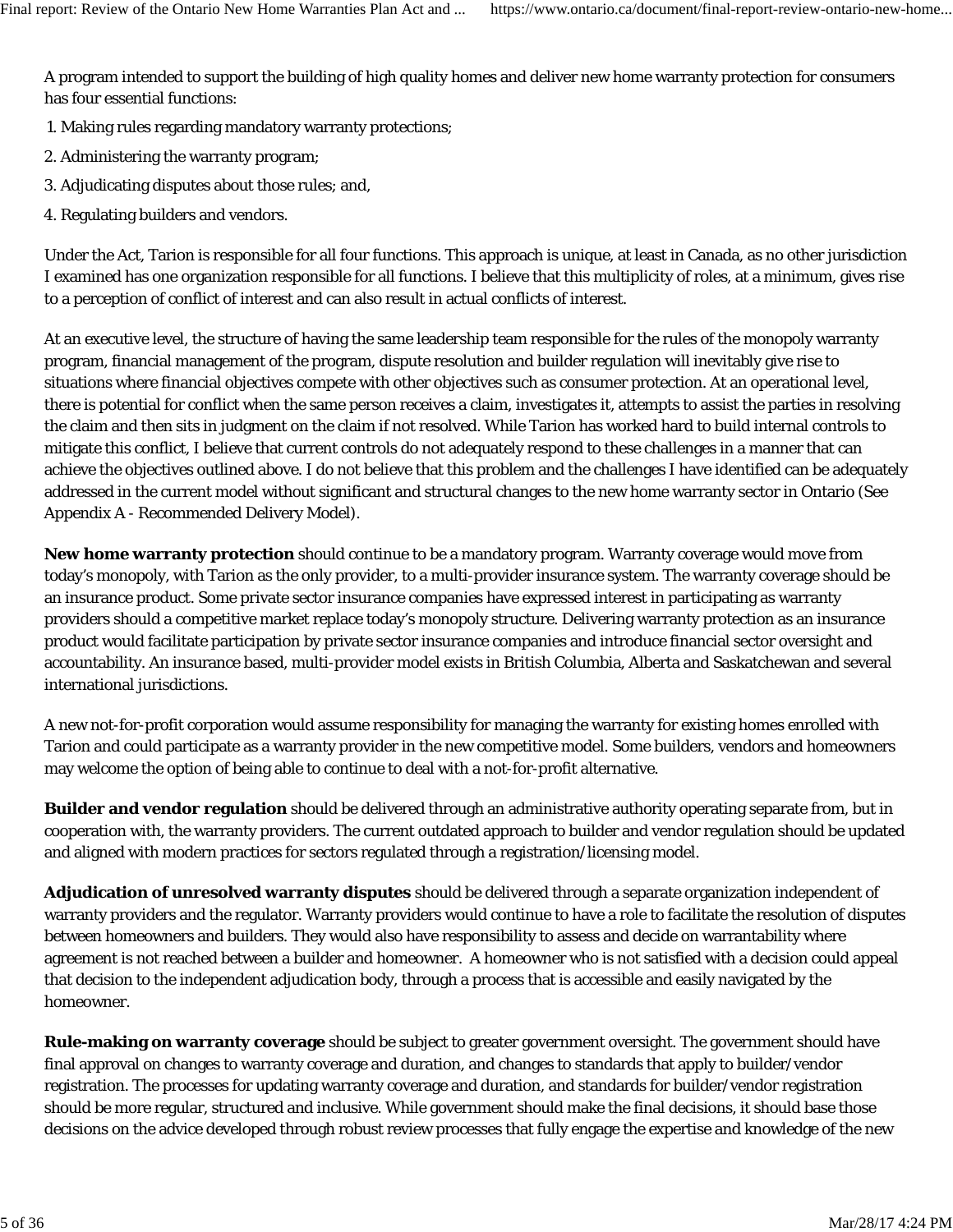home construction sector and consumers.

The remainder of this report sets out specific recommendations relating to these four structural pieces. I also provide recommendations on other matters related to warranty program delivery and content, including consumer education and "illegal building". I believe that the changes I am proposing will strengthen protections for new home buyers and owners, and promote high quality residential construction in Ontario.

# **Delivery of warranty protection for new homes**

# **Detailed recommendations**

#### **Delivery of warranty protection for new homes**

The role of regulator is a natural monopoly; there can be only one regulator for any regulatory regime. The role of warranty provider is not a natural monopoly although by statute Tarion has a monopoly on the delivery of new home warranty protection. . There is no other Canadian jurisdiction that merges the functions of regulator and warranty provider.

Several core problems arise from the merging of functions in place today. These include:

- a lack of dedicated focus to the very different responsibilities of regulator and warranty provider
- a perception of conflict of interest and the risk of actual conflicts of interest between the objectives of the regulator and the warranty provider
- a lack of regulatory oversight of the warranty function otherwise applicable to the insurance sector and
- exclusion of competitive delivery of warranty protection.

In other jurisdictions, warranty protection is generally provided through a competitive model usually as an insurance product. However, Tarion is not regulated as an insurance company nor is the Act's warranty protection regulated as an insurance product.

Fundamentally, warranty programs are in place to protect new home owners. That is the basis on which decisions about payments from the fund and payments on warranty claims should be made. Decisions should not be influenced by conflicting goals of protecting a fund by refusing or limiting amounts paid out . The rules that a warranty fund provider follows should support the objective of consumer protection.

#### **Competitive model**

I am recommending the introduction of a competitive multi-provider model for warranty protection.

Introducing competition should encourage continuous improvement and innovation. This in turn can lead to better consumer outcomes such as enhancements in warranty protection beyond minimum amounts. It would provide builders with a choice of providers. A builder's choice of provider can in turn affect a new home purchaser's choice of builder.

New home warranty protection is delivered by multiple providers in a competitive market in Alberta, British Columbia and Saskatchewan as well as internationally.

Some insurance companies with experience and expertise in providing new home warranty protection in Western Canada have expressed interest in offering services in Ontario should the opportunity present itself. Insurance companies have access to a variety of funding mechanisms and large reserves, making them well suited to respond to extreme financial demands such as a "black swan" event - an unexpected large scale failure. Any risks and costs of introducing new providers can be managed through implementation, including effective regulation of warranty providers.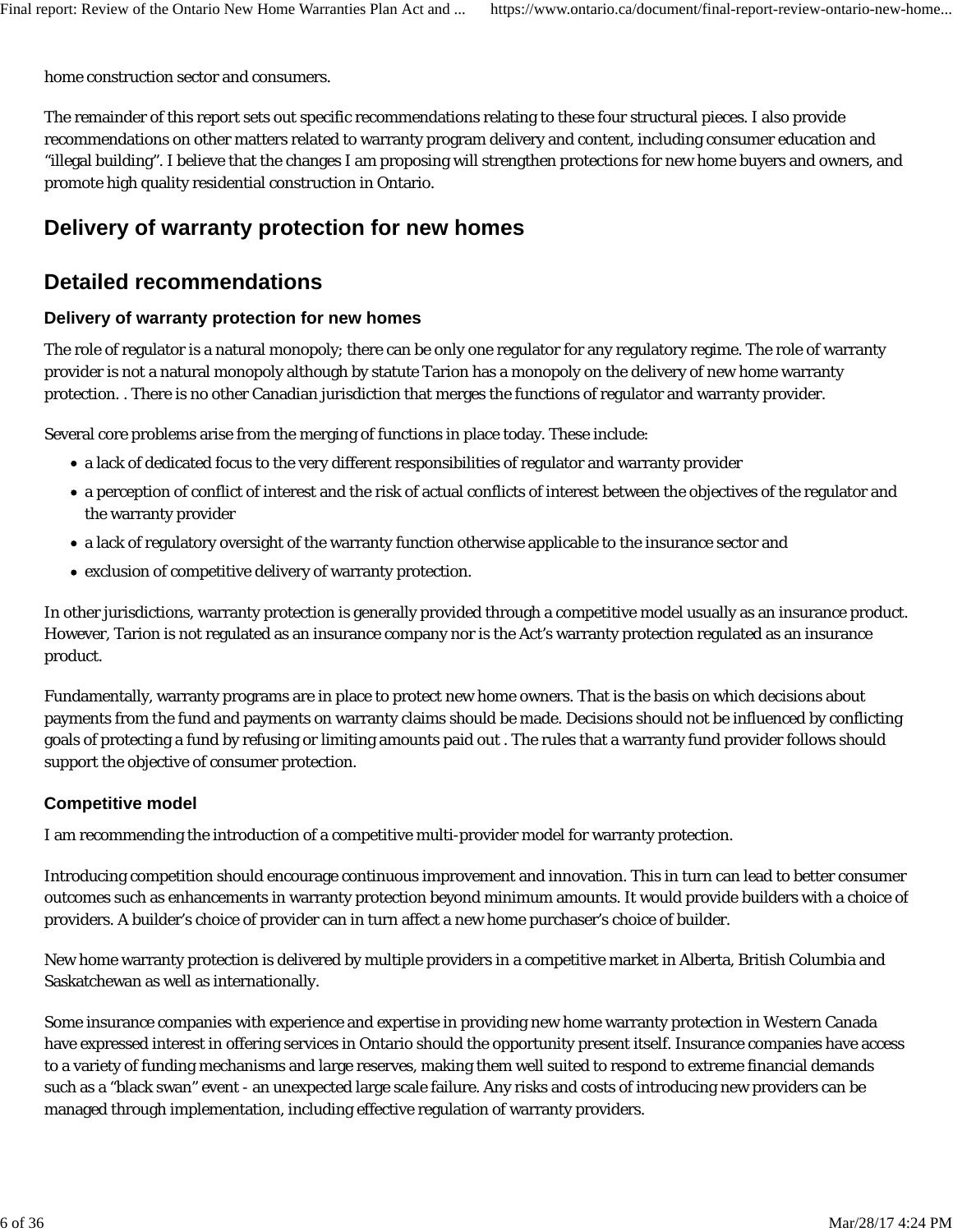# **Minimum warranty protections provided for in legislation**

There should continue to be minimum standards that apply to all new home warranty protections. These should be established by government and set out in the act itself or the regulations made under the act. The regular and inclusive consultation process I am recommending for rule-making in Recommendation 29 would support decision making on future amendments and refinements to the warranty protections.

### **Insurance product**

I am recommending that the warranty protection be clearly characterized as an insurance product and made subject to Ontario's Insurance Act .

Warranty coverage today is described and operationalized by Tarion as a form of surety . Under the Act, it is the vendor who warrants to a new home owner that the home is constructed in a workmanlike manner, free from defects in material, fit for habitation, built in accordance with the Building Code, and free of major structural defects. The guarantee fund is available to satisfy that obligation where a vendor fails to do so. Tarion acts as a surety, stepping in when the vendor has not satisfied the warranty obligation.

Tarion is providing an insurance-type product to homeowners but neither Tarion nor the warranty protection are subject to the oversight that would ordinarily apply to an insurance company delivering a similar insurance product . In some jurisdictions where new home warranty protection is provided by insurance corporations, it is identified as a separate class of insurance. In Alberta, there are three separate classes of insurance related to new home protections. In these other jurisdictions, while the warranty provider (insurance company) is ultimately responsible, the builder still plays a role in responding to a homeowner's warranty claim.

Clearly characterizing the warranty protection as an insurance product, would reflect what happens operationally when warranty protection is provided.

An insurance-based warranty protection product would also introduce new oversight by the insurance sector regulator .

That oversight includes:

- requirements for minimum capital
- corporate governance rules
- investment restrictions
- reporting requirements to a designated statistical agency and to the Superintendent of Financial Services regarding claims and premiums
- obligation to refrain from defined unfair and deceptive practices
- requirement to contribute to a compensation association that compensates policyholders who suffer loss when an insurer becomes insolvent and
- obligations to comply with various requirements regarding the insurance policy and the handling of claims.

In addition, as an insurance product, new home warranty protection would benefit from other oversight measures currently in place for insurance companies, including a mandatory complaint process . Complaints against an insurance company can be made to the Financial Services Commission of Ontario. For insurance companies that are members, complaints can be made to the national level General Insurance OmbudService.

### **Existing warranty fund and current enrolments - new not-for-profit corporation**

There are over 365 000 new homes in Ontario with warranty protection under the Act. Each one has coverage that extends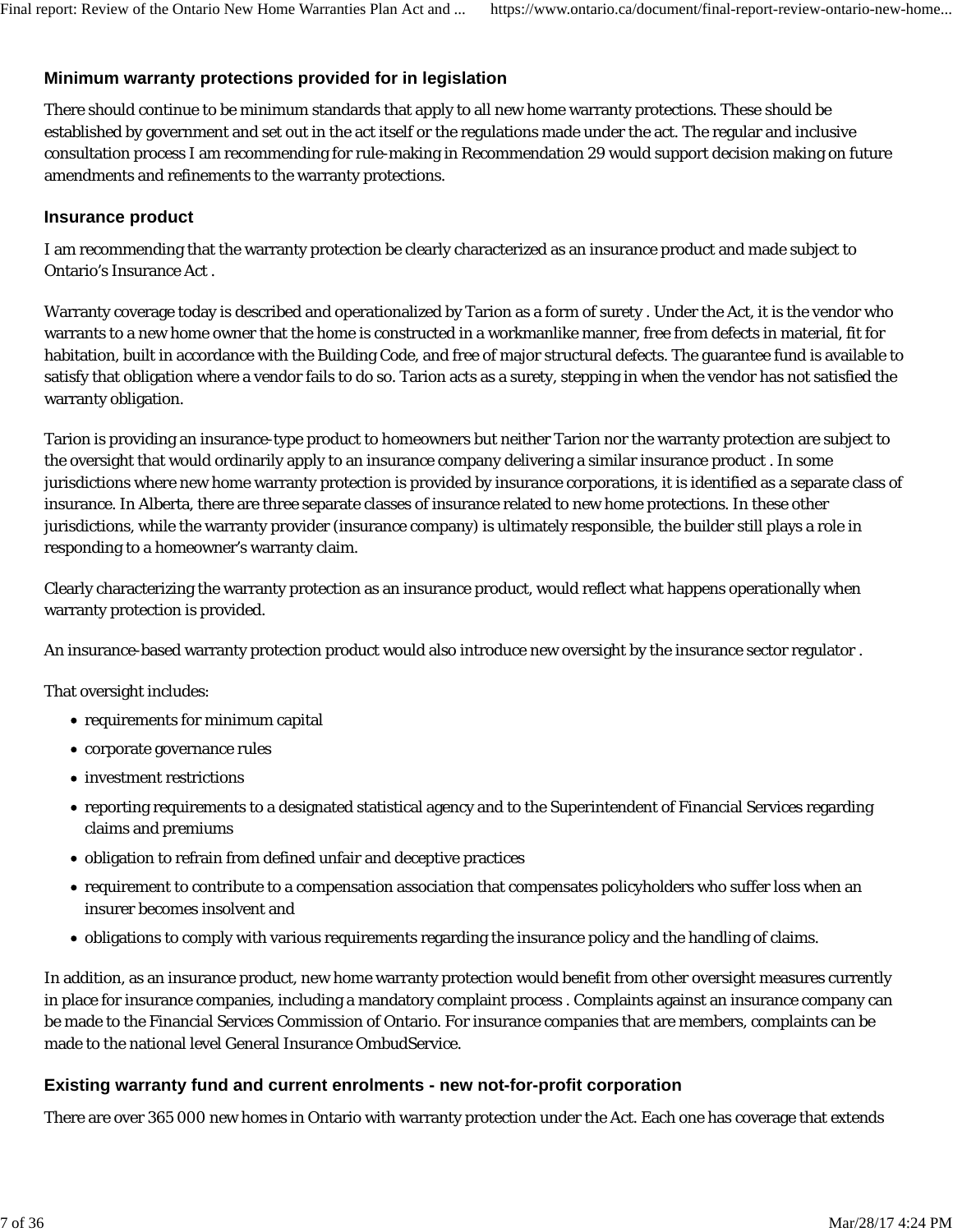over seven years. At the time of transition to a competitive model, a corporate entity would need to be in place to assume responsibility for existing enrolments. I am recommending that a new not-for-profit corporation be created to assume responsibility for the delivery of warranty protection for homes enrolled under the existing regime.

This new warranty corporation should be allowed to participate in offering warranty protection in competition with private sector providers on a not-for-profit basis. Consistent with the obligations on competitors, it would be subject to oversight of the regulator, currently the Financial Services Commission of Ontario , and would have a range of responsibilities, including:

- assessing the amount needed for reasonably foreseeable contingencies
- considering the distribution of liability for a major building failure
- receiving and assessing claims and,
- providing consumer education

This new not-for-profit corporation would not be the regulator of builders.

Oversight standards should be consistent across all warranty providers. Regulation under the Insurance Act would ensure that all providers, including a new not-for-profit corporation, are subject to the same oversight.

There are examples of similar and successful transitions in Ontario. LAWPRO, a not-for-profit corporation, administers insurance coverage for lawyers and paralegals. In 1995, insurance coverage was the mandate of the Law Society of Upper Canada. Today, LAWPRO describes itself as "a successful, solid insurance company cited for its principled claims management, proactive risk management and innovative approaches to technology for the legal profession."

Before Alberta introduced its mandatory home warranty program in February 2014, the Alberta New Home Warranty Program was in place for builders voluntarily providing warranty coverage. This voluntary program made changes to adapt to the mandatory requirement and compete with private sector insurance companies providing warranty protection. A new corporation, the New Home Warranty Insurance (Canada) Corporation, was incorporated October 8, 2015, becoming a licensed insurance provider governed by the provisions of the Alberta Insurance Act. On December 1, 2015, that new corporation assumed all warranty liabilities and obligations of the previous voluntary program with underwriting and claims assessment responsibilities. In its published material, the program describes the transition process as follows:

"Throughout 2015, the Program worked diligently to lay the groundwork for a company that now serves as insurance underwriter for the Program's new home warranty, renovation warranty and related products."

I note that decisions will need to be made about the existing warranty fund if there are funds remaining at the expiry of the current enrolments and after accounting for preparing the new not-for-profit for ongoing participation in the competitive market. I am confident that the funds can be appropriately dealt with at the appointed time.

Board governance will be an important matter for the new not-for-profit corporation. It will require a level and mix of skills that is appropriate to the oversight of a fund of approximately half a billion dollars .

Moving to a separate corporation to manage the existing warranty fund can provide an opportunity to strengthen and enhance participation by individuals with backgrounds in financial management, accounting, insurance and other warranty fund related skills – skills typically in place for an organization managing a fund of this magnitude. A new corporation focused on warranty protection would be able to ensure a critical mass of expertise internally for overseeing the approximately \$500 million-dollar fund; develop internal capacity to assess and retain investment advisors and managers; provide a deeper level of oversight of the investment operations of the fund; increase external professional oversight of the fund; and be more transparent about the investment operations and performance of the fund.

# **Regulation of builders and vendors**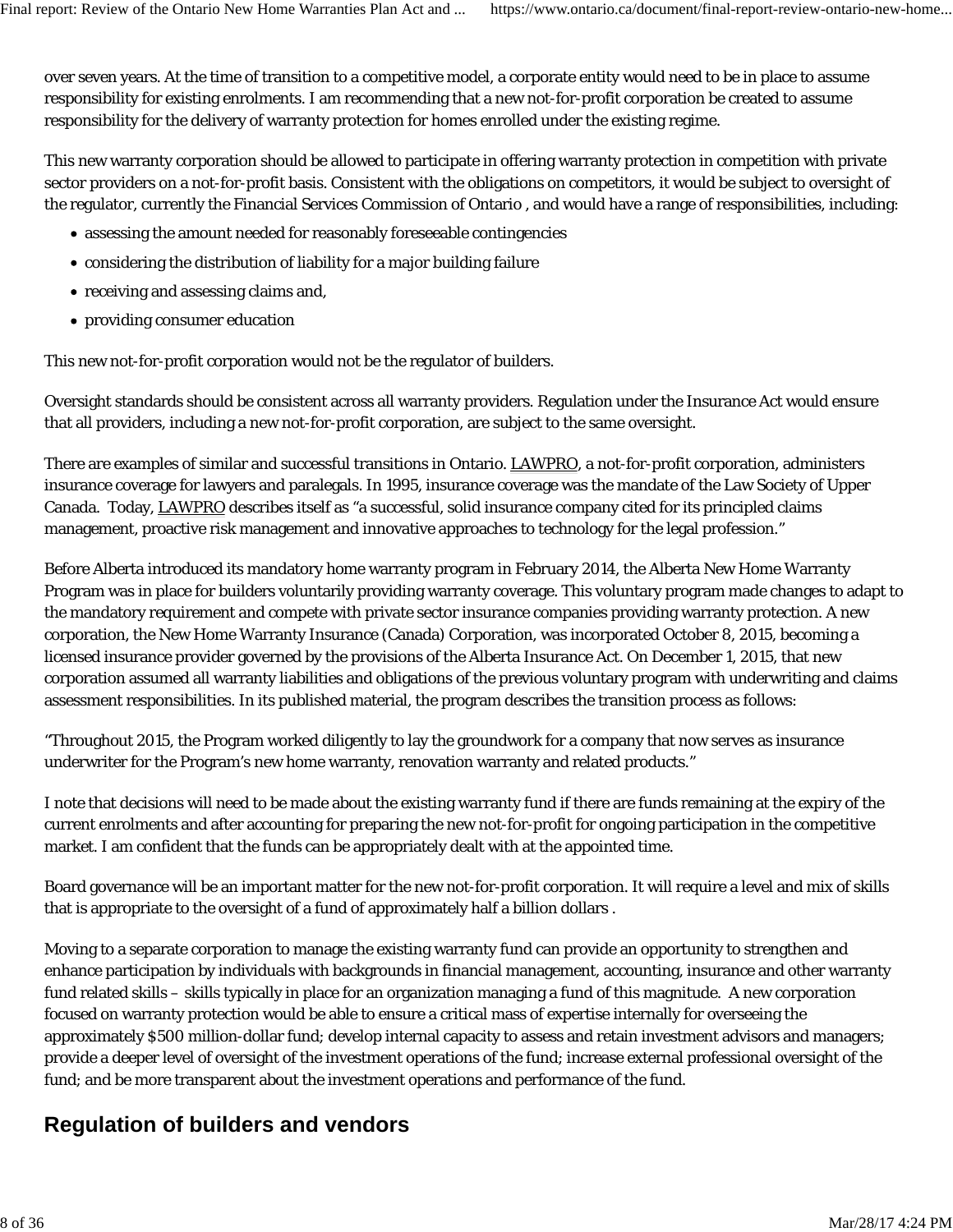# **Regulation of builders and vendors**

# **Separate regulator**

I have recommended a competitive multi-provider model for warranty protection. It therefore follows that there will need to be a separate regulator for builders and vendors that is not also a warranty provider. To allow the regulator to compete in providing warranty protection would continue existing conflict of interest concerns and give rise to new ones.

The principle advantage I have heard for having the regulator and warranty provider in a single entity is that information, data and analytics can be easily shared across functions. It was suggested that this would be compromised with a separation of the functions of regulator and warranty provider. I agree that effective and efficient information sharing between the warranty providers and the regulator is essential. I believe this can be adequately addressed through agreements and legislated information sharing obligations.

Introducing a new regulator entity provides an opportunity to address the current anomalous approach to builder and vendor regulation that is not aligned with the approach taken in other regulated sectors.

#### **Administrative authority structure for new regulator**

I have considered whether the regulator should be within government, an agency or an administrative authority . Different jurisdictions have different approaches to how builders are regulated. In Alberta and British Columbia for example, this function is delivered within government.

Ontario has developed a strong administrative authority structure for regulating a range of sectors. This model has been in place since the mid 1990's and applies across various sectors including electrical safety, the real estate sector, motor vehicle sales and travel industry sectors. A 2012 review of Ontario's public services supported the setting up of additional administrative authorities, noting that "Delegated Administrative Authorities have been found to reduce costs to taxpayers, improve regulatory outcomes and efficiency, retain government oversight and increase industry engagement ." The administrative authority model enables the regulator to draw upon sector expertise and knowledge while retaining government oversight over delivery and responsibility for legislation and policy.

There are mechanisms available to support robust consumer engagement within the administrative authority structure. The regulator could, for example, maintain a consumer advisory council, which is common among other administrative authorities.

On the builder side, an administrative authority could continue to work with a variety of organizations, such as the Ontario Home Builders' Association (OHBA), directly and through its builder advisory committee. That committee has provided an opportunity for the OHBA and Tarion to exchange ideas and information on a variety of topics of interest to both. Such an exchange would continue to be important for a new regulator.

I believe that the administrative authority approach provides the necessary balance between government oversight and operational independence.

### **Accountability, transparency and oversight**

Today's legislation only has one section dealing with the accountability of Tarion to the government and to the people of Ontario. Section 5 simply requires that Tarion report annually to the minister on the affairs of the corporation. The minister submits this report to the Lieutenant Governor in Council and provides it to the Legislative Assembly. In practice, an accountability agreement between the minister and Tarion has been negotiated to augment the one accountability measure provided for in the Act.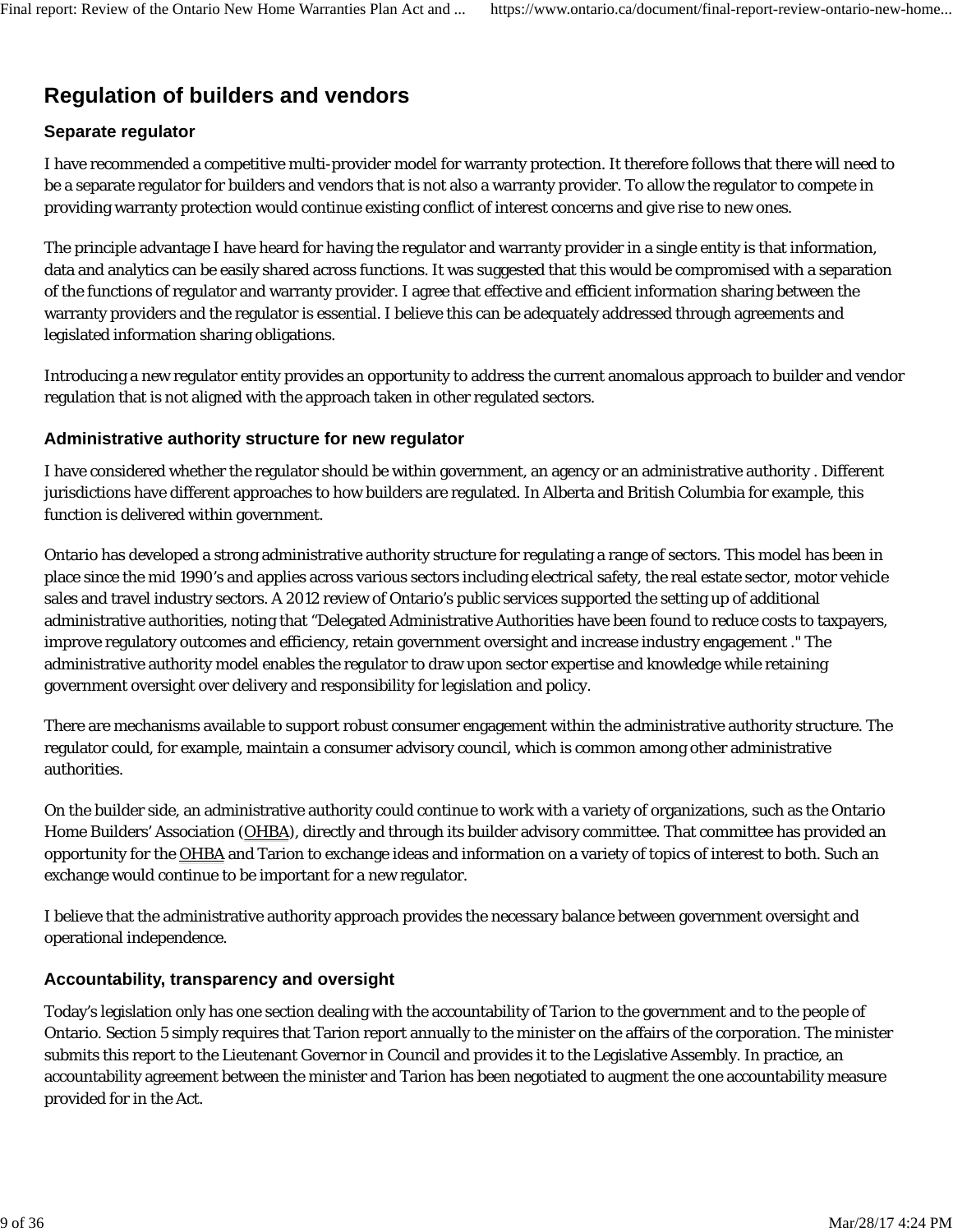Other regulatory bodies administering legislation that has been delegated by government have a range of accountability measures required by legislation, including:

- an administrative agreement or memorandum of understanding between the regulator and government dealing with matters of administration and governance
- annual reporting obligations to the responsible minister with the minister able to specify the information that must be in the report
- ability for the responsible minister to require that performance, governance, accountability or financial reviews be carried out by or on behalf of the regulator or such other person or entity as the minister may specify and,
- oversight of the Auditor General

Tarion, as regulator, is in an anomalous situation when it comes to accountability. Aligning accountability and transparency requirements with those in place for administrative authorities generally would provide greater consistency to government oversight and introduce measures to enhance public confidence in the new home warranty program.

# **Clear statement of purpose for the regulator**

The role of the regulator should be to protect consumers and support the building of high quality homes by qualified builders. The existing legislation does not articulate the purpose of the legislation as being consumer protection. The purpose of a piece of legislation can have an impact on how the legislation is interpreted by the courts. Though not stated in so many words in the Act, several court decisions have described and interpreted the legislation as consumer protection and remedial legislation . The regulator's primary purposes of providing consumer protection and supporting high quality home construction through competent and financially sound builders should be clearly articulated in the legislation.

# **Eligibility for registration as builder and vendor**

The Act sets out, at a very high level, builder and vendor eligibility requirements. It requires the Registrar to consider the financial position and past conduct of persons applying for registration. For builders, it requires consideration of technical competence to consistently perform the warranties. All other conditions of eligibility are set out in the by-laws that are completely within the discretion of Tarion to make.

In my view, the core elements of eligibility should be set out in the legislation. The act should provide for a robust eligibility framework that reflects the reality of a market place that has both small and large builders and a range of home construction from single family to high rise condominium development. There should be regulation making authority for additional eligibility requirements as well as authority to specify who must meet the eligibility requirements in the case of corporations, partnerships and other business structures.

Currently, in assessing eligibility, Tarion considers past conduct of an individual applicant and of officers and directors of a corporate applicant. It has been suggested that the review of past conduct should extend to a review of the past conduct of others who may play an active or key role in the business, such as shareholders, employees, agents and subcontractors. It is important for the regulator to be able to consider the behavior of the driving minds and key players in an organization. There is merit to this suggestion in particular because of the use of various corporate entities not only from development to development but within a given development. Whose conduct is relevant and how it should impact registration are issues that would benefit from further consideration.

# **Appeals of registration related decisions to LAT**

Registration related appeals for builders and vendors should continue to be heard by the Licence Appeal Tribunal (LAT) . These appeals relate to eligibility to be registered, and terms and conditions of registration. LAT has considerable experience on licensing and registration matters across a range of regulated sectors.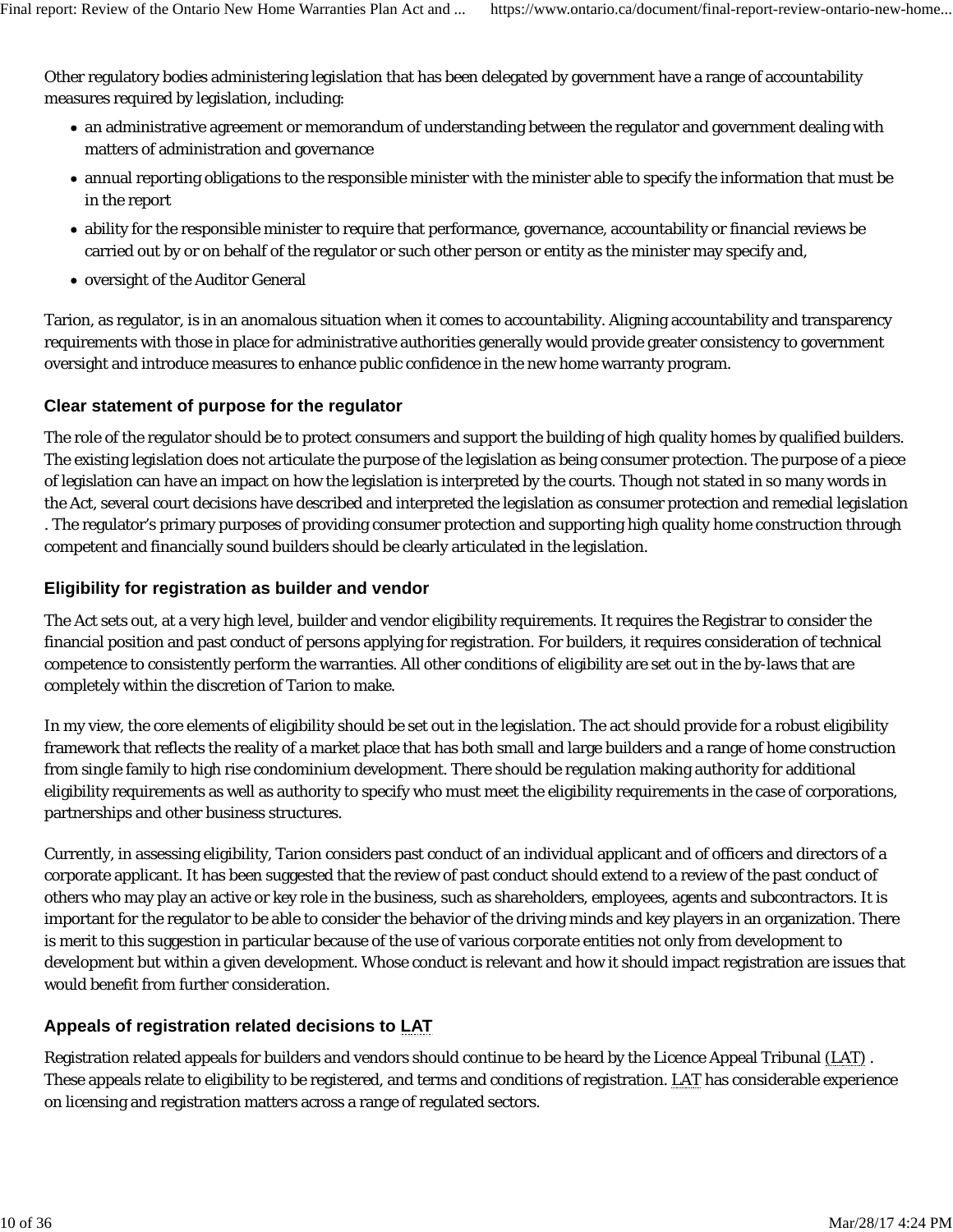# **Compliance and enforcement tools**

The compliance and enforcement tools available to Tarion are limited under the Act and do not reflect the range of options available to a modern regulator. A broader range of tools can support a proactive, timely and proportional response to compliance and enforcement.

Administrative penalties allow a regulator to assess a monetary penalty against a registrant or licensee as an alternative to prosecution and revocation of registration. Across modern regulators, administrative penalties are increasingly being used as a compliance tool and can assist in driving positive outcomes and promote compliance with requirements of the legislation.

Additional enforcement and compliance tools that should be considered include authority for the regulator to:

- require disclosure of financial and other information;
- impose individual conditions on a registrant at any time, not just at initial registration and renewal;
- make compliance orders against a registrant, for example, if the builder is not complying with the legislation or has failed to respond to the communication from the regulator;
- seek court approval for the appointment of a receiver or receiver manager in situations where there is evidence of financial or governance problems and a risk to the public;
- suspend a registration immediately without the need for a proposal to revoke if it is necessary to prevent further harm to the public; and
- apply to court for an order to freeze assets.

Offence provisions should be reviewed. Currently it is not an offence for the registrant or licensee to make false, misleading or deceptive statements in advertisements and other material as it is in other regulated sectors . This should be considered further within a broad objective of increasing consistency with the approach in other regulated sectors.

### **Technical competencies and education**

On the question of builder competency and education, the Act requires that a builder applicant show "sufficient technical competence to consistently perform the warranties ." Regulation 894 made under the Act expands somewhat on this and empowers the Registrar to require a new applicant to complete a written examination on technical competencies and participate in an interview with the Registrar. The Registrar has discretion whether to require the written examination and interview. I understand that in practice they are generally required, however, these obligations should be mandatory for all new applicants. The requirement to meet technical competencies should be reviewed to ensure that it applies to all new applicants for registration as builder.

### **Employee, officer and director technical competency requirements**

Some registered builders will do the construction work themselves. Others will rely on properly qualified individuals to complete and oversee the construction of a new home. As with the registered builder, those individuals should also be required to meet the technical competencies that the builder is required to meet. For a corporate entity or partnership, there should be one or more individuals who satisfy the technical competency requirements. The regulations should specify whether one or more of the officers, directors or senior executives of a corporation or one or more partners, must satisfy the technical competency requirements.

### **Continuing education**

It has become the norm across professional and other regulated sectors to require continuing education as a condition of licensing or registration. In many sectors, such as the legal profession (lawyers and paralegals) and real estate professionals, it is a standing requirement. In other sectors continuing education is not a mandatory requirement but may be ordered in response to complaints or discipline proceedings. Standards and rules for new home construction are not static. Ontario's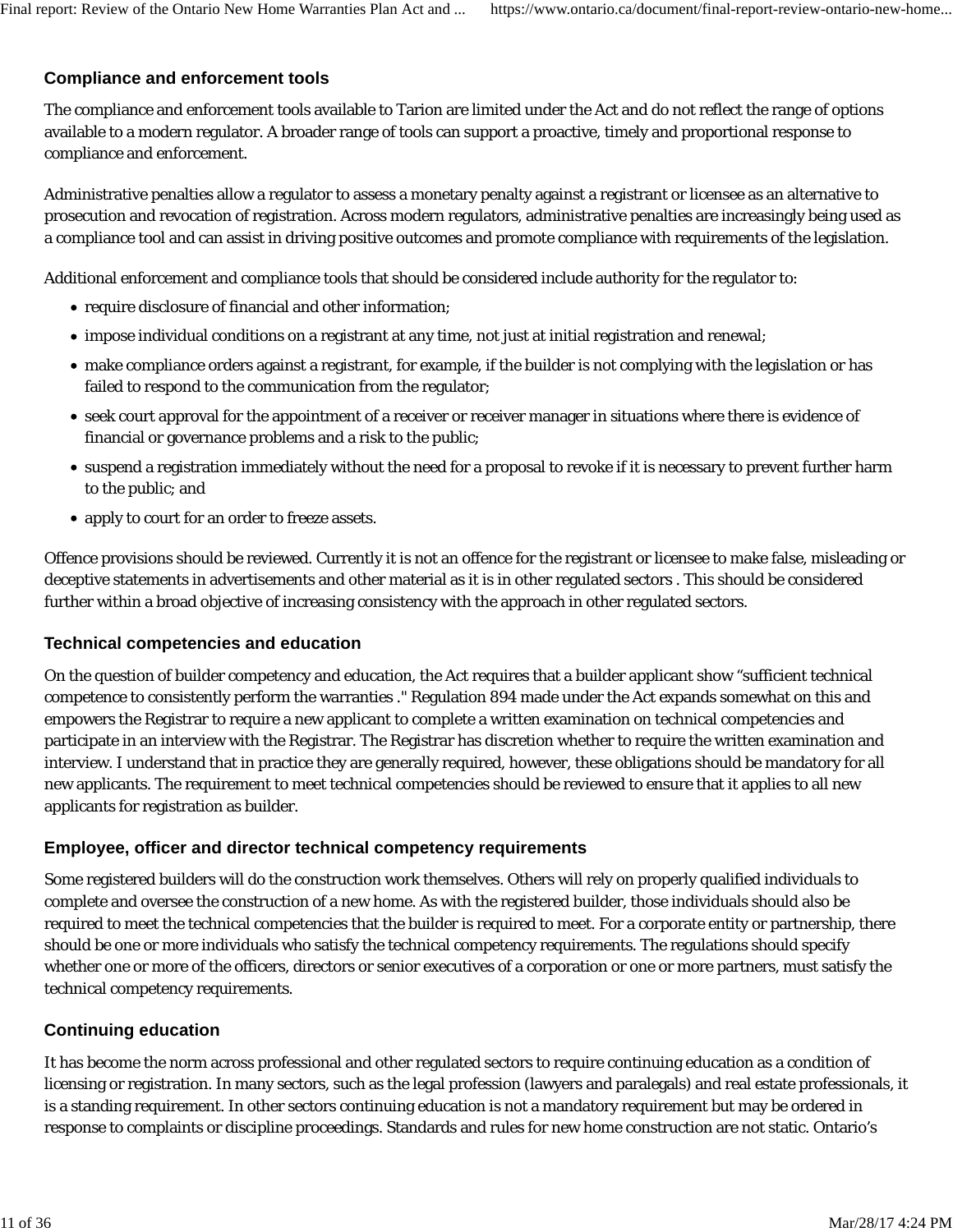Building Code is typically reviewed every five to seven years. The Ministry of Municipal Affairs recently initiated a review which could lead to significant changes to new home construction requirements .

A regular continuing education obligation on builders and vendors can support compliance with construction that meets the most current requirements of the Building Code. Educational requirements could also be tied to complaints, discipline, and warranty claims. Ad hoc programs of education could be tied to external factors such as the introduction of new Building Code requirements. Continuing education could be delivered in a variety of ways – by the regulator, a third-party provider, online or conference. The goal should be for programming that is accessible by the range of builders in the sector, large and small, and throughout the province.

Given the complexity of home construction and the extent to which building practices evolve, I recommend that the appropriate individuals across all registrants be required to satisfy periodic continuing education requirements.

Mandatory initial and continuing education requirements could be introduced gradually and should be based on a risk assessment. Educational requirements could be tied to the role performed by individuals personally or within an organization.

# **Code of ethics**

Codes of ethics have become standard where professionals are licensed and regulated. They apply in both an individual and corporate context. A code of ethics can address aspects of behavior such as honesty and integrity, treating members of the public with courtesy and respect, and responding promptly to requests for information from the regulator. Consistent with other acts that license and regulate businesses and professionals, builders and vendors should be required to comply with a code of ethics established in accordance with the legislation.

# **Builder directory**

Currently, Tarion maintains a builder directory that allows members of the public to access information online about a builder, such as locations where they are building and whether there are any chargeable conciliations against that builder. Tarion determines what information is included in the builder directory. The legislation does not specify what information must be made available publicly. For example, information about offences under the Act, such as convictions for illegal building, is not readily available publicly on the directory. As structured, the builder directory has shortcomings. It is difficult to access and the data is not searchable by individual name. The use of different and numerous corporate structures within a development and across developments can make it difficult for a homeowner to get a complete picture of their builder. The accessibility and transparency of information on the builder directory should be enhanced. It should be possible to search the builder directory by individual name. Tarion currently collects information about controlling principals (a person or combination of persons that either alone or together have a direct or indirect controlling interest in a builder) as part of its registration process but this information is not searchable. The relevance of the information in the builder directory is dependent on accurate linkages between the principals and key individuals of the various registered builders.

Consideration should be given to including additional information such as information about discipline proceedings, provincial offences, and other conduct that goes to an individual's entitlement to be registered. Such additional information would provide consumers with more transparency regarding past builder conduct.

Regarding claims related data, it would be helpful to list information by type of defect (1, 2 or 7-year claim) at a minimum, with water penetration defects separately reported. Information on deposit and delayed closing dollar claims should also be part of the directory.

The builder directory will need to adapt to a new multi-provider context. Legislation will need to address what information is to be shared, how it is to be shared and when. Memoranda of understanding and similar agreements could be enhanced with regulatory requirements as needed.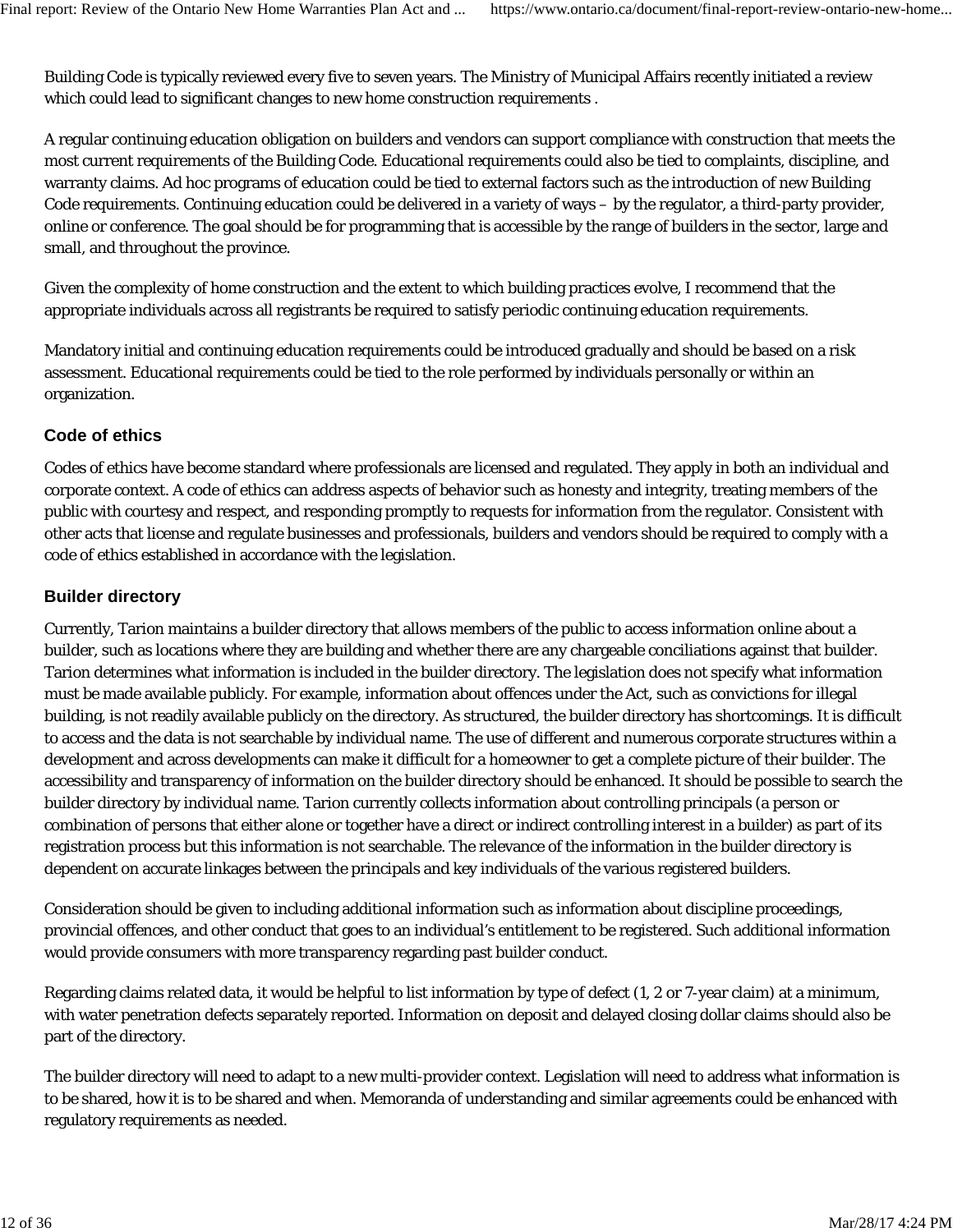# **Sector outreach**

I heard from several individuals about the need for more outreach especially to builders and vendors in smaller and more remote communities. A new regulator should consider how best to meet the obligation of engaging with communities across Ontario. At one time, Tarion had a local presence with regional offices. Some suggested more frequent visits to the smaller and more remote communities or the use of webinars to better reach builders not in the larger urban centres. Others suggested focused communications to builders and vendors in specific geographic areas if, for example, claims data was showing a problem in that area.

# **Building Sector Expertise on the Regulator Board**

I recommend that the board of the new regulator continue to have representation from the builder sector to ensure the appropriate level of builder expertise. Board members with experience in the building sector would provide knowledge and expertise regarding new home construction. The current builder representative selection process is managed by the OHBA. I recommend that the builder expertise selection process ensures that it captures the broad builder base across the province.

This representation on the board would provide knowledge and expertise from the new home construction sector and would not be to have board members in the position of advocates for, or representatives of, particular builders or association of builders. Change to how builder board members are currently selected may be required to broaden it beyond the current selection process managed by the OHBA.

Constituencies suggested for representation on the board include: consumers, consumer advocacy organizations, OHBA member builders and non-OHBA builders, building officials, engineers, architects, and experienced regulators.

One goal of the new regulator will be to support high quality home construction by financially sound and competent builders. The skills matrix for board members might include knowledge and expertise in product manufacturing, construction material, Building Code, architecture and engineering, condominium construction, and other technical skills. Recognizing that regulation of builders and vendors is also about consumer protection, board members with skills in delivering or advocating for consumer protection would be important. And, as a regulator members with experience in the regulatory sector and practical business experience should also be considered.

Tarion has evolved since its incorporation in 1976 and has, in many respects, been a high functioning organization. Currently, the organization must deal with significant financial issues involving security obligations for registrants and ensuring that the necessary funds are available to respond to projected claims. It must engage on technical and complex construction matters both in setting standards and generally accepted practices. It must engage with consumers and adjudicate disputes. Each of these areas is unique. Board membership is expected to reflect the skills that correspond to the work of the organization. At some point, ensuring the necessary skills are reflected in the board composition becomes challenging.

# **Dispute resolution and adjudication**

# **Dispute resolution and adjudication**

### **Independent, neutral and accessible process**

A decision about whether a defect in a new home is covered by warranty is an important decision for the homeowner and the builder. Regardless of the dollar value of a claim, it touches on what is likely to be the single biggest purchase an individual or family will make. The homeowner will have a deeply personal and vested interest in how their warranty claim is addressed.

Where there is a dispute, a dispute resolution process must not only deliver justice but also be seen to deliver justice. Independent adjudication offers a chance for a fresh look at a warranty claim that the homeowner and builder or warranty provider have been unable to resolve. The independent adjudication should be visibly neutral and independent from the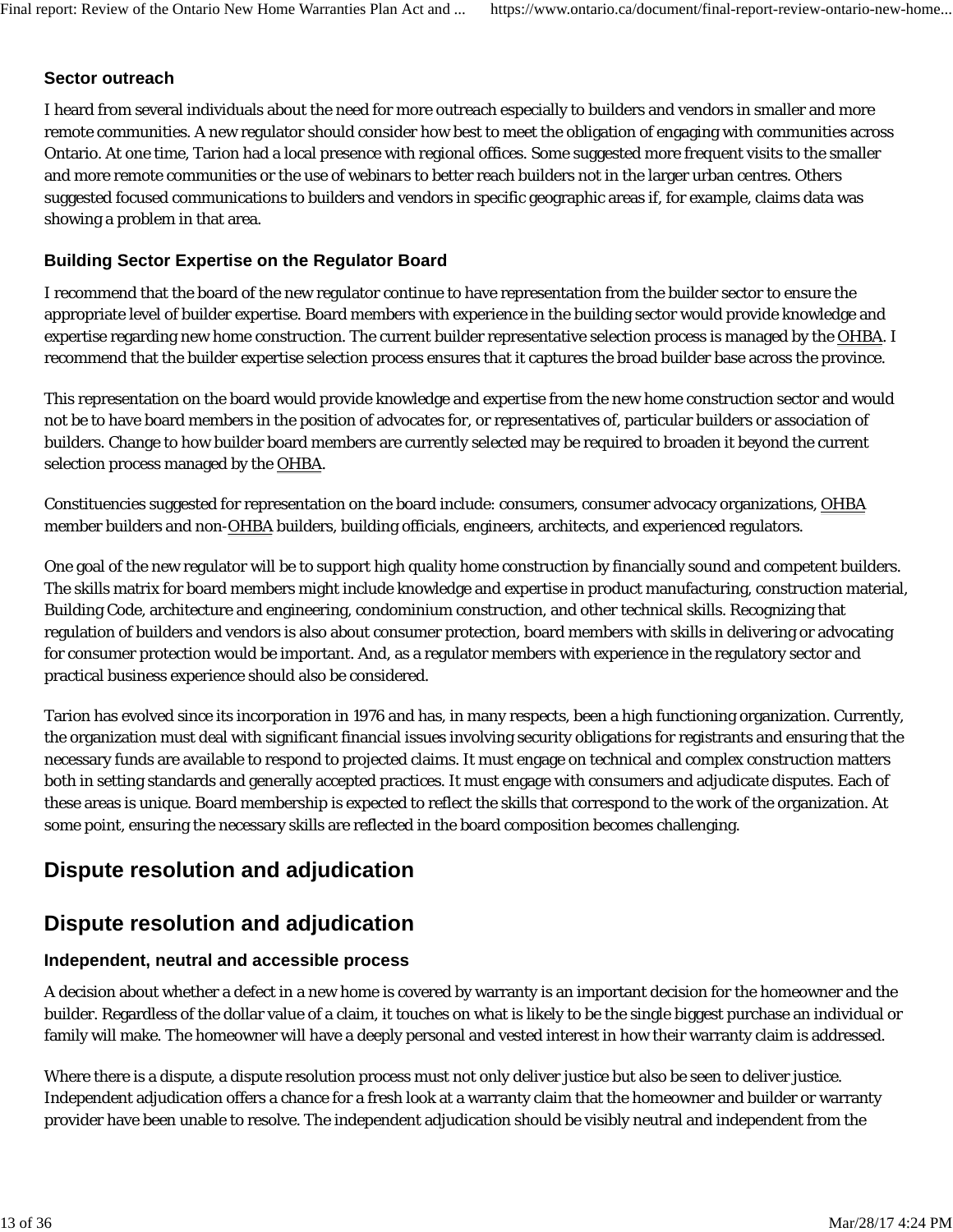warranty providers (See Appendix B Recommended Dispute Resolution for Warranty Protections).

Under my proposed model, homeowners will be required to deal with a warranty provider chosen by their builder. It is important to provide homeowners with reasonable access to an independent party who can review a claim and provide external validation of a decision made by the warranty provider.

An independent adjudicator should continue to provide an alternative to complex and costly litigation – not as a substitute for litigation but as an accessible and cost effective alternative.

With multi-providers in a competitive model, having access to a body of decisions of an adjudicative body on warranty claims can support consistency in the interpretation and application of the warranty legislation.

If a roster system for adjudicator selection is used, there are reputable dispute resolution associations and individuals who can assist in the selection. Standards for being added to the roster could include provable adjudication training and experience, with an evaluation system that considers prior adjudicative decisions of candidates. Existing dispute resolution bodies have a process for engaging neutral adjudicators and avoiding conflicts of interest in assignments. Additional training could be offered with a focus on new home construction. This is not intended to make the adjudicator an expert in home construction but to provide context for the range of standards and expectations and the varied disputes that can arise.

# **Review of decisions of the independent adjudicator**

The courts have a role in reviewing decisions of administrative tribunals. Usually this review is by way of judicial review of a decision, on application to the Divisional Court, a branch of the Superior Court of Justice. The Divisional Court sits in a panel of three. Alternatively, review could be by a single judge of the Superior Court. Decisions on the appropriate level of review and the process for review of decisions of the independent adjudicator will need to be reflected in the final design.

#### **Right to sue**

The accessibility and affordability of the independent adjudication process and its neutrality should be such as to encourage most homeowners to choose the proposed adjudication process as an alternative to litigation. However, there may be cases best addressed in the courts and I am not recommending that it be mandatory to access the warranty claim adjudication process.

Homeowners should continue to have access to the courts in the event of a dispute with a builder or a warranty provider as is the case today. It may be, for example, that the dollar value of the claim is well beyond the warranty limits. It is not possible to confirm the degree to which homeowners are accessing the courts today to resolve warranty disputes. However, there have been important decisions of the courts dealing with the new home warranty program, including decisions that speak to the consumer protection aspect of the home warranty legislation. Court decisions will continue to play an important role in the interpretation and implementation of the legislation.

It was noted that in some cases, particularly in the condominium sector, the timelines for warranty claims are such that a party may need to initiate litigation as a precaution to ensure that their claim is brought in time should the warranty process not resolve the matter. I heard from several stakeholders that the current time limits allow a builder to "red line" offers to settle, presenting them late in the day, leaving homeowners with little time to consider or seek legal advice on a proposed settlement. This problem is particularly acute in the context of condominiums. Consideration should be given to whether it would be appropriate to suspend the running of limitation periods for initiating court action where the parties are engaged in the warranty dispute resolution process. It would be important to evaluate the implications of such a change to avoid any unintended consequences on other parties, including construction professionals and subtrades.

### **Role of warranty provider in dispute resolution**

Many people spoke of problems generally with today's dispute resolution process. This intersection point between the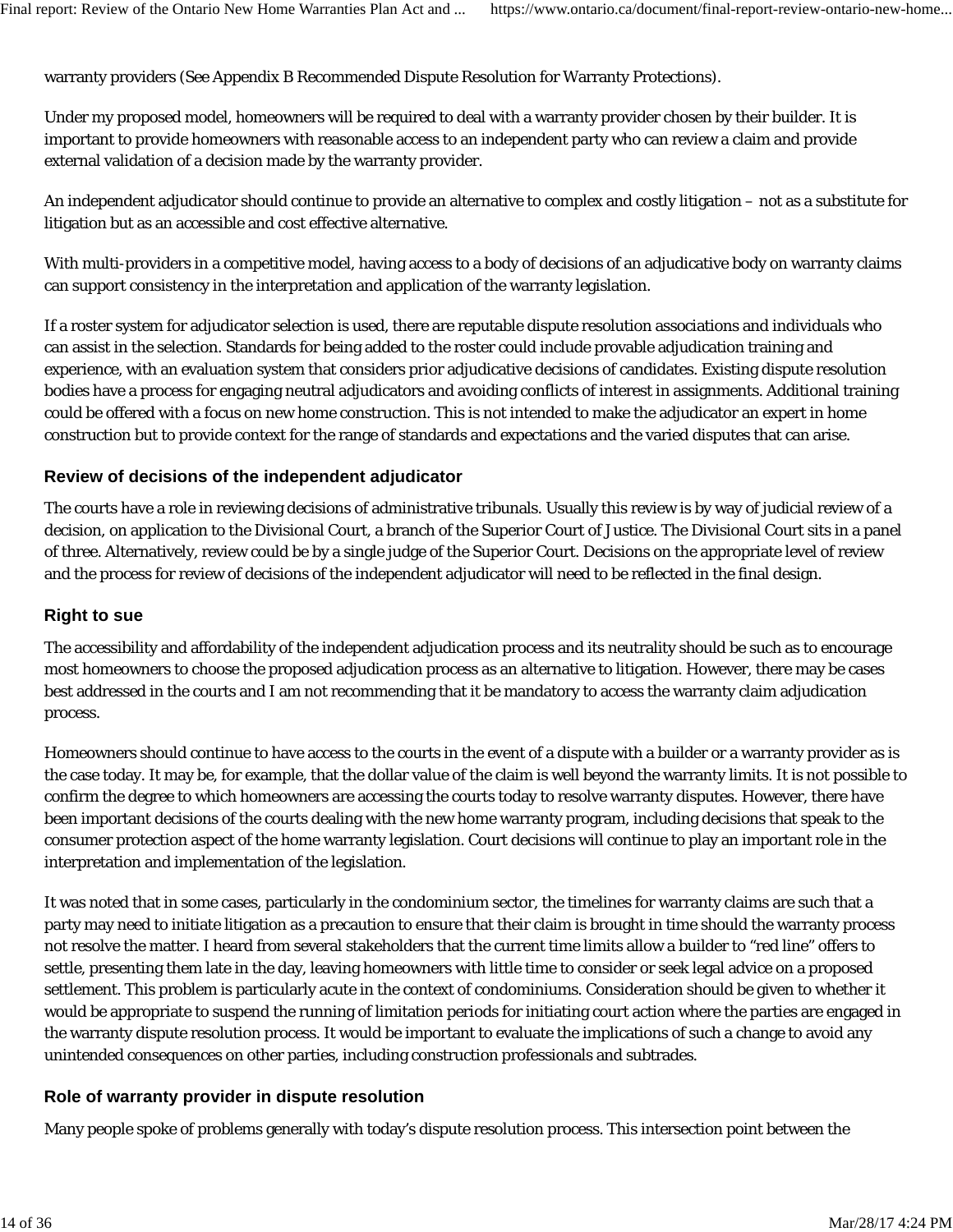homeowner and the warranty system - when disputes between a homeowner and builder are not resolved and Tarion becomes involved - has been particularly contentious. Today's dispute resolution process does not always reach the level of accessibility and effectiveness that it could.

Some homeowners and builders expressed frustration with the dispute resolution process. Problems were often the result of a lack of understanding, on the part of homeowners and builders, of what was covered by warranty. For some disputes, problems arose because of a lack of information about homeowner maintenance obligations. For other disputes, homeowner and builder expectations about what could be done and how quickly were not aligned. In some cases, expert evaluation early in the process might have mitigated the conflict and generated an earlier resolution.

The Act's dispute resolution process was put in place at a time when the only recourse for a homeowner was litigation. The dispute resolution process is called "conciliation" in the Act. Other provisions of the Act make it clear that the intention was that parties to a dispute would access the "conciliation" before proceeding to court. It was meant to improve the situation for homeowners and avoid the need for litigation.

Describing the dispute resolution as "conciliation" may have been correct when first introduced but it is an unfortunate choice of word for today's process that is more akin to adjudication than it is to conciliation. The commonly understood meaning of "conciliation" is a process that assists the parties to come to their own resolution of the dispute. At Tarion today, this "conciliation" process has become an adjudication process.

At various stages of the process, the homeowner will see Tarion as their friend, their advocate, their neutral inspector but, at some point, may also see Tarion as their builder's friend, their builder's advocate and favouring the builder. Some builders have the reverse perception, feeling pressure to repair items that were not warranted and believing that Tarion was motivated to get settlements for extraneous reasons. Either way, the homeowner and the builder are both asked to accept that at the end, Tarion will render a binding decision in a neutral and unbiased manner.

These and other problems were canvassed in detail by Ms. Chornenki in her report, Tarion Warranty Corporation: Independent Dispute Resolution Review - 2015 . Ms. Chornenki makes positive recommendations for improving the current dispute resolution process. While it is my recommendation that adjudication should be through a process that is independent of the warranty providers, the problems identified above will still need to be addressed. New warranty providers should consider those recommendations when establishing their own internal dispute resolution process.

The dispute resolution process I envision would have a role for the warranty provider to support the homeowner and builder in resolving their dispute directly. This would remain a fundamental part of the dispute resolution process, a "facilitation" process that supports homeowners and builders in resolving disputes. In an insurance context, the "facilitator" might be the adjuster or another person whose responsibilities include supporting homeowners and builders in identifying defects and seeking to address them.

In Recommendations 19 and 20 of my Ontario Automobile Insurance Dispute Resolution System Review – Final Report to government , I recommended that "[e]ach insurer should establish an internal review process and be required to inform a claimant how to access it following a benefit denial." I also recommended that "[e]ach insurer will determine how their internal review process is to be structured, but must provide a claimant with a written response that includes the outcome of the review and reasons for the company's decision within 30 days of the claimant's request."

Home warranty providers should have a similar expectation placed on them: to provide an internal review process for denials of warranty coverage. In the insurance context currently, where home warranty protection is delivered as an insurance product, different insurance companies can have different dispute resolution processes. They are however, subject to an outside timeline for providing a decision to a homeowner. In a new multi-provider model, regulations could impose certain obligations, such as time limits within which to advise a homeowner of a decision and the reasons for the warranty claim decision.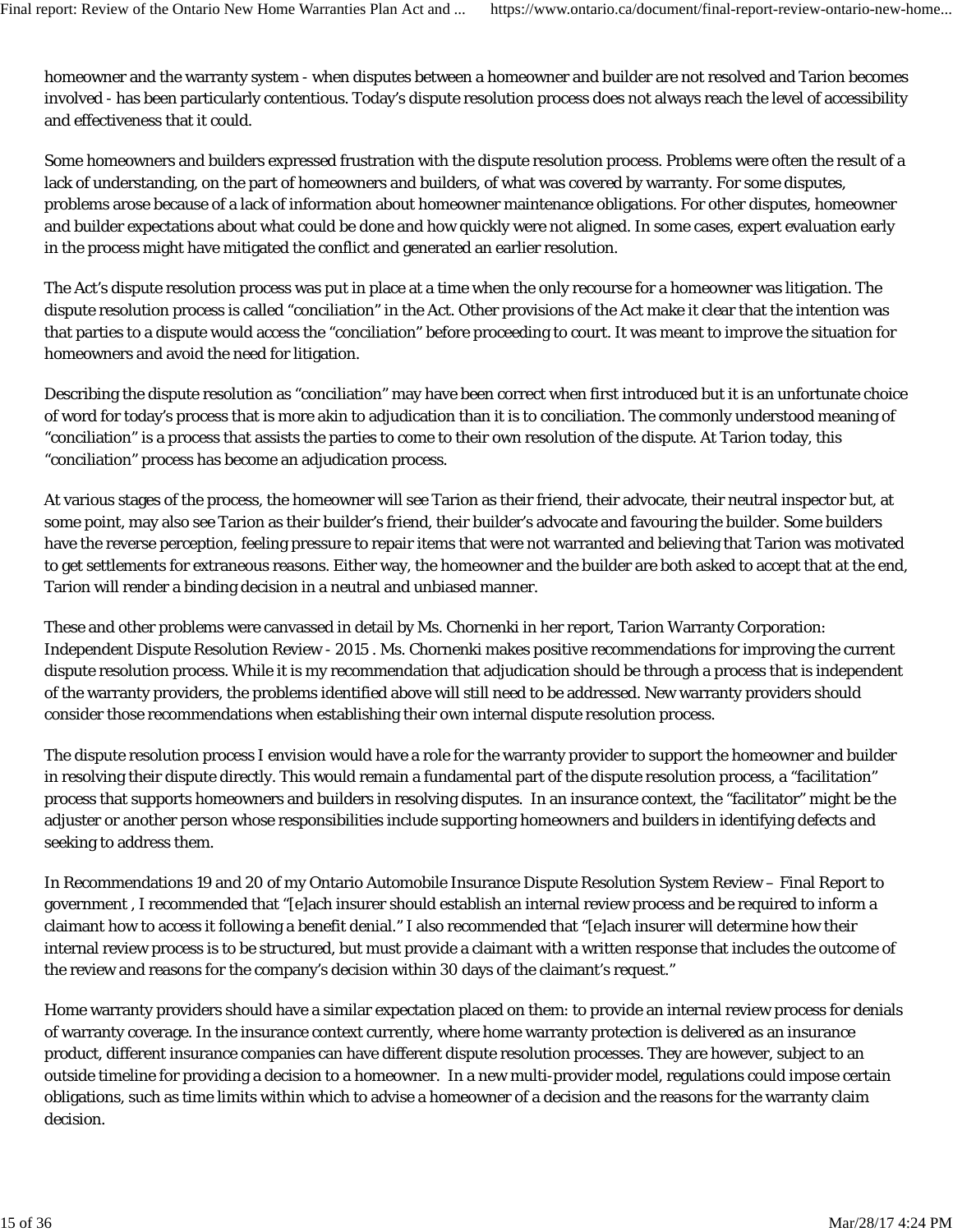The warranty provider might engage independent experts to assist the parties. It is reasonable to assume that many claims will continue to be resolved efficiently and effectively without the need for third party adjudication. The warranty provider, acting as facilitator, would be supporting constructive conversation between the new home owner and the builder and, at this stage, would not necessarily be directly engaged in the dispute.

If the homeowner and builder cannot resolve matters, the warranty provider would then step into the role of adjuster, assess the claim, decide on the claim and, where warranted, arrange for the work to be done. It is at this point, where a claim is determined to not be warranted or a homeowner disagrees with the proposed remedy or repair, that the homeowner would have a right to ask that the matter be heard by an independent adjudicator.

It may be necessary to consider the timelines that should apply, for example, for submitting claims and repair periods. There may be a role for government and the insurance sector regulator to set expectations and minimum requirements.

# **Flexible and accessible process**

I am recommending a process that is flexible and allows for different hearing processes considering the subject matter and dollar value of the claim in dispute. This would allow for a proportionate response to the dollar value and complexity of different disputes. Guidelines could be developed to assist the adjudicator including the possibility of setting dollar value limits under which the default would be a paper hearing . For example, rules might require in person hearings for major structural defect claims but allow for paper hearings for year one disputes.

To support timely and efficient hearings, expectations on hearing times and length of proceedings could be set out in guidelines.

The adjudication process must be accessible to homeowners. One measure that could support accessibility is having the adjudication hearing in the home itself. Tarion field representatives currently attend at the home where necessary. In tomorrow's world, warranty providers' assessors, adjusters and others would attend at the home. Consideration should be given to allowing the adjudicator to determine where to hold a hearing, including in the home.

# **Costs of adjudication process and individual adjudication requests**

My recommendation is that the administrative costs of individual adjudications, including the costs of experts, continue to be funded at minimal cost to the homeowner, as they are currently. Tarion's dispute resolution process imposes limited administrative costs on the new home owner to initiate the process. There is no cost to file a warranty claim, however, there is a \$250 fee to request a conciliation inspection (which may be refunded if at least one claimed item is found to be warranted). The cost to file an appeal to the LAT is a non-refundable \$100. This is a reasonable cost to the homeowner to initiate the dispute resolution process and a similar approach should be continued in a new adjudication system.

Homeowner costs for warranty claims and adjudication should continue to be limited to administration fees that are not cost prohibitive. The rules could allow for reasonable administration fees at various stages of the adjudication process including for example, an initial filing fee, pre-hearing fee and hearing fee.

Consistent with rules for similar adjudicative tribunals hearing appeals of administrative decisions, awarding costs against a homeowner should be limited to exceptional circumstances.

Different rules on allocation of costs may be appropriate for adjudication hearings involving a condominium corporation. In at least some cases, condominium corporations will be in a better position financially to engage experts and bear costs.

Consideration could be given to funding the core administration costs of the adjudication process as is done in the Canadian Motor Vehicle Arbitration Plan, CAMVAP, model in which the costs are funded by the participating manufacturers. In this case the funders would be participating warranty providers.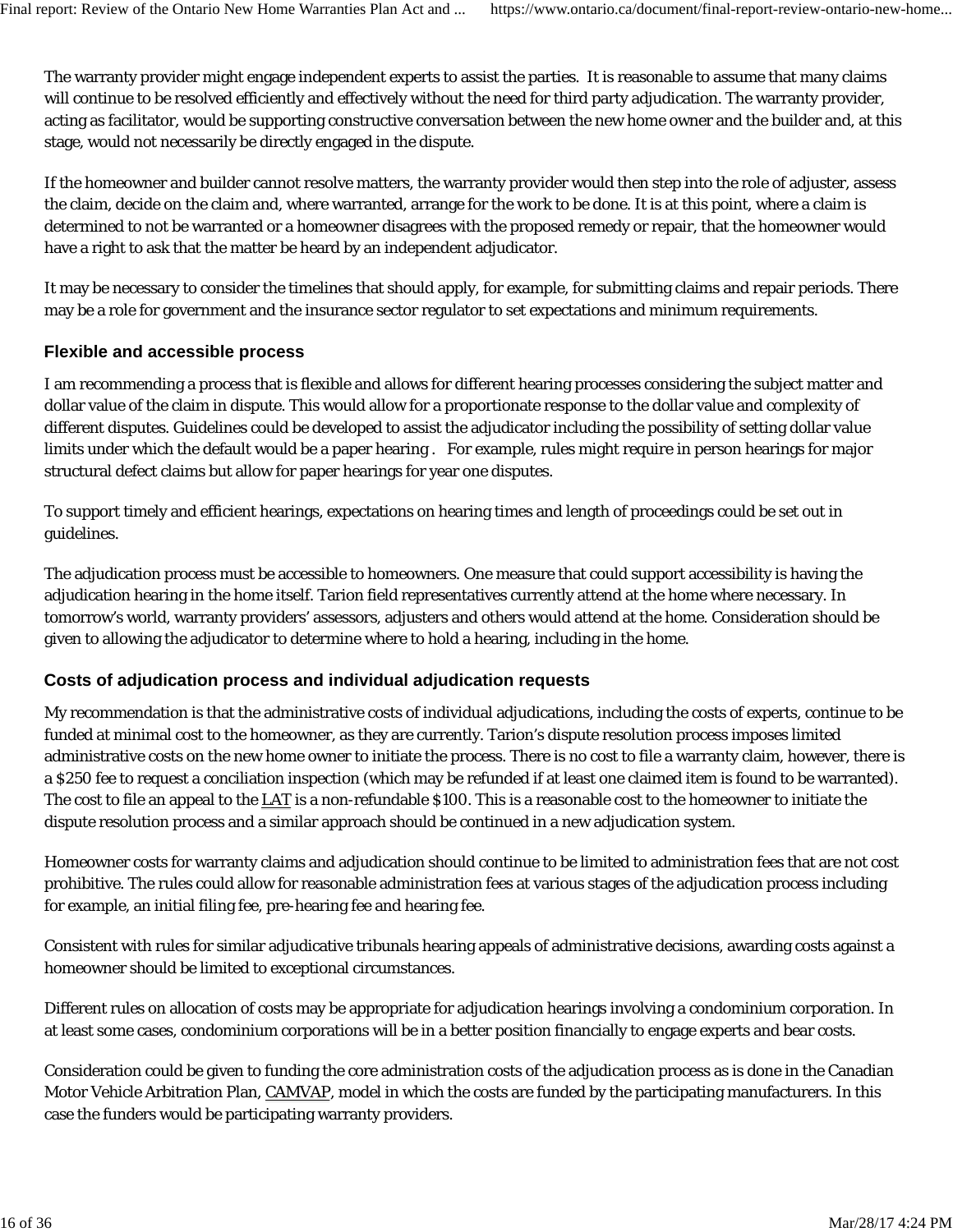# **Onus of proof**

There is currently considerable ambiguity about who must prove what. This should be clarified in the legislation. The homeowner is not the technical expert and must rely on the builder to carry out what is contracted for, engage competent trades people, and have the necessary oversight in place to ensure quality workmanship. A new home owner purchases an end-product and should not be expected to have the expertise to be able to assess whether something is a defect, even if given an opportunity to "inspect". Consequently, the most a new home owner can be expected to do is provide credible evidence of the symptoms they are experiencing or observing. A homeowner will know the symptoms but should not be expected to prove the cause.

A claimant would be required to provide the necessary supporting documentation setting out a description of the symptoms they are experiencing and where appropriate include photographs and other measurements. In the case of intermittent symptoms or symptoms that are difficult to observe additional time or expert input may be required.

Homeowners might be asked if they have reviewed what is covered by the warranty and whether they have read the definition of what constitutes a major defect. They might be asked whether they believe there has been actual physical damage to one or more parts of their home or whether they think the home is unsafe or unlivable. As to the symptoms, a homeowner would be expected to be specific and provide photographs and other hard evidence where available. They should be asked to note when the symptoms were first noticed and their frequency.

### **Use of experts**

Tarion does use experts but the process appears to be ad hoc and there is no clear policy on when they are retained, who retains them and how they are paid. In some cases, Tarion will engage them directly while in other cases it has offered a homeowner money to hire the expert. Warranty providers in other jurisdictions will also engage experts as required. The policy regarding the use of experts should be clearly set out and communicated to the homeowner both at the warranty provider level and at the level of the adjudicator.

Some homeowners spoke of the expense of having to hire experts when appealing a warranty decision to the LAT. Many believed they had to engage experts at great cost, to succeed in their claim. If an expert is required, an adjudicator should be able to engage the expert directly at no cost to the homeowner. The expert would be engaged in a neutral capacity to provide input to the adjudicator and not as an advocate for one or the other of the parties. As with the selection of adjudicators, experts should be neutral and preferably drawn from a roster established independently of the warranty providers.

### **Self-represented litigants**

Some homeowners' experiences before the LAT have been difficult. They have faced the prospect of two opponents, Tarion and the builder, each with their own legal counsel. For many, the LAT appeal process is difficult to navigate without hiring a lawyer.

The adjudication process should make every effort to keep the dispute between the two parties directly concerned: the warranty provider making the decision and the homeowner.

Whether independent adjudication moves to a new entity or remains with the LAT, I believe more can be done to assist self-represented parties. Consideration should be given to whether:

- Further training for adjudicators and staff interacting with self-represented individuals is needed;
- Having templates, checklists and other materials available for adjudicators dealing with self-represented individuals is useful;
- It should be obligatory for an adjudicator to provide self-represented parties with explanations of the process and important concepts prior to the start of the adjudication process; and,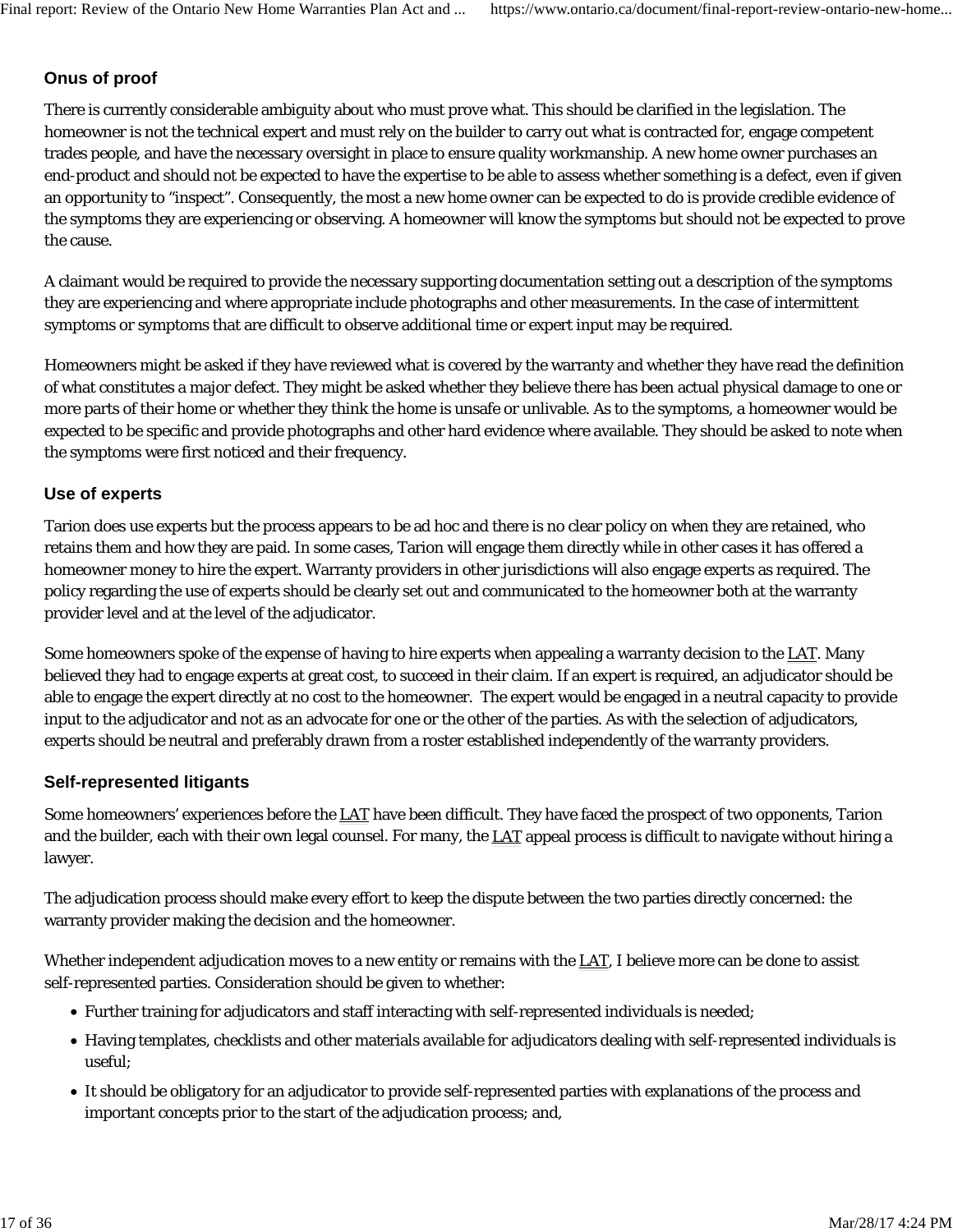A more informal and less intimidating setting such as the use of a round table rather than an adjudicator's dais would be beneficial.

# **Rule-making and standards setting**

# **Rule-making and standards setting**

# **Decision-making**

In Ontario and elsewhere in Canada, government is responsible for creating and reforming laws. The Legislature makes statutes. These statutes typically provide regulation making authority. The regulations set out the more detailed rules, based on what is in the statute. Those regulations are usually either a minister's regulation or a regulation made by the Lieutenant Governor in Council, a Cabinet approved decision.

Under the Act, Tarion has the authority to make by-laws. These by-laws are deemed to be regulations. In practice, and by agreement, Tarion does not exercise this authority without engaging the ministry. While some of the core rules and standards about what is warranted and who needs to be registered are set out in the Act, many additional substantive provisions are established in the Tarion by-laws made under the Act .

New home warranty legislation is fundamentally consumer protection legislation. It seeks to protect consumers by ensuring new homes are built by competent and financially sound builders and by ensuring that someone will step in if a builder fails to honour the warranty obligation. These are important rules of general application. They apply to purchasers, homeowners, builders and vendors of newly built homes and are more appropriately set out in legislation and regulations approved by government.

This approach is consistent with the approach taken by other sectors where program delivery is through the administrative authority structure. It is also consistent with other Canadian jurisdictions that have a mandatory new home warranty program. Government oversight, by way of approval, allows the government to review proposed rules to ensure the public interest is being met and that they achieve the intended outcomes of consumer protection and building quality.

There are some matters that are more process oriented or administrative in nature that should remain at the discretion of the organizations responsible for implementation (e.g., the proper form to complete for a warranty claim or for registration as a builder). It is important to find an appropriate balance between giving a regulator and warranty providers the autonomy they need to operate and government's obligation to protect the public interest. This balancing should include consideration of matters such as efficiency and expertise.

# **Warranty rules and standards setting review process**

Tarion's current approach to developing and updating rules and standards is ad hoc. It initiates reviews as the need arises. It consults widely when it undertakes a review but does not follow a standardized approach consistently across all reviews. There is no published standard for undertaking reviews.

There should be a standardized and rigorous process of rule-making and standard setting that draws upon the knowledge and expertise of various parties to achieve evidence-based and balanced decision making. Government should explore, in collaboration with stakeholders, the best practices around rules and standards setting, including who should be involved, how often the rules and standards should be reviewed, and what the review process should look like. For example, the government could consider establishing an advisory council with a mandate to make recommendations to government on warranty coverage and duration. Participants would be drawn from across a variety of sectors involved in the home building process, including engineers, architects, building officials, builders, consumers/homeowners, the regulator and warranty providers. This would ensure that sufficient input is received from persons most affected by the proposed rules. A similar process could be considered for the setting of standards for builder and vendor registration.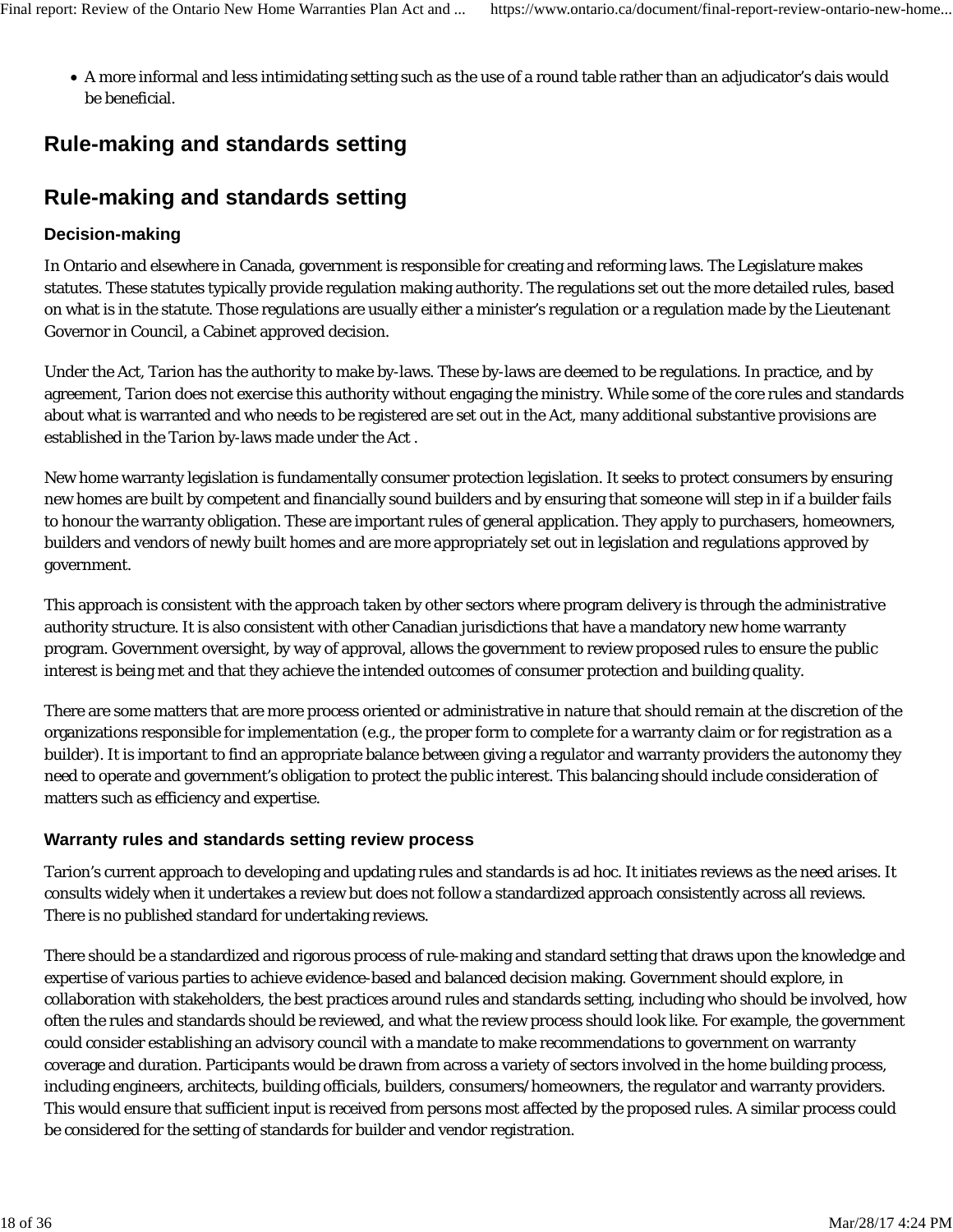There is a range of organizations with an interest in the matter of systemic problems including for example, Canadian Home Builders' Association (CHBA), OHBA , Building Inspectors Advisory Committee (BIAC), Large Municipalities Chief Building Officials (LMCBO), and the Institute for Catastrophic Loss Reduction. The knowledge and expertise of these and similar organizations could be of great value to the rule-making process.

Warranty providers and the regulator will have extensive information on claims, defects and related matters. Other organizations such as municipalities will similarly have data dealing with construction matters and systemic problems. This information should be available and consideration should be given to how best to gather the data, analyze it and share the information across organizations with a view to protecting consumers and supporting quality home building.

Other jurisdictions, notably British Columbia, undertake research. British Columbia's Licensing and Consumer Services (formerly the Homeowner Protection Office), a branch of BC Housing, has initiated research projects dealing with building envelope, airtightness and energy consumption. While a rules council may not necessarily actively engage in direct research itself, it will have an interest in studies and other technical research relating to new home construction and can engage with researchers and research organizations as appropriate.

Having a more inclusive and transparent process could also help address the negative public perceptions that exist by more clearly highlighting to all parties the complexities and costs of changes to the scope and duration of the warranty. These complexities include balancing expanded warranty coverage with its impact on the cost of housing. There may be value in having an advisory council administered jointly by the regulator and the warranty providers given their shared interest in achieving consumer protection and high quality building.

#### **Construction performance guidelines**

The Construction Performance Guidelines (Guidelines) is a critical document that sets out the standards against which a defect is measured. If the standard is not met, a defect is warrantable. If the standard is met, the defect is not warranted. As the Guidelines states, it "provides measurable benchmarks to assist homeowners and builders with performance related issues arising from workmanship and material deficiencies in new residential construction" . "The Guidelines are intended to complement the Ontario Building Code and are supplemented by any applicable guidelines or standards produced by industry associations. They do not replace manufacturer warranties."

Given the importance of the Guidelines to homeowners, builders and warranty providers, there should be a formal, transparent and inclusive process for keeping the Guidelines current and relevant, reflecting new construction practices and materials. Other jurisdictions (e.g., Alberta) are establishing a regular and inclusive review process for comparable documents.

The government should also consider whether the Guidelines should be incorporated into the regulations made under warranty legislation. This could be, for example, through a process of rolling incorporation (where updates are automatic) if an inclusive and structured rule-making process is established and a regular schedule of review and updating is in place.

The Guidelines are directly relevant to how the Building Code provisions of the warranty are applied. It is critical that the Guidelines remain aligned with the Building Code. The Ministry of Municipal Affairs and municipal staff, especially Building Code officials, can provide information and concrete examples about the Building Code provisions and how they are being interpreted and applied. Their knowledge and expertise should be part of any review of the content of the Guidelines and how the Guidelines are being used for warranty claims.

# **Consumer education**

# **Consumer education**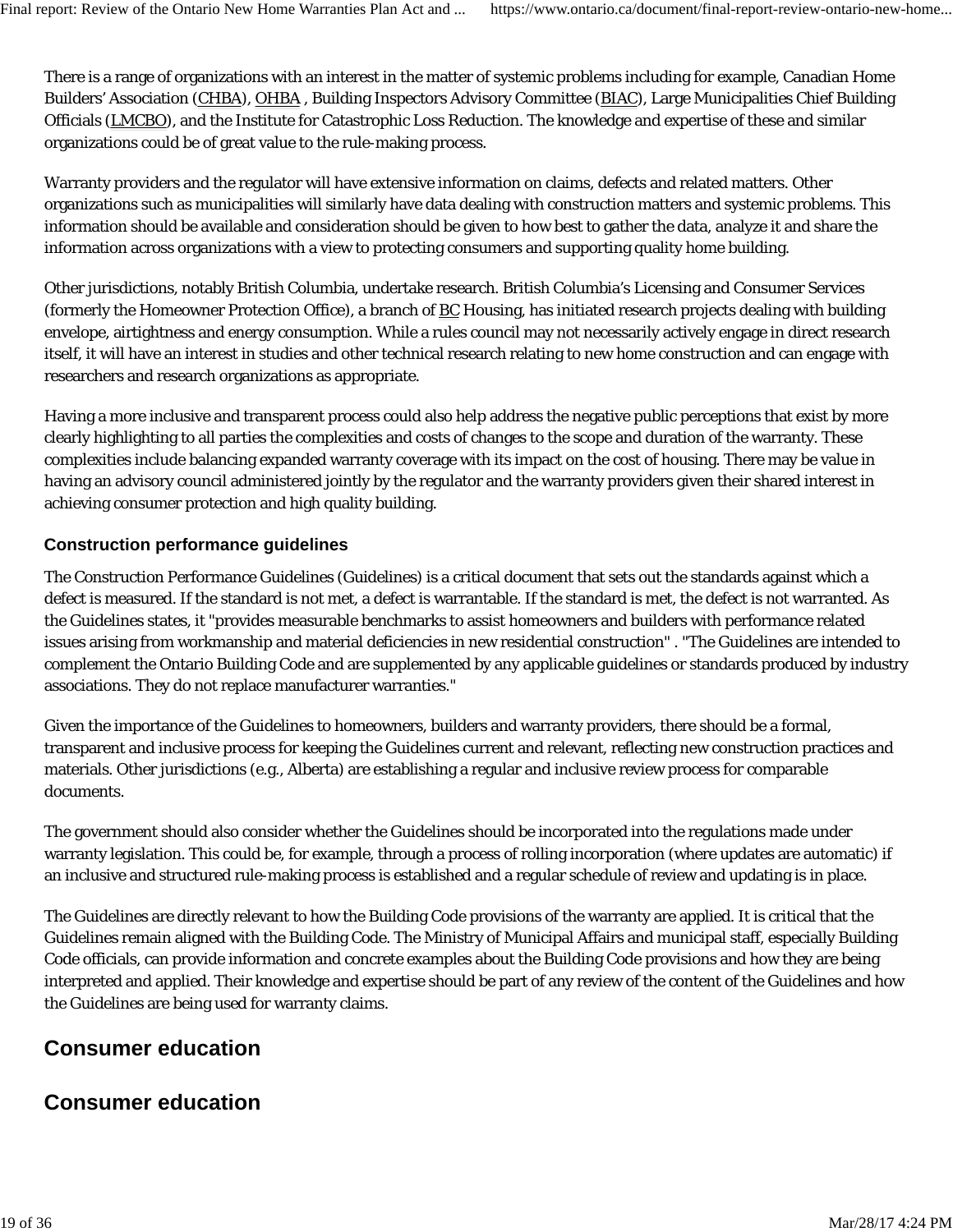#### **Providers of consumer education**

Homeowners do not always receive sufficient information about key matters of home purchasing and ownership. Sometimes information is not provided in a clear, accessible format that homeowners can readily be expected to understand. These concerns should be addressed.

Consumer education covers a range of matters including:

- home maintenance
- the home purchase process
- the content of the warranty protection
- the process for submitting a claim and having a defect remedied
- what can be expected of a product that is built with material that is, by its nature, variable such as the grain of a wood floor, or how humidity in a home affects windows and
- how to access information and help when things go wrong.

Efforts to address consumers' need for information across all areas should be enhanced and should be a shared responsibility.

An example of one situation where having the information and background necessary is particularly important to a new home buyer is at the pre-delivery inspection, or PDI. The PDI is important to both the new home buyer and the builder. It establishes the condition of the home at the time the buyer takes possession. The PDI is intended to allow the new home buyer to identify problems and defects in place at the time they take possession. The importance of the PDI is underscored by Tarion, which says "[t]he PDI Form does not represent a request for warranty service, so if you fail to note an item this does not necessarily impact your warranty coverage. However, if the problem concerns a damaged or missing item, it may be difficult to establish that this condition existed before you moved in if it is not noted on the PDI Form." A new home buyer may not appreciate the difficulties he or she may face in a subsequent claim under the warranty if the item was not initially identified in the PDI.

A home inspector might be able to assist a new home buyer with the PDI but the buyer may not know that they have a right to engage a home inspector to attend with them at the PDI. While the Tarion website does note that a homeowner can have someone attend with them at a PDI, it must be remembered that at this stage, the new home buyer has likely not been dealing with Tarion .

Education will be important to subsequent buyers of homes that are still under warranty. Those purchasers may not be aware of existing warranty protections that still apply to the home. There is no requirement that they receive the Home Owner's Information Package that the original buyer would have received at the time of the original purchase.

I recommend consideration be given to introducing additional measures to protect successive homeowners. For example, vendors could be obliged to confirm whether there is warranty coverage on the home. Alternatively, it could be a requirement to include a warranty enrolment number for the home as part of the purchase and sale documentation.

Consideration should also be given as to whether successive homeowners should receive information in terms of previous claims, existing claims, repairs made, and what remains on the warranty.

#### **Delivering consumer education**

I heard from several individuals that they would welcome the option of having different means of communicating information. Some preferred hard copy while others thought that electronic communication worked well.

Participants from the condominium sector emphasized the need for a more pro-active outreach on the part of the regulator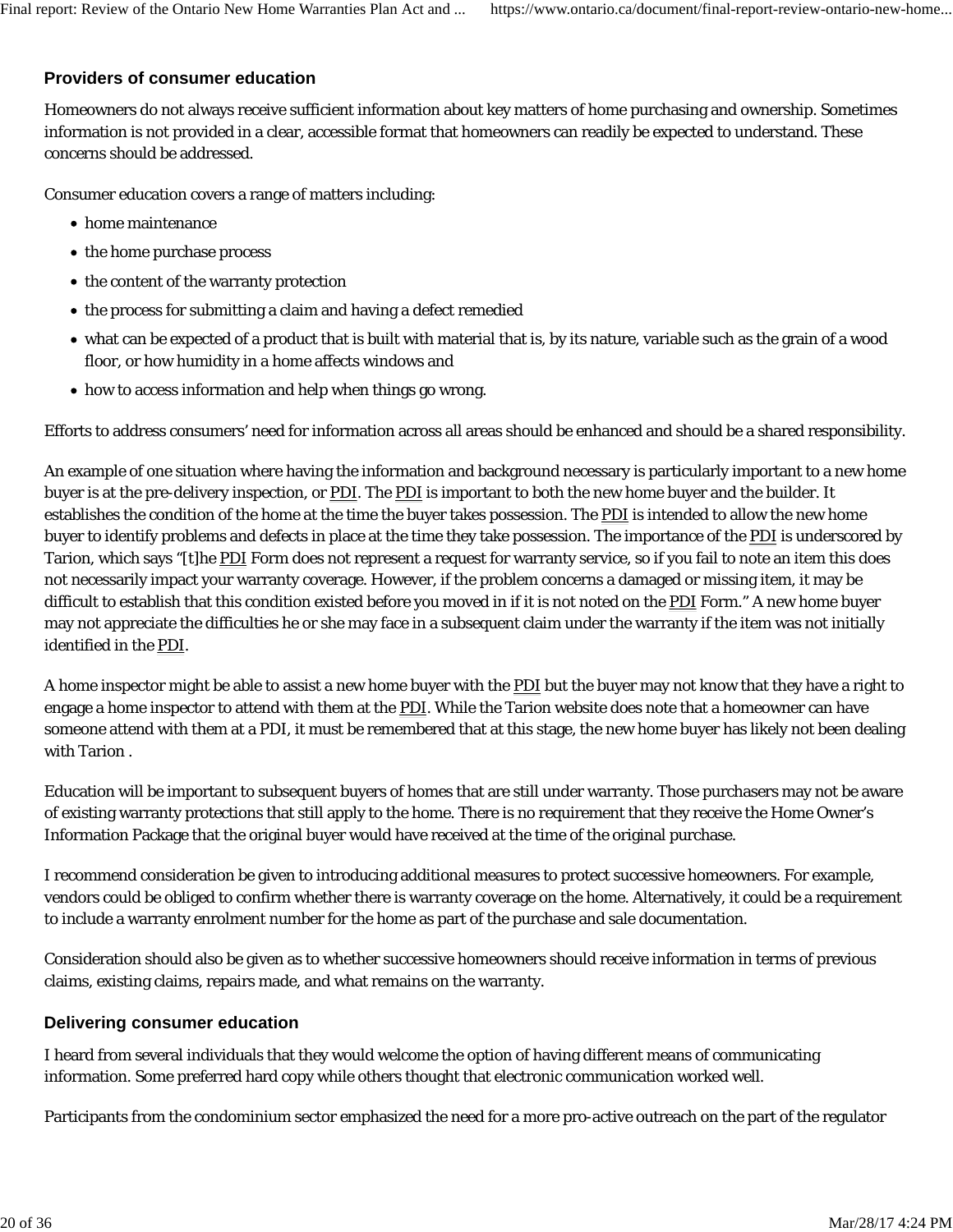and warranty provider, such as attending condominium board and unit owner meetings. I understand that this was done more in the past. Participants from outside the Greater Toronto Area and larger urban centers saw a need for a more pro-active approach to reaching new home owners generally in those communities.

# **Support of other sectors for consumer education**

Consumer education needs cannot be met by one organization alone. There are opportunities to collaborate with other sectors such as the real estate sector, the lending sector (banks and similar entities as well as private lenders), the legal profession, as well as the organizations that oversee them. Stronger linkages should be in place generally, between the regulator and warranty providers and others participating in new home building and purchasing to support the delivery of consumer education. These include real estate professionals, lawyers, municipal planning and building officials, title insurance providers, and lenders (bankers and private lenders), to name a few.

# **Consumer advocacy office**

Some suggested that an advocacy office be established with a mandate to help consumers with the warranty claims process. It was suggested that this office could assist new home purchasers and owners in navigating the warranty claim process, including supporting homeowners in discussions with the builder and the regulator. It was also suggested that such an office might have an active role in the adjudication process. Others recommended a consumer advisory council with a focus on education.

While there is merit to these suggestions, I believe that the cumulative effect of my recommendations can alleviate many of the problems that are currently being experienced by homeowners, reducing the need for such an organization.

# **Other matters**

# **Other matters**

I have dealt with the larger structural questions about the delivery model and some of the specifics of how a new regulator, warranty providers and independent adjudication might be structured and operate and how the need for consumer education might be addressed. The Terms of Reference for this Review included: whether to extend oversight of the Ontario Ombudsman, alignment with the Freedom of Information and Protection of Privacy Act, disclosure of compensation information, and Open Data policies. I have recommended that a new administrative authority regulator be established with powers and responsibilities, as well as government oversight, aligned with similar administrative authorities. Accordingly, decisions on the above four items should be consistent with the approach taken across administrative authorities generally. On the warranty side, as I have recommended a multi-provider approach that would include private sector insurance companies, decisions on these matters are best addressed by the financial sector regulator.

I now turn to other matters that were raised in the consultations. They are important and warrant individual comment.

# **Warranty coverage and duration and other protections**

### **Content of warranty protection**

I am not making specific recommendations about warranty coverage and duration with one exception. In light of the difficulties some home purchasers have faced as a result of Urbancorp's financial problems, I am recommending an immediate review of deposit protection. I discuss this in more detail below.

Regarding the specifics of warranty coverage and duration, I have recommended a more inclusive and structured process for rule-making. Specific decisions on warranty coverage and duration are best addressed in that context.

Currently, the Act sets out certain basic provisions about warranty coverage and deposit protection. Any additions to the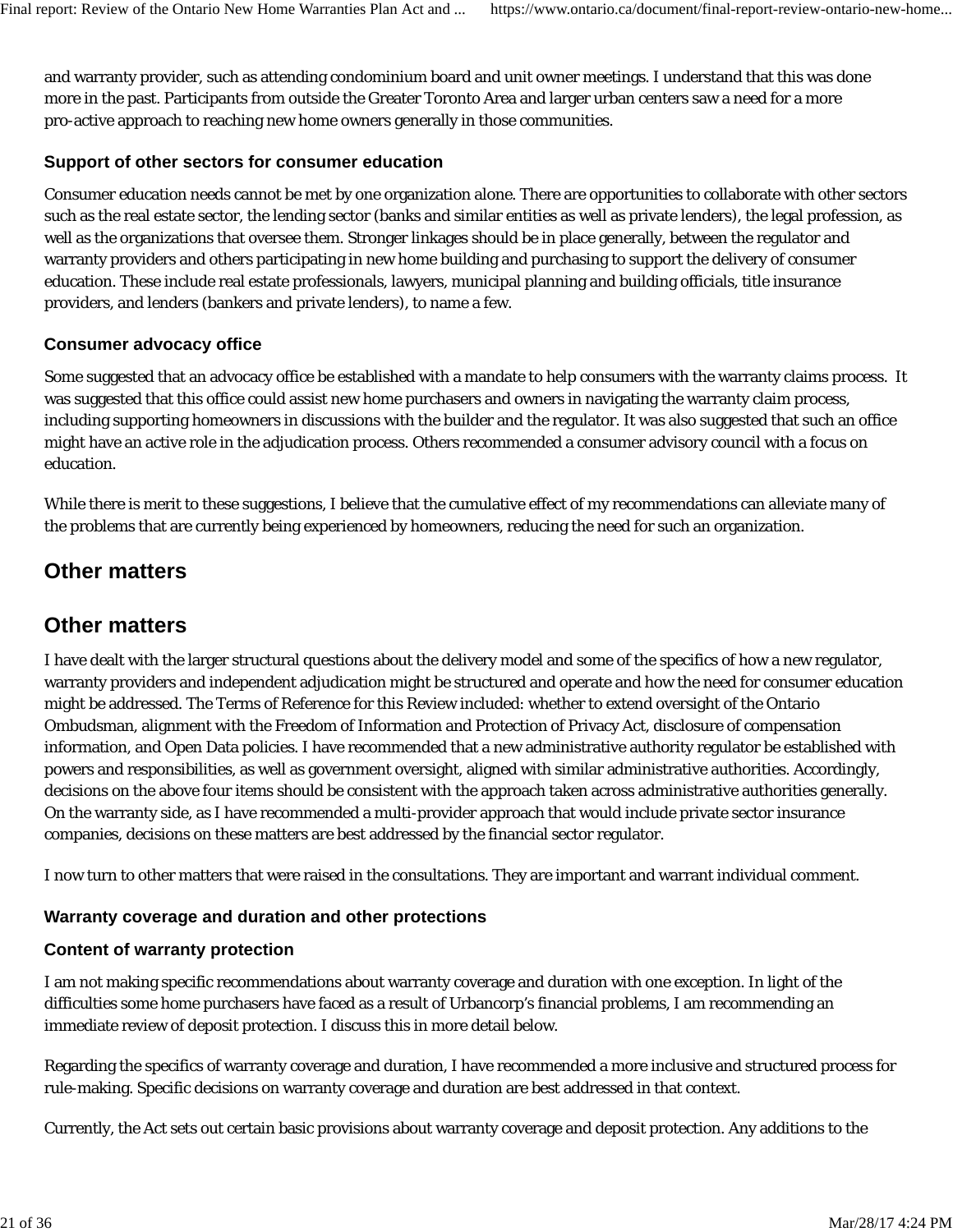warranty or other protections are set out in by-laws under the Act. The Act gives Tarion the authority to make these by-laws. By-laws have been made providing for additional warranty coverage and other protection such as deposit protection, beyond what is provided for in the Act.

As a rule of general application, the content of that warranty protection should be set out in legislation, either in the act or the regulations made under the act. Having warranty coverage set out in the legislation is necessary in a multi-provider model to ensure consistency and a minimum base line for warranty coverage and other protections. A new system requiring government approval of changes will introduce the necessary accountability over rule changes.

The subject of "latent defects" was discussed. Latent defects are defects that may be hidden or concealed or simply inactive for some time. They may be defects in the design, workmanship or materials that are not readily apparent, in some cases for many years, or until another problem calls for destructive testing and the problem becomes apparent. Some recommended a provision that would extend the period of warranty coverage, having it run from when a defect is discovered or could reasonably be expected to have been discovered – a discoverability clause. Others argued that this is a question of how long warranty coverage should last – what is the expected life span and when is a defect, if present, likely to manifest itself. Questions around latent defects and discoverability would benefit from being considered as part of a detailed review of warranty coverage and duration.

# **Deposit protection**

Since February 1, 2003, the maximum amount of deposit protected by the guarantee fund for freehold homes has been \$40 000 and \$20 000 for condominium units . The Act protects amounts that "the person paid to the vendor as a deposit to be credited to the purchase price under the closing"." These amounts have not changed for 13 years. The provincial average price for all homes sold in October 2016 was a record \$561 896, rising 19 per cent from a year earlier. In comparison, the provincial average for homes sold in January 2007 was under \$300 000. The Greater Toronto Area alone saw a 21.1 % increase on a year over year basis in October 2016, with an average selling price for all home types of \$762 975. The amount of deposit that a purchaser is asked to provide will presumably have seen a corresponding increase.

In the condominium sector, funds paid in advance of closing, including funds advanced for some upgrades, must be held in trust in accordance with Condominium Act rules . In the event of builder failure, absent a case of fraud or other criminal activity, the funds are available to reimburse the new home purchasers. This obligation to hold in trust applies to deposits toward the initial purchase price, including funds paid towards the cost of upgrades that are fixtures, such as countertops. Unlike deposits paid to purchase a condominium unit, deposits paid to purchase a freehold home are not required to be held in trust.

Also, for freehold homes, funds paid towards the cost of upgrades do not benefit from deposit protection. I have not been provided with a reasonable rationale for this distinction. For the purchaser, any money paid prior to closing is in effect a deposit.

I am recommending that an assessment of deposit protection be initiated immediately and include consideration of whether:

- the current deposit amounts are reasonable considering the increasing price of homes;
- amounts should be indexed or tied to the purchase price of the home;
- the trust obligation could be extended to freehold homes without negatively impacting smaller builders; and,
- the distinction between money paid for upgrades and other amounts paid under the agreement of purchase and sale should be removed, with all monies paid in advance treated as deposit monies that benefit from the deposit protection.

#### **Illegal building and owner built homes**

### **Owner built home**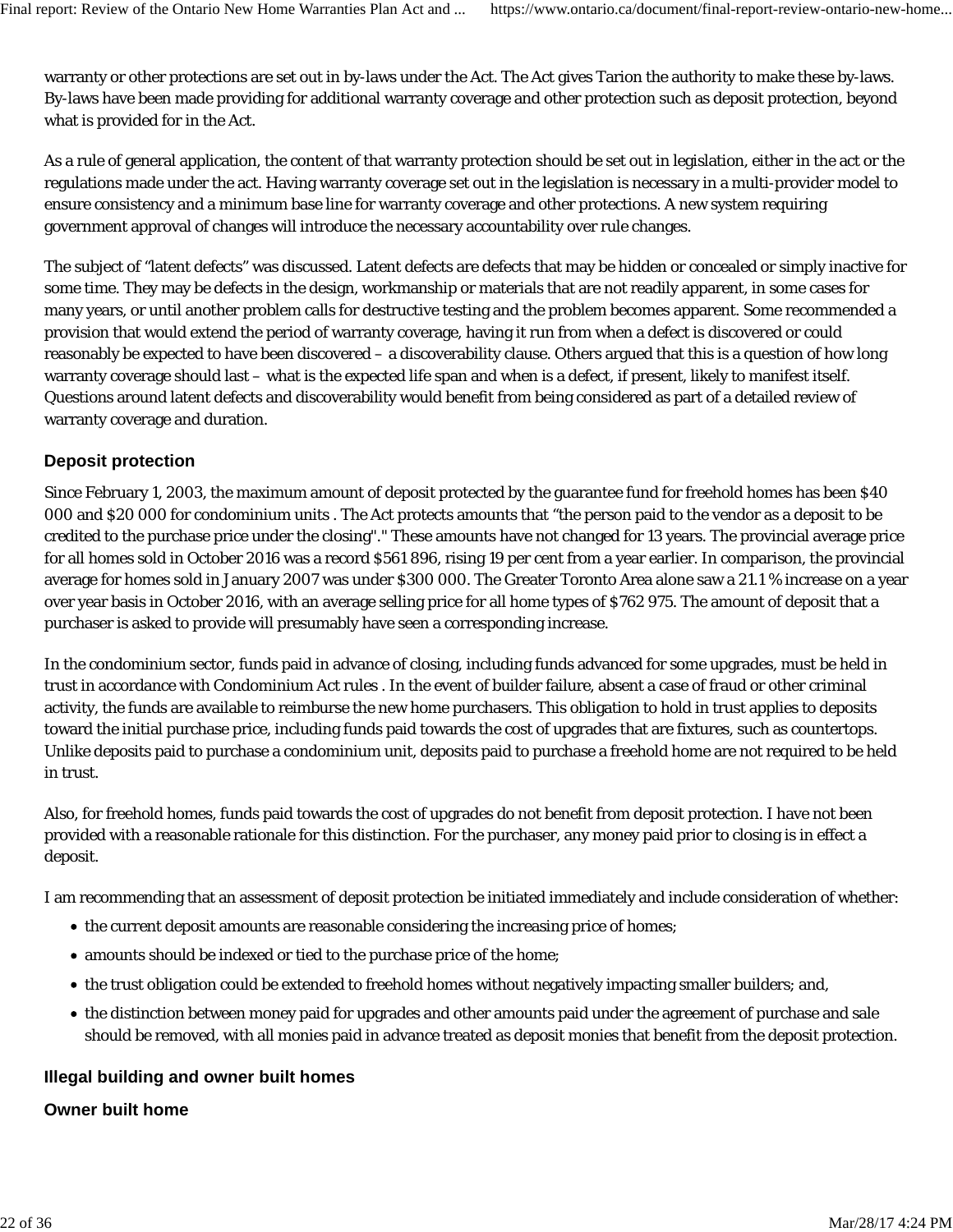Currently, someone building a home for their personal use is not required to enroll the home for warranty protection under the Act. The person building does not need to be registered as a builder and the home does not need to be enrolled for warranty protection. This owner built exemption has given rise to problems.

While a new home may initially be intended for personal occupation, there is no assurance that circumstances won't change. The home might be sold on the resale market during the 7-year warranty period that would have applied to the home if it were not an owner built home. It is important that efforts be made to ensure quality construction for all new homes. A system of mandatory registration for all builders could be one approach to supporting that outcome.

There is also the question of mandatory warranty coverage for all new homes, including homes built by an owner for their personal occupation. It is my recommendation that warranty protection should be mandatory for all new homes, including owner built homes intended for personal occupation.

In principle, someone buying a new home during the warranty coverage period should not be disadvantaged because the owner builder did not need to have warranty protection in place when it was constructed. It is still a new home being sold on the open market during the warranty period, and consumers who purchase it should have every protection available to them.

While I have recommended that all new homes should have warranty coverage, there are different ways to ensure warranty protection is in place in the event the home is sold during the warranty period. For example, consideration could be given to whether the mandatory enrolment of a home for warranty coverage should be at time of building or at the time of sale if sold during the period of warranty coverage.

Consideration could also be given to introducing a mandatory public builder registry system as has been done in Alberta. The registry is searchable by municipal address for every new home built as of February 1 2014 .

# **Illegal building**

I also heard a great deal about "illegal building". "Illegal building" captures unregistered builders (persons who construct a home for resale knowing that they should be registered as a builder with Tarion but were not) and "disguised builders" (persons who build new homes that they claim they are building for their personal occupation to take advantage of the owner built exemption but who intend to sell the home). While warranty coverage is available for homes built by unregistered builders who should have been registered but aren't, it is not available for builders who take advantage of the owner built exemption and subsequently sell the home. Tarion has been working with municipalities to proactively respond to the problem of unregistered and disguised builders but it continues to be a problem. In either case, if the home is subsequently sold within the warranty period, the responsibility is on the purchaser to determine whether there is warranty coverage.

Tarion has initiated a pilot project to address some of the problems with illegal building. Before a building permit is issued, confirmation is required from Tarion that the home is not one that must be enrolled in the warranty program. This allows Tarion to determine whether the owner builder exemption from registration and enrolment applies before construction begins on the home. Notwithstanding these efforts, I believe more needs to be done to protect new home buyers from illegal building.

Alberta's legislation has introduced a rule that no building permits are to be issued unless the applicant provides evidence that the new home has been registered and has the necessary insurance in place or is otherwise exempt .There may be value in considering a similar approach in Ontario.

# **Changes to key definitions and other legislative provisions**

Many of the changes that I am recommending, if accepted, will require changes to legislation. This is an opportunity to update key definitions and terms that have been problematic over the years, including the definitions of builder and vender, what constitutes a home for warranty coverage purposes and what is meant by "previously occupied".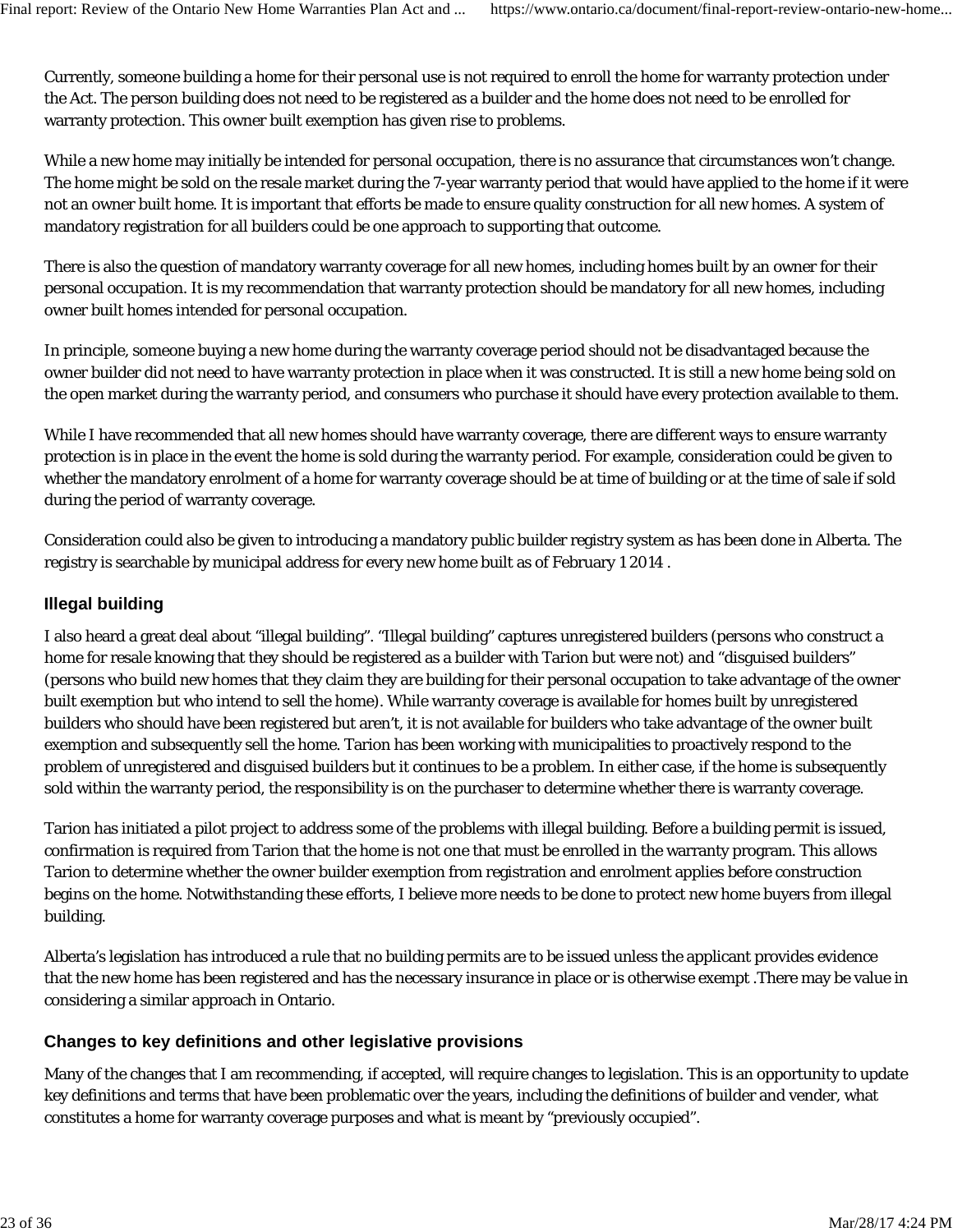# **Builder/vendor definitions**

The Act appears to have assumed that there would be one builder and one vendor associated with any given new home construction. However, today's business structure for new home construction might have an umbrella group (a name but not necessarily incorporated entity) and several operating companies. Within one development there may be one or more operating companies. Some may perform specialized tasks such as marketing or after sales service. Regardless of the number of companies involved, only one will currently be registered as the builder/vendor under the Act in respect of a home enrolled in the warranty plan. A holding company may be involved to fund the registered builder/vendor. In some cases, the builder/vendor corporation will be dissolved or abandoned once the development is complete, and this might happen during the warranty period. Meanwhile, the new home owner is unaware of the complex legal corporate structures that are at play and while believing they are dealing with "their builder" for the entire warranty period, they may in fact be dealing with a completely different person or entity. Greater clarity and transparency is required.

It was suggested that warranty obligations should be extended to suppliers and subtrades. Some subtrades have their own licensing requirements and oversight bodies. To introduce a warranty obligation through a separate regulator could conflict with the function of those regulators and could seriously complicate the process from a consumer perspective. Builders and vendors can deal with liability issues through their contracts with those subtrades. Those are commercial arrangements, not consumer contracts, and I am not recommending that suppliers and subtrades be captured by the new regulator.

### **Definition of "home" for purposes of warranty protection**

Not every building that can be used as a residence is covered by the warranty protection. For example, prefabricated homes are not covered as the builder is not supplying all the material or work. Also excluded are dwellings built for "seasonal purposes" such as cottages. And yet, depending on the zoning, those dwellings may be lived in for significant periods of time during the year. Whether these exceptions are still applicable in today's real estate market should be considered.

Homes that were previously occupied are also excluded from the definition of home for purposes of warranty coverage. This could include, for example, a model home in a subdivision that was used as an office. The legislation should be clear on what degree of previous occupation results in no warranty protection and the meaning of "previously occupied" should be clear to avoid an inconsistency in the application of such a rule.

Some newly built homes have pre-existing elements in them. In some cases, a home will be treated as a renovation by Tarion and not covered by warranty and in other cases it will be treated as new construction and covered by warranty. For example, a builder may have demolished a home but kept the foundation or one of the outside walls. It is not clear what level of pre-existing elements will result in no warranty coverage. This should be clarified. There may also be value in considering whether warranty protection should extend to home renovations generally and if so, in what circumstances.

### **Condominium specific issues**

The growth in condominium construction in Ontario has been significant. Today, more than 50 per cent of new homes being built are condominium units .

Condominium ownership gives rise to unique problems that do not necessarily apply in a freehold home context. For example, in some condominiums, a purchaser may take occupancy of a unit before the common elements are complete and yet, the timelines for warranty coverage start to run as of the date of occupancy.

Unit owners may have an exclusive use common element, such as a balcony. As a common element, it may not be clear to the unit owner who is responsible for identifying defects. The role of the condominium board in the warranty claims process for common elements may not always be well understood by a unit owner.

Condominium corporations are required to have a performance audit of the common elements completed within one year of registration. This performance audit is filed directly with Tarion and a copy provided to the corporation. The performance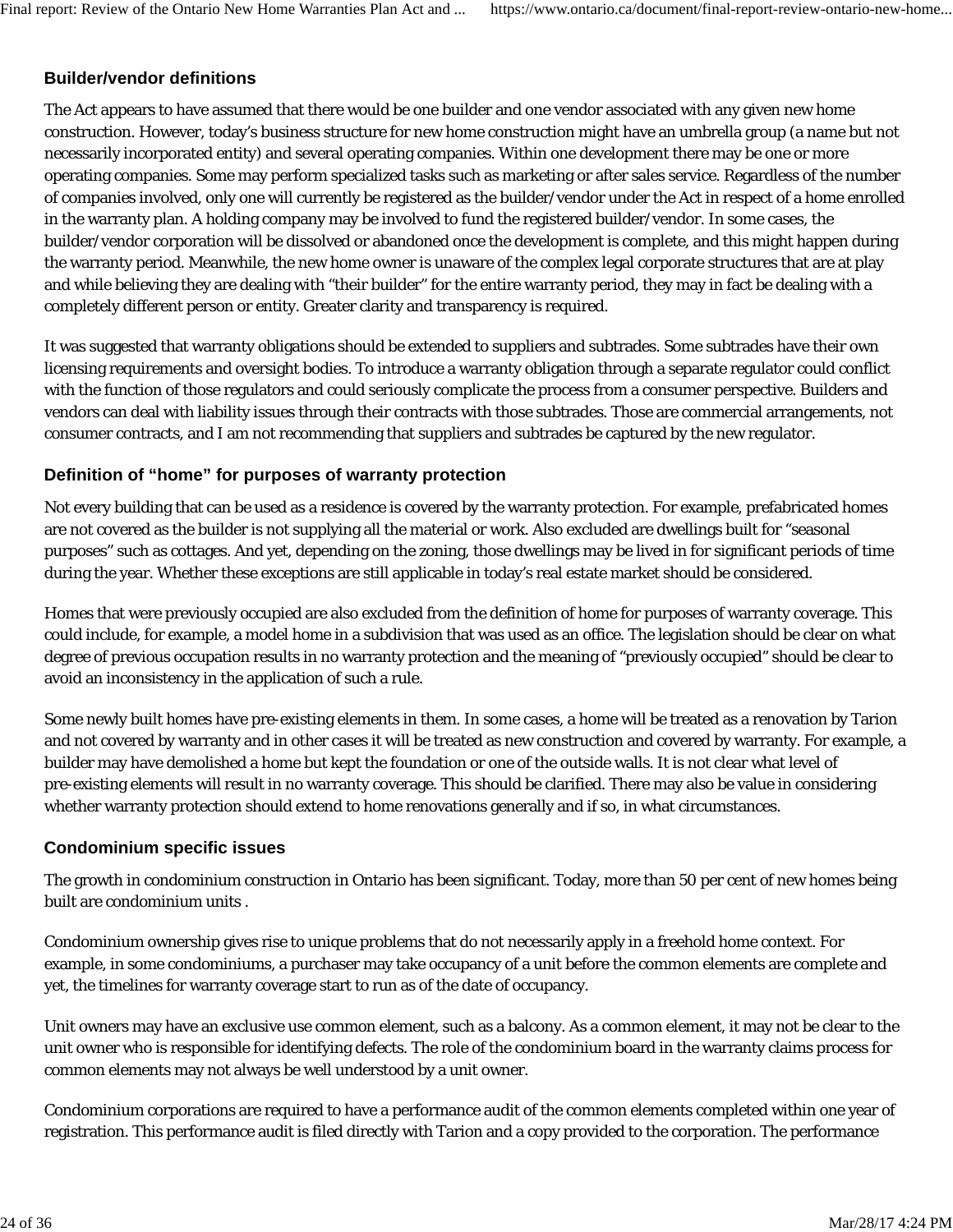audit identifies defects in the common elements and constitutes a claim for warranty purposes. A proper performance audit requires timely access to the appropriate supporting documentation, including drawings and plans. Measures should be in place to support that access.

The uniqueness of the condominium sector and the complexities that apply to it are such that there may be advantages to addressing the condominium issues separately in the legislation.

# **Timelines and considerations for implementation of legislative change**

My recommendations are far reaching and, if implemented, will result in significant and large scale change. Some will require legislation and others may be introduced through operational change. Transformational change will necessarily require that risks be assessed and mitigation strategies put in place. Several stages of implementation will need to be designed.

Service continuity in the home warranty sector is a priority. Consumers will need to be assured of continued service throughout the transition. Registered builders should see a smooth transition to a new regulator and new requirements should be introduced in a way that minimizes any disruption to the process of new home buying and warranty protection.

Tarion as it exists currently would be replaced with a different regulator body and different warranty providers. The goal for any structural change is to have a seamless transition to the new framework with careful and measured implementation strategies. The knowledge and expertise within the Tarion organization, as well as its dedication and commitment to consumer protection and high quality new home construction, will be important to the transition to a new warranty protection delivery model.

Many members of the new home construction sector and the public have contributed their time, energy, expertise and ideas to this review process. A process to ensure that they continue to be able to access information on what steps are being taken to implement accepted recommendations should be considered, as well as the opportunity to provide ongoing input.

Throughout my consultations, both in my meetings with individuals and in the submissions received, it was clear that there is a shared commitment to both consumer protection and the building of high quality homes. I am confident that this shared commitment and the dedication and commitment of the Tarion organization can support the successful implementation of the changes I have recommended.

# **Appendices**

# **Appendix A - Recommended delivery model**

### **Assurance provision**

- Newly created non-profit
- Private insurance companies

### **Regulation of builders**

Newly created administrative authority

### **Rule making**

Government

### **Adjudication of homeowner disputes**

• Independent adjudicator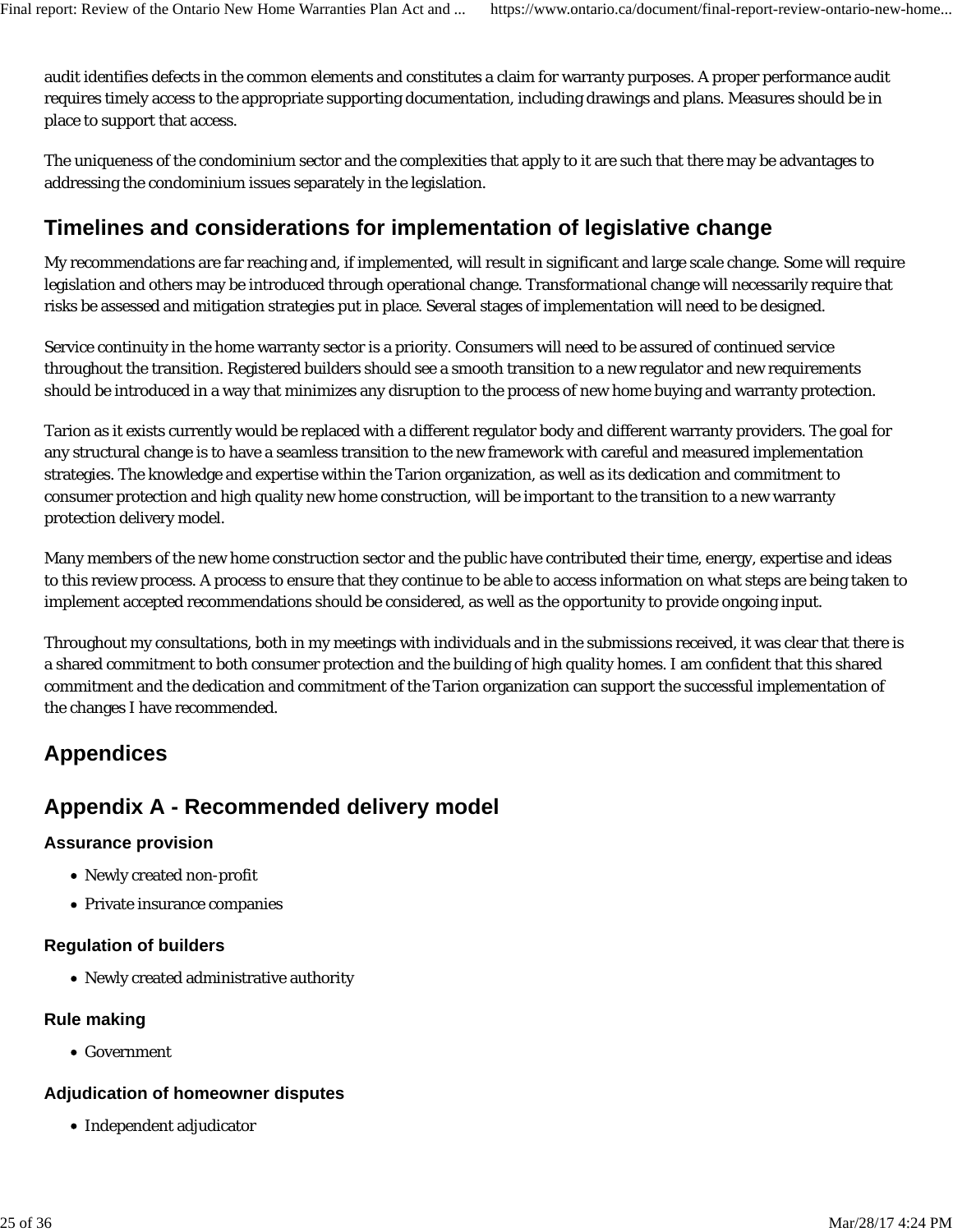# **Appendix B - Recommend dispute resolution for warranty protections**

#### **Step 1 - Issue identification**

- 1. Homeowner identifies issue and submits claim to the warranty provider
- 2. Warranty provider contacts the builder regarding the claim
- 3. Builder inspects the issue and determines whether and/or how they will resolve the issue

#### **Step 2 - Internal dispute resolution**

- If homeowner is dissatisfied with the builder's response, they homeowner can submit a request to the warranty provider for 4. a review of the claim
- 5. Warranty provider conducts an assessment and makes a decision of warrantability

#### **Step 3 - Adjudication**

- 6. If homeowner disagrees with the warranty provider's decision, he/she can appeal to an independent third party adjudicator
- 7. Independent adjudicator reviews the decision and determines whether to accept, reject, or amend the decision
- 8. Independent adjudicator issues decision

# **Appendix C – Consolidated list of recommendations**

#### **Delivery of warranty protection for new homes**

- 1. New home warranty protection should be delivered through a competitive model
- 2. Minimum standards for mandatory warranty protections should be set out in legislation
- 3. Warranty protection should be treated as an insurance product with oversight by the insurance sector regulator
- A new not-for-profit corporation should be established to assume responsibility for existing enrolments and be permitted 4. to participate in the competitive model

### **Regulation of builders and vendors**

- 5. A separate entity should regulate builders and vendors
- 6. The regulator entity for builders and vendors should be structured as an administrative authority
- The new regulator should be subject to accountability, transparency and oversight requirements that align with provisions 7. in place for similar administrative authorities
- The legislation should articulate the purpose of builder and vendor regulation to be protecting consumers and promoting 8. high quality new home construction
- 9. The legislation should include minimum requirements for registration as a new home builder or vendor
- 0. Appeals of registration related decisions should continue to be to the Licence Appeal Tribunal
- 11. The legislation should provide for an enhanced compliance and enforcement framework for the regulator
- 2. All new applicants for registration as a builder should be required to meet minimum technical competencies
- Employees of builder registrants carrying out key functions and responsibilities of the builder such as site managers and 3. those officers, directors, senior executives and partners as are stipulated in regulation, should be required to meet minimum technical competencies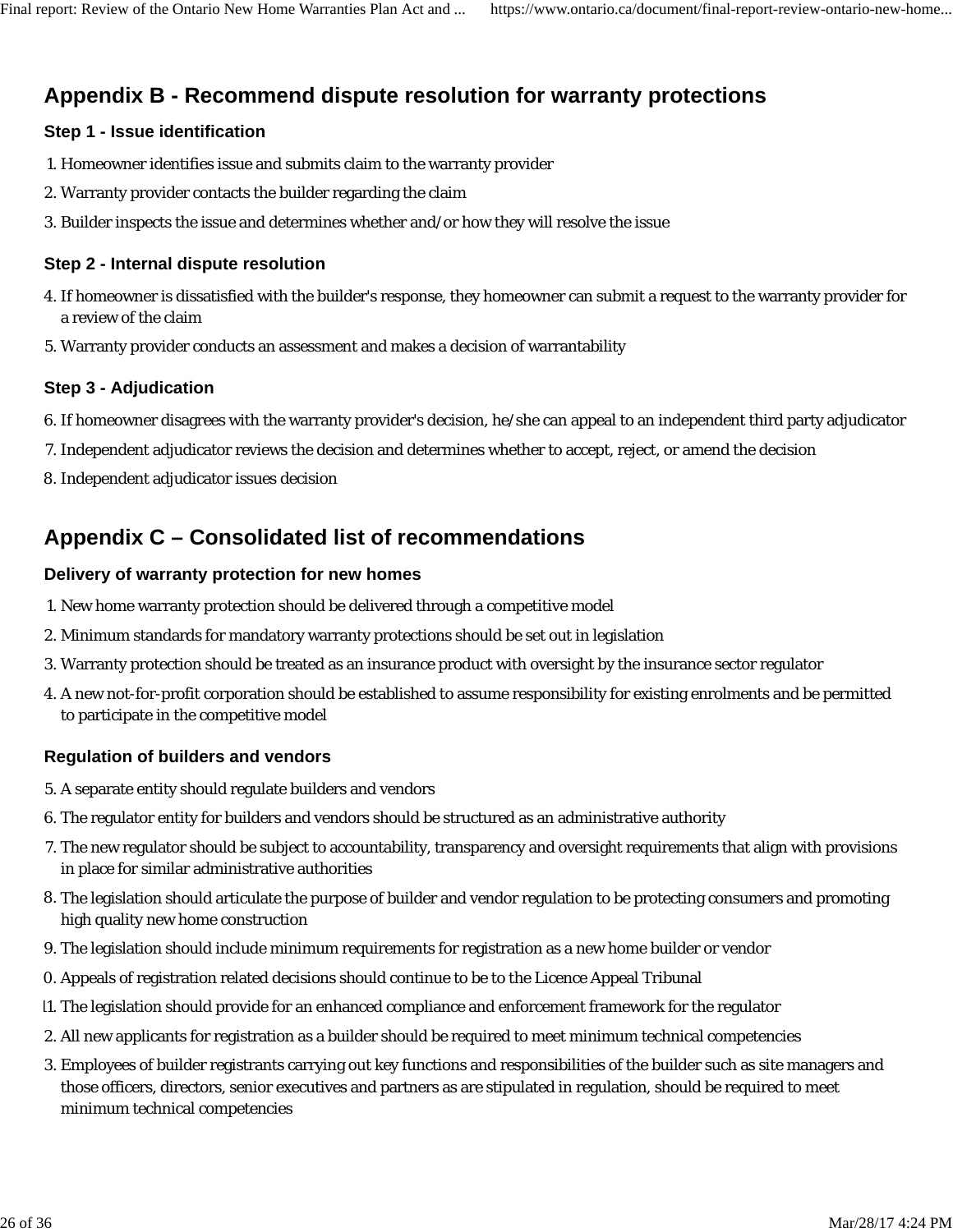- There should be mandatory continuing education requirements for all registrants and other individuals required to meet 4. technical competencies
- 5. A code of ethics should be established for builders and vendors
- 6. The current builder directory should be enhanced to improve the accessibility and transparency of information that is available on the directory
- 17. The regulator should adopt a proactive approach to sector outreach
- 8. The board of the new regulator should continue to have strong builder expertise

### **Dispute resolution and adjudication**

- 9. Where homeowners disagree with a decision of a warranty provider they should have access to neutral and independent adjudication delivered by a body separate from the warranty provider
- 0. There should continue to be a process for a court to review an adjudicator's decision
- 21. Homeowners should continue to have a right to sue
- Each warranty provider should be required to have an internal dispute resolution process in place to facilitate the 2. resolution of disputes between new home owners and builders and an internal review process for its decisions
- The adjudicator should be empowered to use a range of hearing options from paper hearings, telephone conference 3. hearings and technology based hearings such as online, through to in-person hearings or a combination of these processes
- Costs of an adjudication should be set by the adjudicator with limited power to award costs against the homeowner in 4. exceptional circumstances only
- The onus on the homeowner in advancing a warranty claim should be clearly articulated in the legislation and provide that 5. the onus on the homeowner is to establish the credible symptoms of a defect and not the cause of a defect
- 6. Warranty providers should be required to clearly communicate their policy on use of experts in evaluating claims and an adjudicator should be permitted to engage an expert with responsibility for the cost of the expert determined by the adjudicator
- 7. The rules of procedure that apply to an adjudication hearing should be structured to support an accessible, affordable and timely process, with attention to the needs of self-represented homeowners

### **Rule-making and standards setting**

- Government should have final approval of rule-making on warranty protection and standards for builder and vendor 8. registration
- Government, in collaboration with affected parties, should establish more robust, transparent, inclusive and regular 9. processes for reviewing warranty rules and standards for builder and vendor registration
- 0. Government should establish a more robust, transparent, inclusive and regular process for reviewing the Construction Performance Guidelines and consider incorporating the Guidelines into regulation

### **Consumer education**

- 31. The regulator, warranty providers, and independent adjudication entity should be required to provide consumer education
- Consumer education should be accessible and delivered in a variety of formats including paper, electronic, online and in 2. person and efforts made to engage more directly with consumers, particularly condominium boards
- The regulator and warranty providers should actively engage with other parties who can support their consumer education 3. responsibilities

### **Other matters**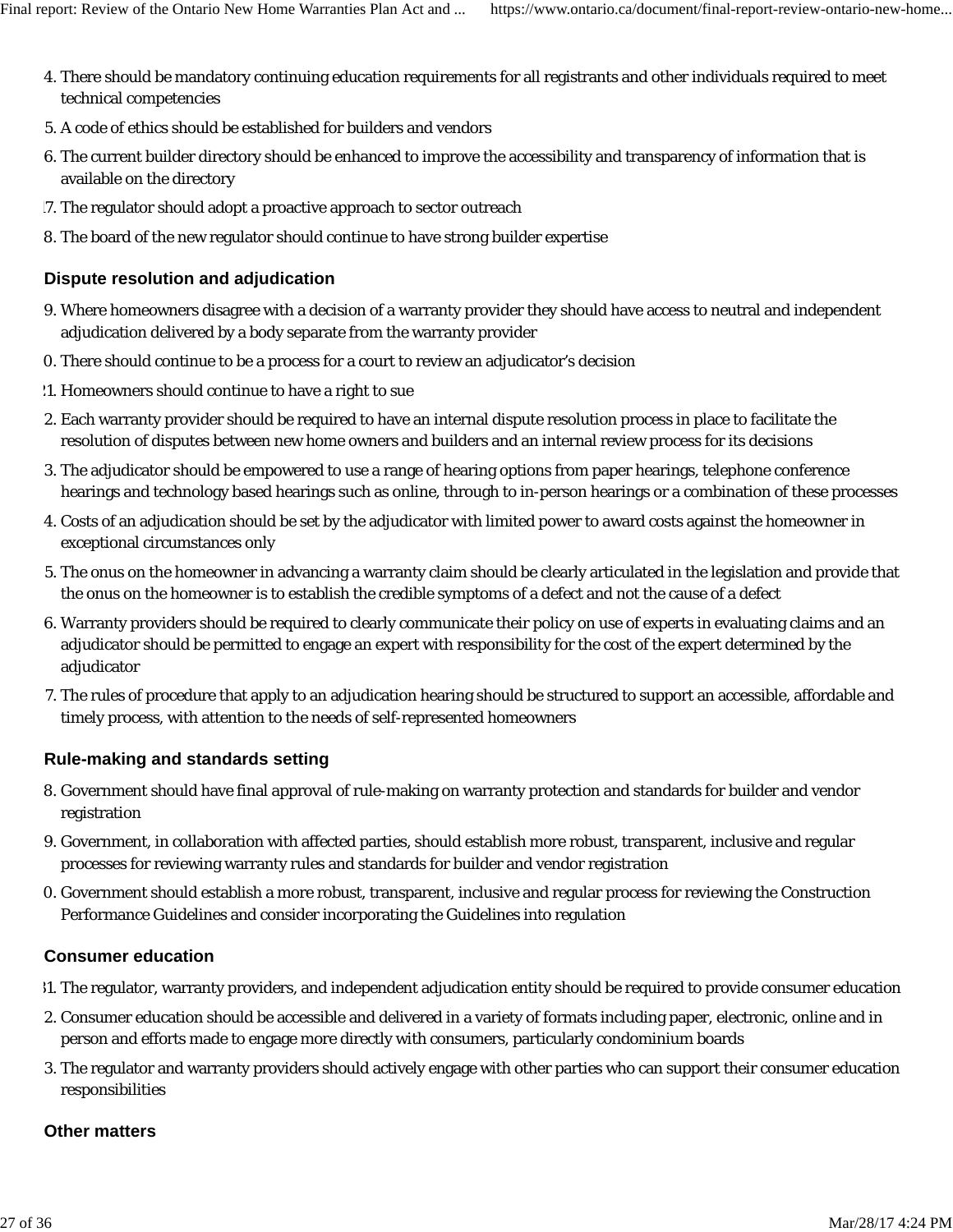- 4. An immediate review should be initiated to consider the adequacy of current deposit protection rules
- 5. All new homes should have warranty coverage even if owner built and intended for personal occupation
- 6. Key definitions and terms that have been problematic over the years should be clarified, including the definitions of builder and vender, what constitutes a home for warranty coverage purposes and what is meant by "previously occupied"
- A review of the condominium specific provisions of warranty coverage, including timelines for submitting claims, should be 7. undertaken to ensure they adequately address the complexities of condominium ownership and the shared responsibilities of unit owners and the condominium corporation

# **Appendix D – Written submissions from organizations**

Note to reader: I received many helpful submissions from individuals and organizations. For privacy reasons the following list is limited to submissions from organizations.

| Adjudicate.ca                                                      |
|--------------------------------------------------------------------|
| AirGenuity Inc.                                                    |
| Aviva Canada                                                       |
| <b>Bowser Technical Inc.</b>                                       |
| <b>Burstein &amp; Greenglass LLP</b>                               |
| <b>C3PX Engineering Limited</b>                                    |
| <b>Canadian Condominium Institute</b>                              |
| Canadians for Properly Built Homes (including change.org material) |
| Canlight Management Inc.                                           |
| <b>Consumers Council of Canada</b>                                 |
| <b>Degagne Carpentry</b>                                           |
| DelZotto, Zorzi LLP                                                |
| <b>Echelon Insurance</b>                                           |
| <b>E&amp;H Property Management</b>                                 |
| First Canadian Title Insurance Company                             |
| <b>Frendel Kitchens Limited</b>                                    |
| <b>Gibson Kennedy &amp; Company</b>                                |
| <b>Hellyer Engineering Limited</b>                                 |
| J.L.C. Group                                                       |
|                                                                    |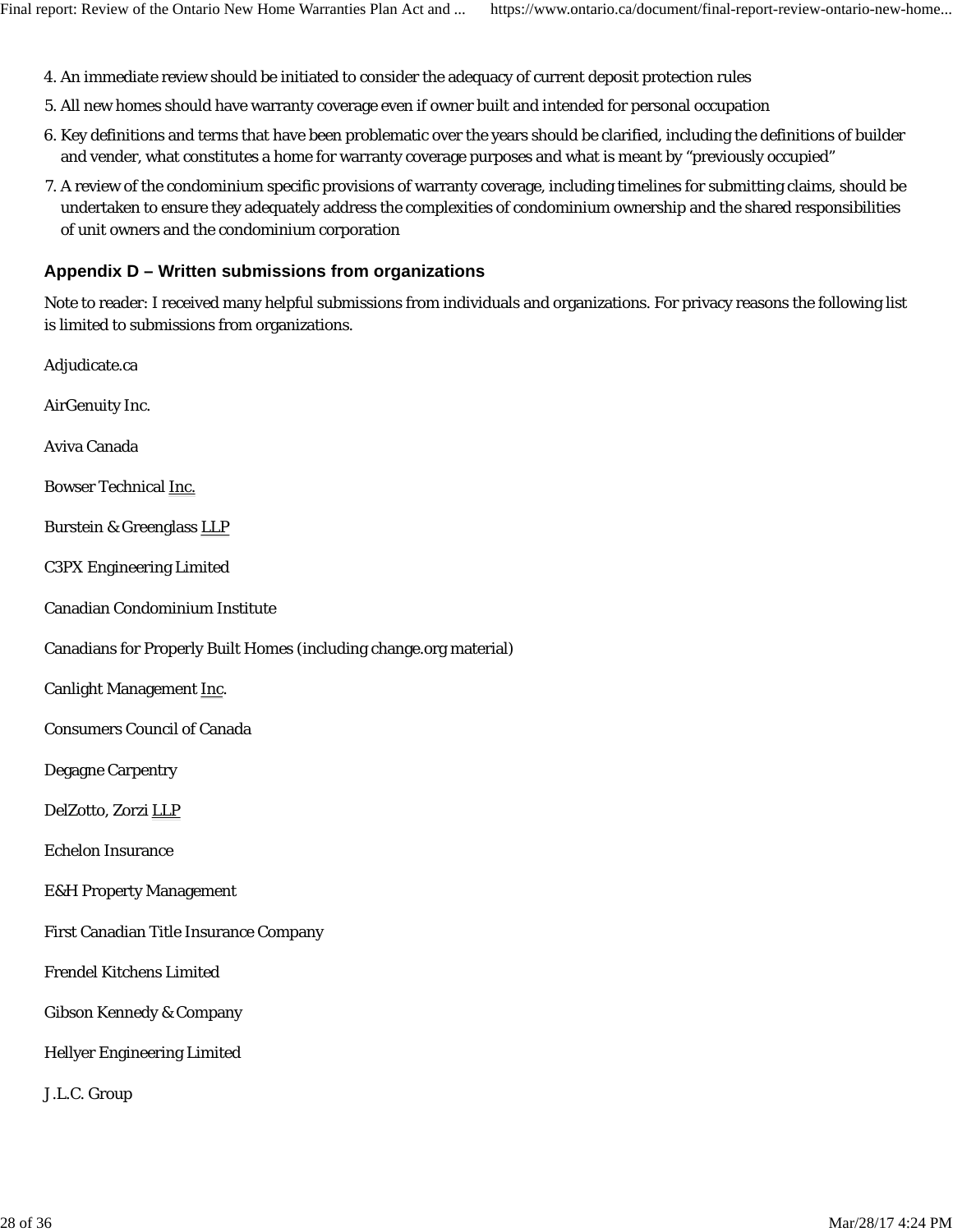Lio & Associates

Michael J. Murphy Management

Municipality of Centre Hastings

Nelligan O'Brien Payne LLP

- Ontario Building Officials Association
- Ontario Home Builders' Association
- Ontario Real Estate Association
- Progressive Home Warranty Ltd.
- Residential Construction Council of Ontario

Shibley Righton LLP

Tarion Warranty Corporation

Tarion Warranty Corporation, Ombudsperson

Tarion Warranty Corporation, Consumer Advisory Council

Westmount Guarantee Services Inc.

# **Appendix E – Glossary**

### **Administrative authority**

In Ontario, administrative authorities (AAs) are not-for-profit corporations that operate at arm's length from the government. These self-funded entities assume financial, operational, and legal responsibility for administering legislation, which includes delivering day-to-day delegated services such as registration or licensing, inspection, enforcement, and fee setting. AAs are governed by independent boards of directors and are self-financed from fees collected from regulated professionals and businesses.

Some administrative authorities are responsible for administering a compensation fund. Consumers can file a claim with the  $\underline{AA}$  to receive compensation from the fund.

The government oversees AAs and is responsible for the legislation and regulations that are administered and enforced by the AAs.

### **By-laws of Tarion**

Section 23 of the Ontario New Home Warranties Plan Act provides that the Corporation delegated to administer the warranty program (in this case Tarion) may make by-laws on a range of topics including what homes are covered by warranty and the extent and duration of the warranty. These by-laws are deemed to be regulations and have the same force and effect as regulations made by government.

### **Builder**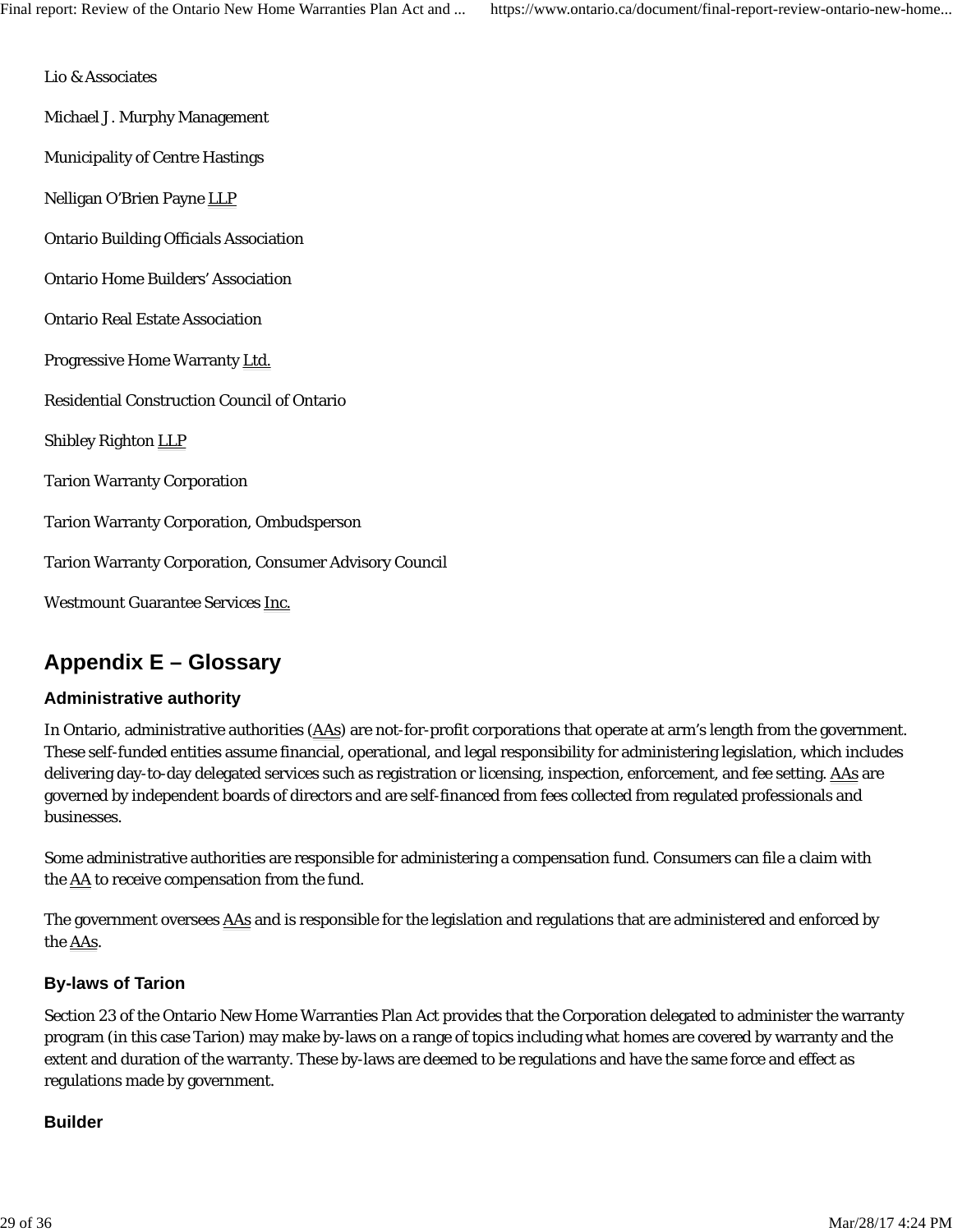A person who undertakes the performance of all the work and supply of all the materials necessary to construct a completed home (or a project in relation to a residential condominium conversion project), whether for the purpose of sale by the person or under a contract with a vendor or owner.

# **Chargeable conciliation (see also conciliation below)**

A consequence to the builder if Tarion decides that a conciliation inspection could have been avoided had the builder honoured his/her warranty obligations within the builder repair period and if there is no exception to chargeability as outlined in Builder Bulletin 20 under Exceptions to Chargeability.

### **Common elements**

Common elements are the parts of a condominium property that are not part of a unit. Unit owners share in the ownership of the common elements. Common elements can include things like hallways, elevators, fitness facilities, roofs, heating systems and grounds.

# **Conciliation**

A process whereby Tarion determines whether a disputed item listed on a claim given to Tarion is covered by a warranty and whether repairs or compensation are required.

# **Condominium**

Condominium (or condo) refers to a form of property ownership whereby unit owners own their individual unit and share in the ownership and expenses of the common elements. Condominiums are self-governing communities with by-laws and rules to guide their operation and business affairs. A condominium may be any kind of housing, including high-rise or low-rise apartments, a townhouse or stacked townhouse, or a detached or semi-detached house.

### **Construction performance guidelines**

A set of guidelines that give a detailed outline of how homes should perform within a warranty period. The guidelines are used to make decisions on whether an item is warrantable.

### **Deposit protection**

A form of consumer protection that protects the deposit paid to a builder under an agreement of purchase and sale up to a maximum amount. In Ontario, Tarion protects deposits if a builder goes bankrupt, if a builder fundamentally breaches the agreement of purchase and sale or if a purchaser has a statutory right to treat the Agreement of Purchase and Sale as terminated. Deposits are protected up to a maximum of \$20 000 for condominium units and \$40 000 for other new homes.

### **Facilitation**

Facilitation is a form of dispute resolution whereby an individual, the facilitator, assists parties in finding a mutual resolution.

### **Financial services commission of Ontario (FSCO)**

The Financial Services Commission of Ontario (FSCO) is a government agency that currently regulates the insurance sector; pension plans; loan and trust companies; credit unions and caisses populaires; the mortgage brokering sector; co-operative corporations in Ontario; and service providers who invoice auto insurers for statutory accident benefits claims. FSCO is accountable to the Minister of Finance.

### **Home**

A home, for the warranty purposes identified in the Ontario New Home Warranties Plan Act, is a self-contained one-family dwelling, detached or attached by a common wall; a building composed of more than one and not more than two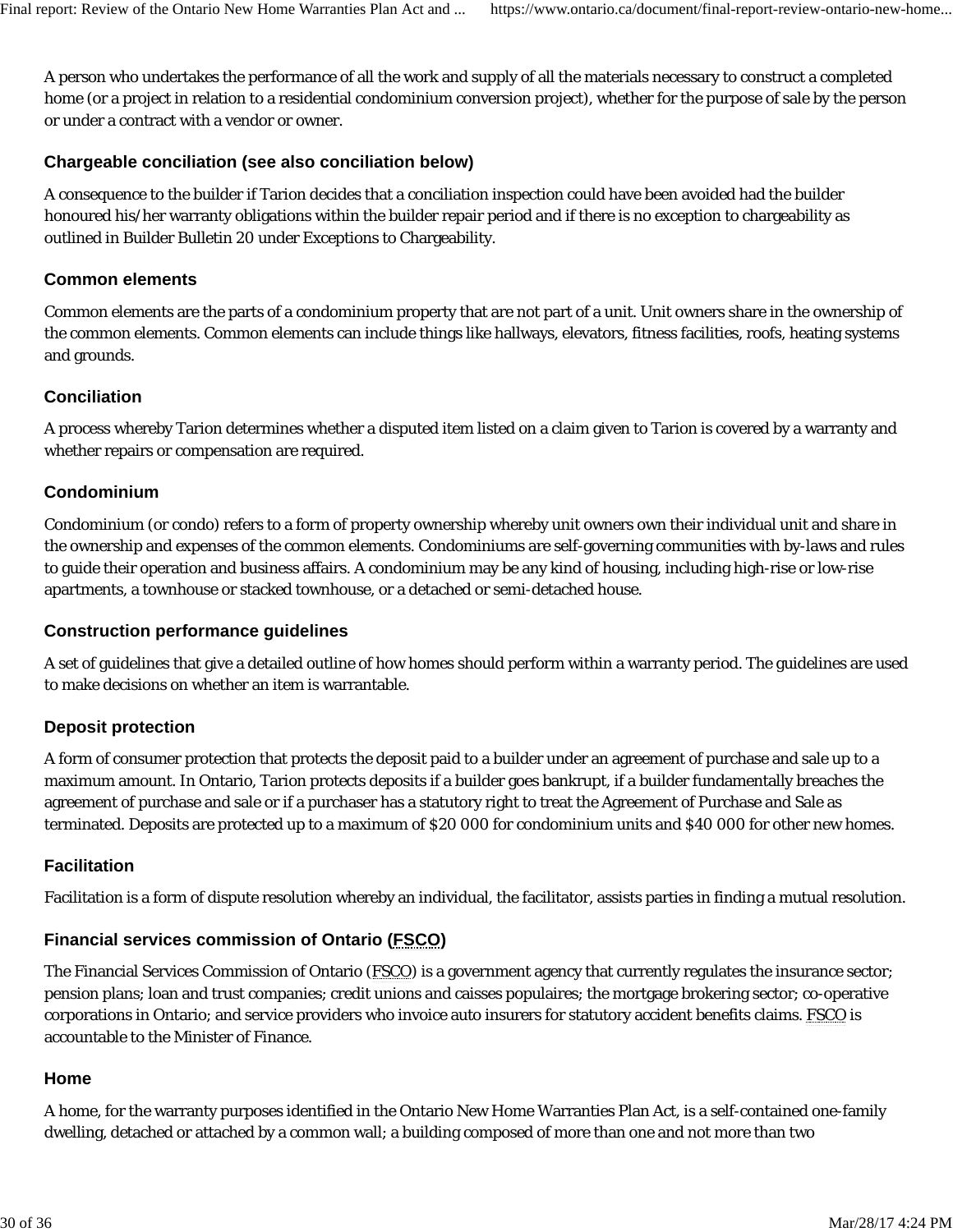self-contained, one-family dwellings under one ownership; a condominium dwelling unit, including the common elements; and any other dwelling as prescribed in the regulations. Temporary dwellings, such as rental properties or seasonal properties, are not considered a home for the purposes of the Ontario New Home Warranties Plan Act.

# **Illegal building**

The Ontario New Home Warranties Plan Act requires all new home builders to register with Tarion. If a builder enters into an agreement of purchase and sale or a construction contract with a purchaser without being registered, the construction is considered illegal building.

# **Insurance Act**

The Insurance Act (https://www.ontario.ca/laws/statute/90i08) governs the insurance industry in Ontario. Among other things, it sets out requirements and processes for the Insurance Ombudsman and licensed insurance businesses.

# **Major structural defect**

A defect in work or materials that results in failure of a structural load-bearing element of a building or that materially and adversely affects the ability of a structural load-bearing element of the building to carry, bear and resist applicable structural loads for the usual and ordinary service life of the element, or a defect in work and material that materially and adversely affects the use of a significant portion of the home for usual and ordinary purposes having regard to any specific provisions in the agreement of purchase and sale.

# **Ontario building code**

The Building Code is a regulation under the *Building Code Act*, *1992*, and is administered by the Ministry of Municipal Affairs. The Building Code regulates new construction (including renovation) including fire safety, accessibility, energy efficiency, and other building systems. Municipalities and other principal authorities enforce the Building Code through reviewing and issuing building permits and inspections during construction by local building officials.

# **Owner builder**

An owner builder is someone who builds a home intended for their personal use either directly or by hiring someone to build the home for them and exercises significant control over the construction. In Ontario, owner builders are not required to register with Tarion and the home is not covered by the Ontario New Home Warranties Plan Act.

# **Predelivery inspection (PDI)**

A mandatory inspection of a new home by the builder and the purchaser, done before the purchaser takes possession of the home. Builders must provide purchasers with a Homeowner Information Package on or before the predelivery inspection. During this inspection, purchasers can ask their builder about the home and identify possible defects. The builder is required to fill out a PDI form and record any defects, and provide copies of the form to Tarion and the purchaser.

# **Regulations**

Regulations are laws that set out detailed rules, based on what is in a statute. Usually the authority to make regulations is given to the Lieutenant Governor in Council or a government Minister.

# **Safety and Consumer Statutes Administration Act (SCSAA)**

Under SCSAA, an organization can be designated as a delegated administrative authority (DAA) with responsibility to administer the legislation in a regulated sector. Accountability, transparency and oversight rules are as provided for under the SCSAA and it requires that an agreement be in place between the proposed administrative authority and government before it can be designated under SCSAA. Where there is a need for different accountability, transparency or oversight rules for a given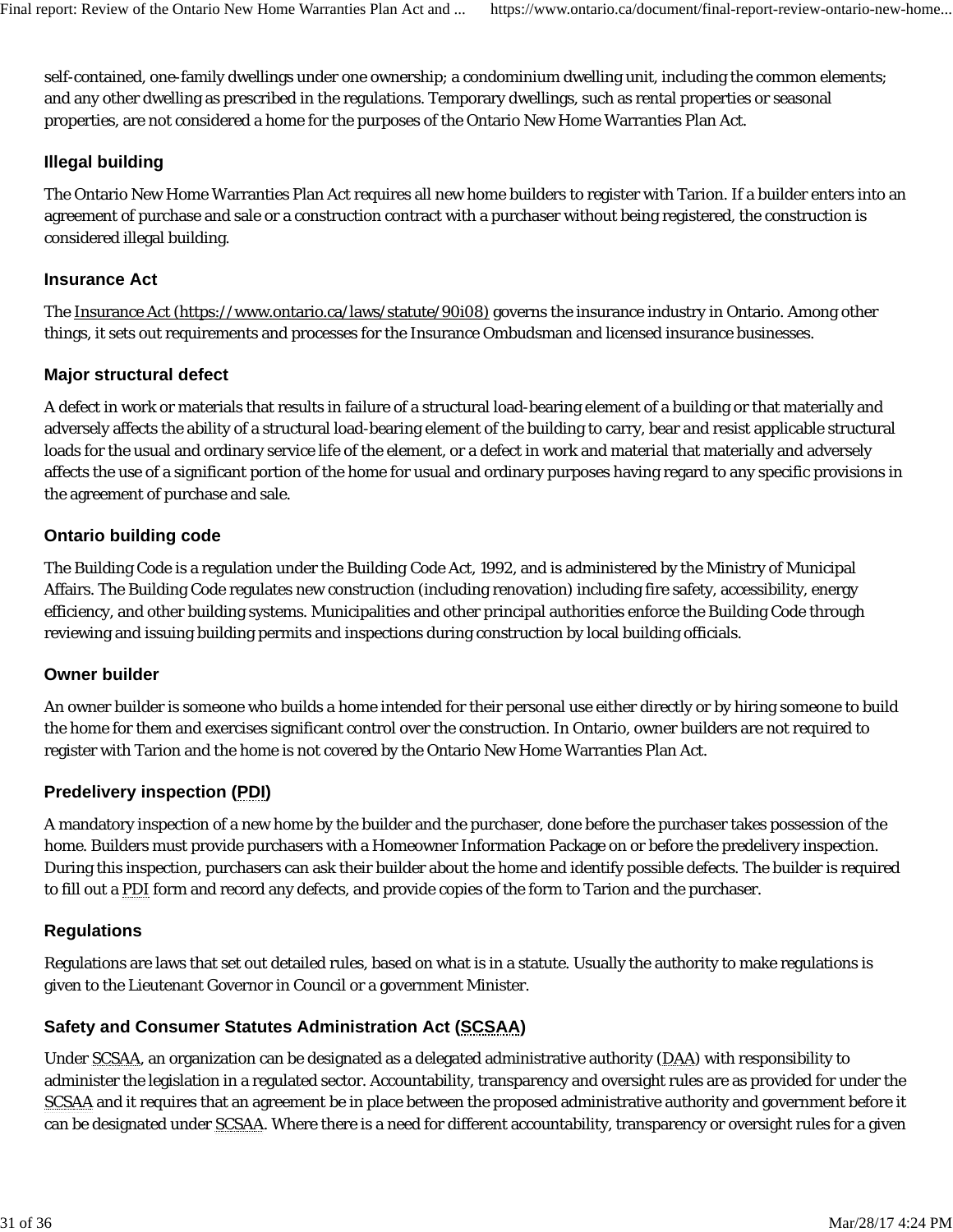sector, the approach is to set out those rules in the governing statute rather than by designation under SCSAA.

# **Security**

A builder may be required to give security to Tarion to protect the guarantee fund should the builder fail to meet their warranty obligations. Tarion can use the security to mitigate losses. Different builders may be required to provide different forms of security and in different amounts, based on several risk factors including what they are proposing to build and their financial information.

# **Tarion Warranty Corporation**

Tarion is an independent, not-for-profit corporation with responsibility for administering the Ontario New Home Warranties Plan and regulating new home builders and vendors.

### **Vendor**

Vendor is identified in the Ontario New Home Warranties Plan Act as a person who, on the person's own behalf, sells a home not previously occupied to an owner and includes a builder, who acts as such under a contract with the owner.

#### **Warranty**

A warranty is a guarantee that something will perform as promised or as required. The Ontario New Home Warranties Plan Act provides that every vendor warrants to a new home owner that their home is: constructed in a workmanlike manner and is free from defects in material, is fit for habitation, is constructed in accordance with the Ontario Building Code and is free of major structural defects.

#### **Footnotes**

- footnote [1] **^** Throughout this Final Report I will refer to builders and vendors. The *Ontario New Home Warranties Plan Act* requires that both builders and vendors be registered. The vendor and builder may be the same person but not always. The contract to purchase a new home is made with the vendor. And while the Act imposes several conditions and restrictions on builders, it is the vendor who warrants to the owner that the home is constructed in a workmanlike manner and is free from defects, is fit for habitation, and constructed in accordance with the Building Code; is free of major structural defects; and any other warranties that may be prescribed in the regulations. Section 17 of the Act speaks in terms of conciliation of disputes "between the owner and a vendor." However, in fact, it is the builder that most home owners and Tarion deal with when there is a warranty dispute. I have referred to the builder or builder/vendor in this Final Report for ease of reference.
- footnote [2]  $\triangle$  See Appendix D for a list of written submissions from organizations.
- footnote [3] **^** These included LAWPRO (the insurance provider for lawyers and paralegals), the Canadian Motor Vehicle Arbitration Plan (CAMVAP) and the Safety, Licensing Appeals and Standards Tribunals Ontario (SLASTO) a cluster of adjudicative tribunals that includes the Licence Appeal Tribunal (LAT).
- footnote [4] **^** Tarion 2015 Annual Report. Web. 4 December 2016. http://annualreport2015.tarion.com/onlineversion/page/10 (http://annualreport2015.tarion.com/online-version/page/10)
- footnote [5] **^** Chornenki, Genevieve. Independent End-to-End Dispute Resolution Process Review. Web. 4 December 2016. https://www.tarion.com/About-Tarion/Documents/Report.pdf (https://www.tarion.com/About-Tarion/Documents/Report.pdf).
- footnote [6] **^** As far back as 1996, there has been discussion about the function of the regulator and monopoly status of the warranty provider. See: Strategies for Change: *Ontario New Home Warranties Plan Act* Proposals for Legislative Change. October 1996. Aubrey L. LeBlanc President/Registrar.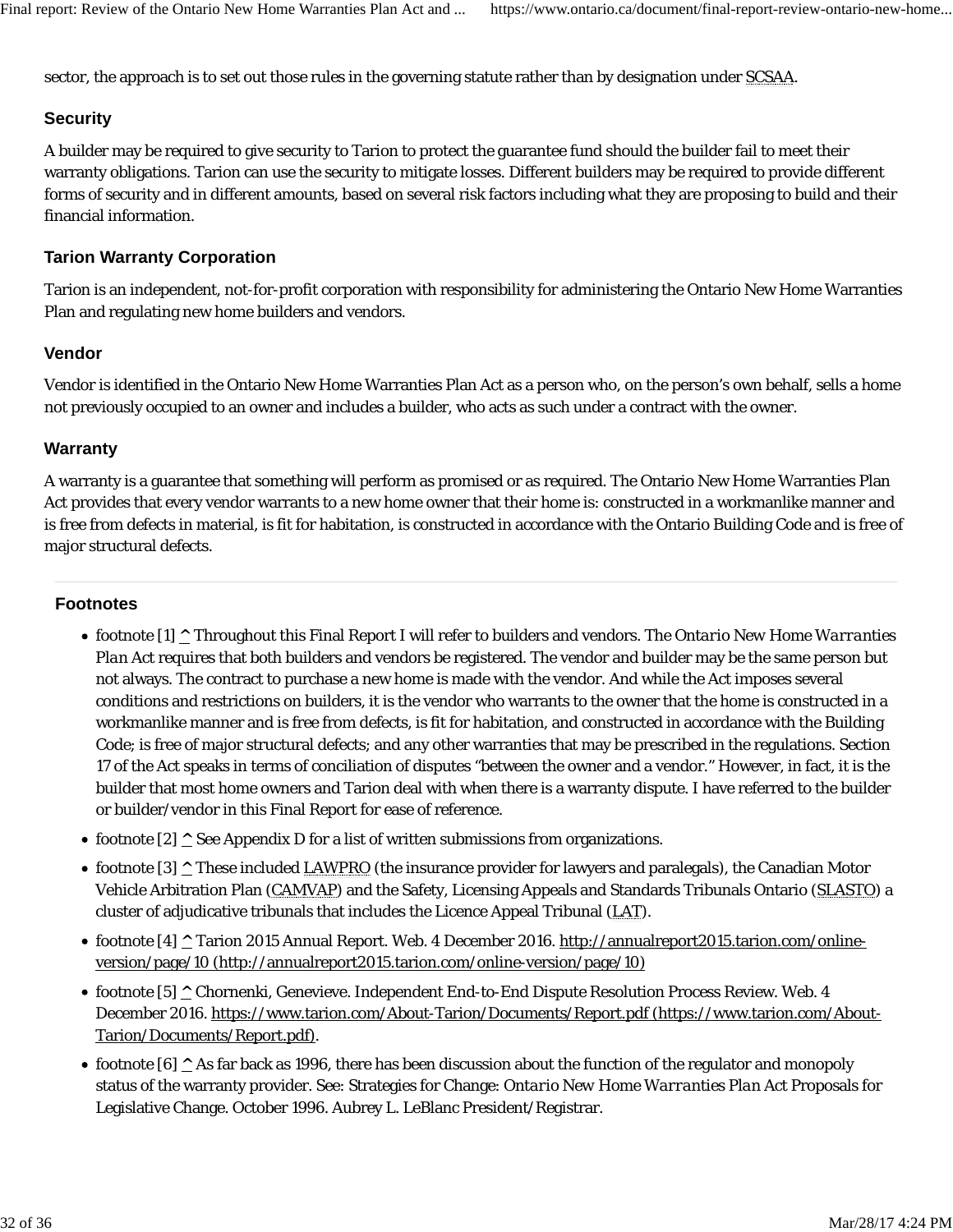- footnote  $[1]$  ^ Section 2 of the Act allows the government to designate a non-profit corporation to administer the Ontario New Home Warranties Plan. Tarion is the only corporation designated under the Act
- footnote [2] **^** I was made aware of a Licence Appeal Tribunal decision in which the evidence given by the Tarion representative was that the decision not to revoke a licence, notwithstanding that the registered builder was insolvent, was influenced by wanting to avoid the liability exposure the fund would have for deposits paid. This is an example of a conflict that Tarion faces when trying to carry out its various responsibilities. Licence Appeal Tribunal 5519 – ONHWPA – CLAIM – motion: Decision released March 2, 2010: This LAT decision is also enlightening in its overview of the various corporate entities and umbrella group structures that are used in the new home construction sector and the problems this can present a regulator when registering builders and vendors as required by the legislation and holding those registrants accountable for delivering on the warranties under the Act and indemnifying the warranty fund.
- footnote [3] **^** R.S.O. 1990, c.I.8.
- footnote [4]  $\triangle$  Ontario's current warranty coverage has been described as a surety model. Surety insurance is a class of insurance under Ontario's Insurance Act. It is defined as insurance under which an insurer undertakes to guarantee the due performance of a contract or undertaking or the payment of a penalty or indemnity for any default.
- $\bullet$  footnote [5]  $\land$

New legislation should address who provides the warranty commitment and how it is satisfied in a context of multiple corporations for builders and vendors. See: Ontario New Home Warranties Plan Act, R.S.O. 1990, c. O.31. Section 13. Web. 4 December 2016 https://www.ontario.ca/laws/statute/90o31 (https://www.ontario.ca /laws/statute/90o31)

- footnote [6]  $\wedge$  Subsection 2(3) of the Act provides that the Insurance Act does not apply to Tarion and its undertakings in respect of administering the warranty plan and establishing and administering the guarantee fund.
- footnote [7] **^** Classes of Insurance Regulation. Web. 4 December 2016 http://www.qp.alberta.ca/documents /Regs/2011\_144.pdf (http://www.qp.alberta.ca/documents/Regs/2011\_144.pdf)
- footnote [8]  $\triangle$  Oversight at the provincial level is currently provided by the Financial Services Commission of Ontario. A report dated March 21, 2016 has recommended that a new, independent and integrated regulator called the Financial Services Regulatory Authority (FSRA) be established. See: Review of the Mandates of the Financial Services Commission of Ontario, Financial Services Tribunal, and the Deposit Insurance Corporation of Ontario. Web. 4 December 2016 http://www.fin.gov.on.ca/en/consultations/fsco-dico/mandate-review-final-report.html (http://www.fin.gov.on.ca/en/consultations/fsco-dico/mandate-review-final-report.html)
- footnote [9] **^** How to Resolve a Complaint about Insurance. Web. 4 December 2016 https://www.fsco.gov.on.ca /en/insurance/complaints/Pages/default.aspx (https://www.fsco.gov.on.ca/en/insurance/complaints/Pages /default.aspx)
- footnote [10] **^** General Insurance Ombudsman. Web. 4 December 2016 https://www.giocanada.org/ (https://www.giocanada.org/)
- footnote [11] **^** 366 264 was the total number in 2015, per Tarion's 2015 Annual Report. There were 57 788 enrolments in 2015.
- footnote [12] **^** Licensed Insurance Companies in Ontario. Web. 5 December 2016. https://www5.fsco.gov.on.ca /Licensing/LicClass/eng/lic\_companies\_class.aspx (https://www5.fsco.gov.on.ca/Licensing/LicClass /eng/lic\_companies\_class.aspx)
- footnote [13] **^** LAWPRO History. Web. 4 December 2016 https://www.lawpro.ca/AboutLawpro/history.asp (https://www.lawpro.ca/AboutLawpro/history.asp)
- footnote [14] **^** The New Home Warranty Insurance (Canada) Corporation. Web. 4 December 2016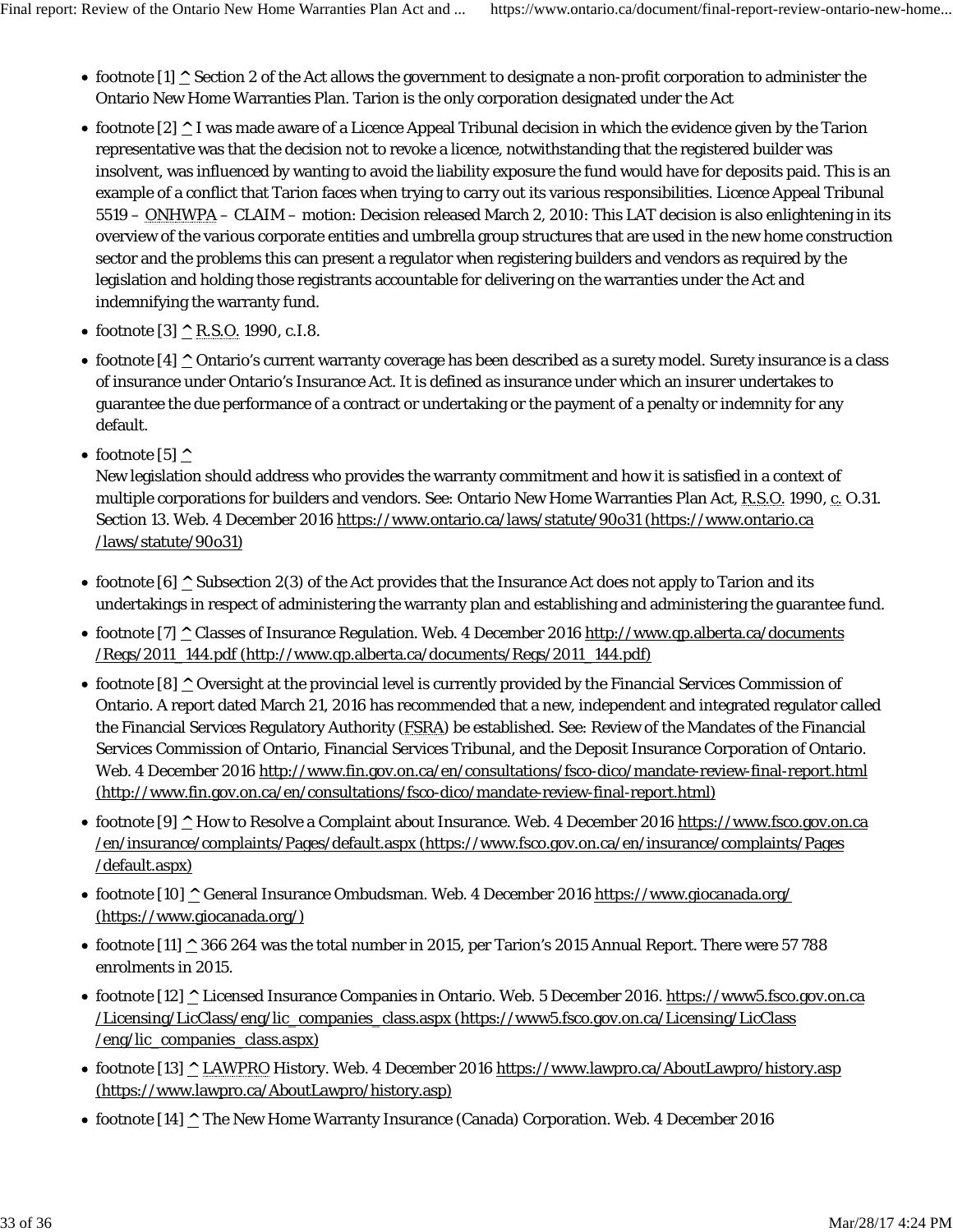https://www.anhwp.com/NHWIC (https://www.anhwp.com/NHWIC)

- footnote [15] **^** Tarion 2015 Annual Report. Web. 4 December 2016 http://annualreport2015.tarion.com/onlineversion/page/10 (http://annualreport2015.tarion.com/online-version/page/10)
- footnote [1]  $\triangle$  Administrative authorities are private not-for-profit corporations that administer regulatory programs, under accountability and governance agreements with government.
- footnote [2] **^** Commission on the Reform of Ontario's Public Services (Drummond Report). Web. 4 December 2016 http://www.fin.gov.on.ca/en/reformcommission/chapters/report.pdf. (http://www.fin.gov.on.ca /en/reformcommission/chapters/report.pdf)
- footnote [3] <sup>^</sup> With respect to Auditor General oversight, it applies to the Technical Standards and Safety Authority, and would apply to the two proposed condominium administrative authorities.
- footnote [4] **^** Ontario New Home Warranty Program v. Lukenda (1991), 1991 CanLII 7167 (ON CA) (http://www.canlii.org/en/on/onca/doc/1991/1991canlii7167/1991canlii7167.html), 2 O.R. (3d) 675 (Ont. C.A.), at p. 676 "The major purpose of the Plan Act is to protect purchasers of new homes by requiring that vendors and builders be screened for financial responsibility, integrity and technical competence. To assure public protection, it provides warranties, a guarantee bond and compensation in the event of loss by a purchaser resulting from dealings with a registrant. In order to effect this purpose of the Plan Act, a broad and liberal interpretation of its provisions is appropriate"; Mandos v. Ontario New Home Warranty Program (1995), 1995 CanLII 3158 (ON CA) (http://www.canlii.org/en/on/onca/doc/1995/1995canlii3158/1995canlii3158.html), 86 O.A.C. 382, at p. 383: "The Ontario New Home Warranties Plan Act (http://www.canlii.org/en/on/laws/stat/rso-1990-c-o31/latest/rso-1990 c-o31.html), R.S.O. 1990, c. O-13 (http://www.canlii.org/en/on/laws/stat/rso-1990-c-o13/latest/rso-1990 c-o13.html) is remedial legislation and should be given a fair and liberal interpretation."
- footnote [5] **^** The Registrar is appointed by Tarion. The Registrar performs the duties and exercises the powers given to the Registrar by the Act, including decisions on registration of builders and vendors.
- footnote [6] **^** Motor Vehicle Dealers Act, 2002, S.O. 2002, c. 30, Sched. B. Section 21. Web. 4 December 2016 https://www.ontario.ca/laws/statute/02m30. (https://www.ontario.ca/laws/statute/02m30)
- footnote [7] **^** Ibid., section 10. This immediate suspension could be effective for a defined period allowing the registrant to seek a review of the immediate suspension before LAT. LAT could order the immediate suspension to continue or revoke it.
- footnote [8]  $\triangle$  Ibid., section 28.
- footnote [9] **^** Ontario New Home Warranties Plan Act, R.S.O. 1990, c.O.31. Section 7 (1) (d). Web. 4 December 2016. https://www.ontario.ca/laws/statute/90o31 (https://www.ontario.ca/laws/statute/90o31).
- footnote [10] **^** R.R.O. 1990, Reg. 894: Terms and Conditions of Registration of Builders and Vendors. Section 1. 0.1, 0.2. Web. 4 December 2016 https://www.ontario.ca/laws/regulation/900894. Becoming a Registered Builder. Tarion. Web. 4 December 2016 http://www.tarion.com/builders/becoming-a-registered builder/Pages/Educational-Requirements-.aspx (http://www.tarion.com/builders/becoming-a-registered builder/Pages/Educational-Requirements-.aspx)
- footnote [11]  $\triangle$  The Ministry is consulting on a range of Building Code matters including how to improve energy efficiency and water conservation in new home construction. Potential Changes to Ontario's Building Code. Web. 5 December 2016. http://www.mah.gov.on.ca/Page14996.aspx (http://www.mah.gov.on.ca/Page14996.aspx)
- footnote  $[12]$   $\wedge$  See definition of chargeable conciliation in Appendix E Glossary.
- footnote [13] **^** Currently, a builder can either accept a warranty decision and carry it out or refuse to accept it leaving Tarion to implement the decision. The consequence for a builder of a conciliation decision that is not in the builder's favour is a chargeable conciliation which forms a part of the public record about that builder and a possible impact on their entitlement to be registered. If the builder wants to dispute the consequence of the decision as a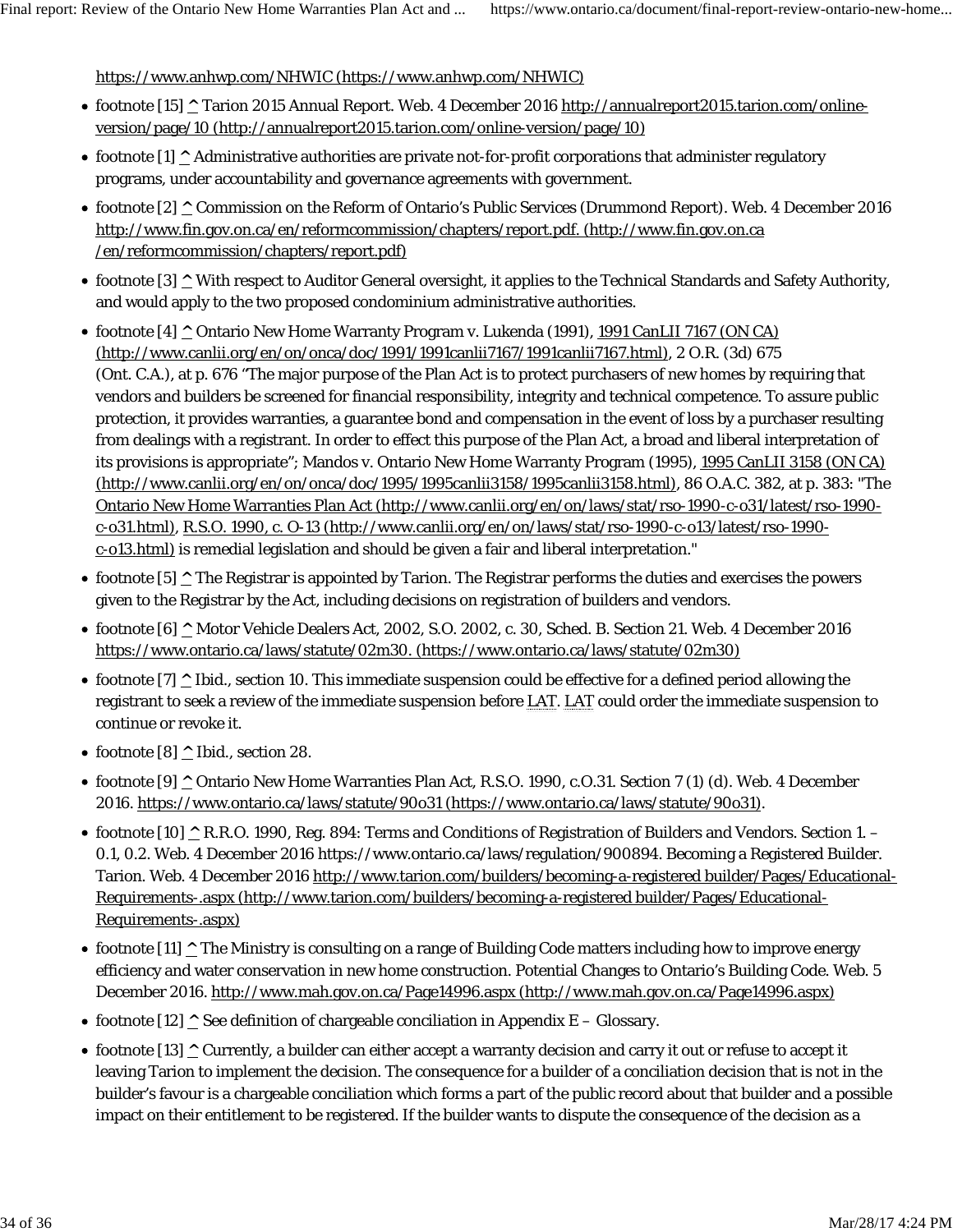chargeable conciliation this is done through the Builder Arbitration Forum. If a consequence resulted in some impact on their registration, such as a proposal to revoke the registration, the appeal is to the Licence Appeal Tribunal.

- footnote [14] **^** Delegated Administrative Authority Review. Elaine Todres and Associates. (2009). Web. 5 December 2016. https://www.tarion.com/resources/Documents/DAA\_Model\_Review\_Report.pdf (https://www.tarion.com /resources/Documents/DAA\_Model\_Review\_Report.pdf)
- footnote  $[1]$  <u>^</u> Chornenki, supra Note 3.
- footnote [2] **^** Ontario Automobile Insurance Dispute Resolution System Review Final Report. Web. February 2014 http://www.fin.gov.on.ca/en/autoinsurance/drs-final-report.pdf. (http://www.fin.gov.on.ca/en/autoinsurance /drs-final-report.pdf)
- footnote [3] **^** Mendes, Errol et al., 2013. ADR-Research and Analysis Report. Web. 4 December 2016 . http://opoboa.gc.ca/autresrapports-otherreports/evalform-formeval/red-adr-eng.html (http://opo-boa.gc.ca/autresrapportsotherreports/evalform-formeval/red-adr-eng.html)
- footnote [4] **^** CAMVAP 2015 Annual Report. Web. 4 December 2016.http://www.camvap.ca/annual-reports/2015 annual-report/ (http://www.camvap.ca/annual-reports/2015-annual-report/)
- footnote [1] **^** Tarion has authority to make by-laws that are deemed to be regulations. To supplement the by-laws, Tarion has created a series of bulletins referred to as "Builder Bulletins" to support the implementation and interpretation of the Act and the regulations.
- footnote [2] **^** Technical Research. BC Housing. Web. 13 December 2016. https://www.bchousing.org/researchcentre/research-publications/technical-research (https://www.bchousing.org/research-centre/researchpublications/technical-research)
- footnote [3] **^** Construction Performance Guidelines, Third Edition. Web. 4 December 2016.http://www.tarion.com /warrenty-protection/Documents/CPG%203rd%20Edition%20Jan%201.pdf (http://www.tarion.com/warrentyprotection/Documents/CPG%203rd%20Edition%20Jan%201.pdf).
- footnote [1] **^** Your Pre-Delivery Inspection and Closing, Tarion. Web. 4 December 2016 http://www.tarion.com /homeowners/yourpredelivery/Pages/What-Is-A-Pre-Delivery-Inspection.aspx. (http://www.tarion.com /homeowners/yourpredelivery/Pages/What-Is-A-Pre-Delivery-Inspection.aspx)
- footnote [2] ^ Ibid.
- footnote [1] **^** https://www.ontario.ca/laws/regulation/900892
- footnote [2] **^** Ontario New Home Warranties Plan Act, 1990, c.O.31. Section 14. Web. 4 December.https://www.ontario.ca/laws/statute/90o31 (https://www.ontario.ca/laws/statute/90o31)
- footnote [3]  $\triangle$  This includes all types of homes and new and resale homes.
- footnote [4] **^** Ontario home sales set new October record. Web. 4 December 2016. http://creastats.crea.ca/orea/ (http://creastats.crea.ca/orea/)
- footnote [5] **^** Toronto Real Estate Board. Market Watch October 2016. Web. 8 December 2016. http://www.trebhome.com/market\_news/market\_watch/2016/mw1610.pdf (http://www.trebhome.com /market\_news/market\_watch/2016/mw1610.pdf )
- footnote [6]  $\triangle$  Not captured under the trust obligation are funds paid for personal property that is included in a proposed unit and not permanently affixed to the land. Condominium Act, 1998, S.O. 1998, c.19. Section 81. Web. 5 December. https://www.ontario.ca/laws/statute/98c19 (https://www.ontario.ca/laws/statute/98c19)
- footnote [7] **^** Public Search. New Home Buyer Protection Program (NHBPP). Web. 4 December 2016. http://homewarranty.alberta.ca/public-registry/ (http://homewarranty.alberta.ca/public-registry/)
- footnote [8] **^** Home Warranty. Alberta Government. Web. 4 December 2016.